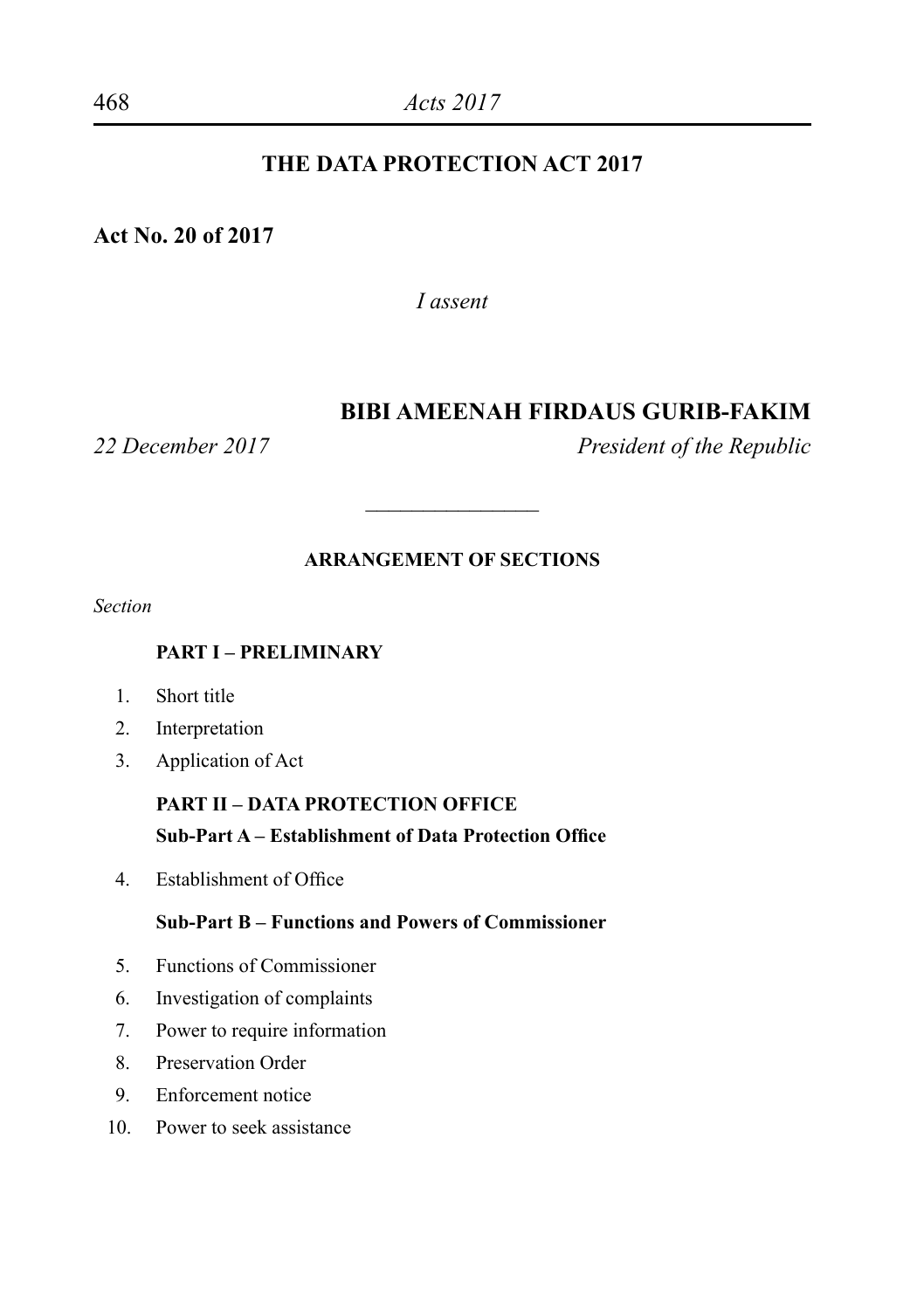#### **Sub-Part C – Powers of Authorised Officers**

- 11. Power of entry and search
- 12. Obstruction of Commissioner or authorised officer

#### **Sub-Part D – Delegation of Power**

13. Delegation of power by Commissioner

#### **PART III – REGISTRATION OF CONTROLLERS AND PROCESSORS**

- 14. Controller and Processor
- 15. Application for registration
- 16. Issue of registration certificate
- 17. Change in particulars
- 18. Renewal of registration certificate
- 19. Cancellation or variation of terms and conditions of registration certificate
- 20. Register of controllers and processors

#### **PART IV – OBLIGATIONS ON CONTROLLERS AND PROCESSORS**

- 21. Principles relating to processing of personal data
- 22. Duties of controller
- 23. Collection of personal data
- 24. Conditions for consent
- 25. Notification of personal data breach
- 26. Communication of personal data breach to data subject
- 27. Duty to destroy personal data
- 28. Lawful processing
- 29. Special categories of personal data
- 30. Personal data of child
- 31. Security of processing
- 32. Prior security check
- 33. Record of processing operations

#### **PART V – PROCESSING OPERATIONS LIKELY TO PRESENT RISK**

- 34. Data protection impact assessment
- 35. Prior authorisation and consultation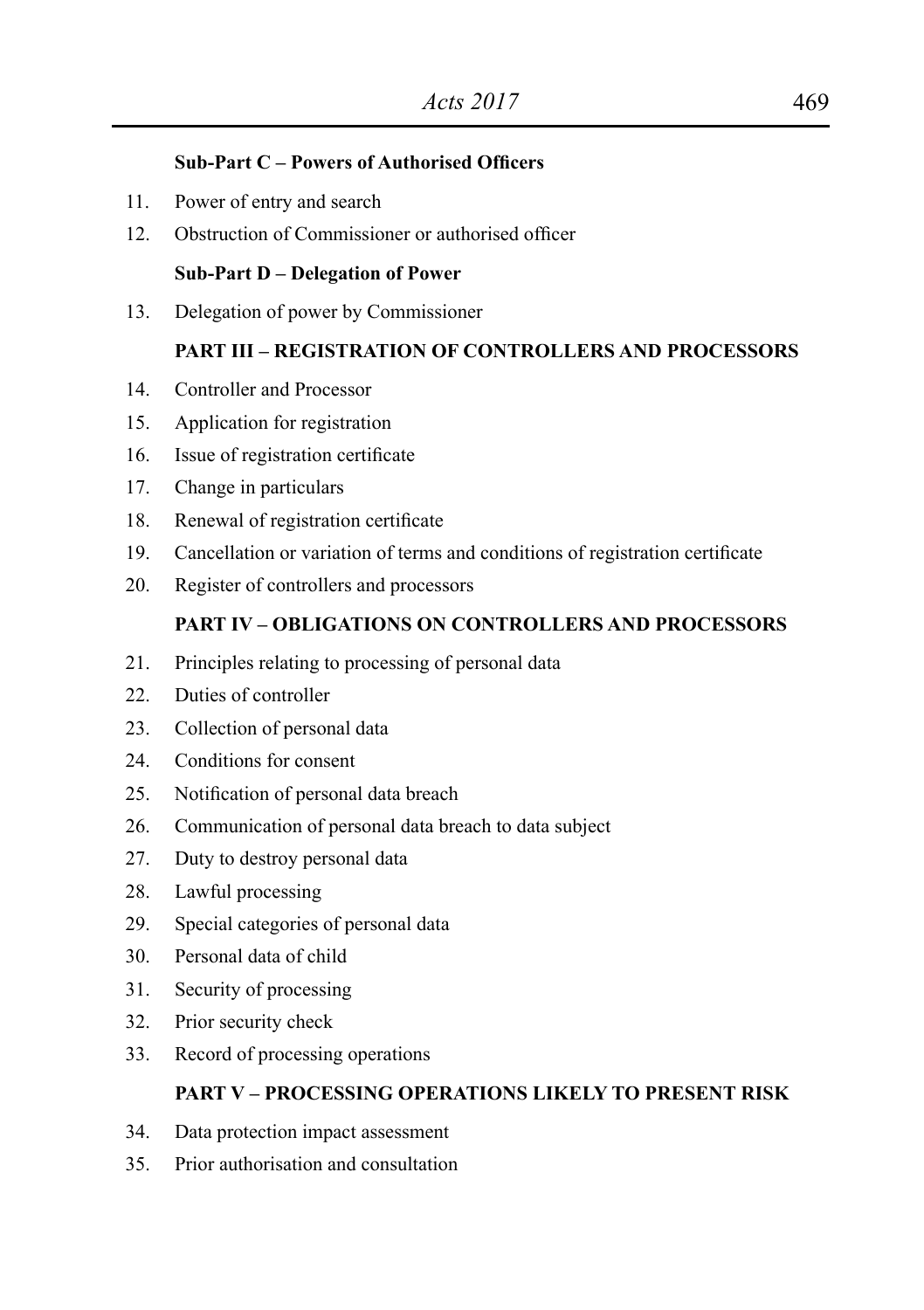#### **PART VI – TRANSFER OF PERSONAL DATA OUTSIDE MAURITIUS**

36. Transfer of personal data outside Mauritius

#### **PART VII – RIGHTS OF DATA SUBJECTS**

- 37. Right of access
- 38. Automated individual decision making
- 39. Rectification, erasure or restriction of processing
- 40. Right to object
- 41. Exercise of rights

#### **PART VIII – OTHER OFFENCES AND PENALTIES**

 $\overline{\phantom{a}}$  , where  $\overline{\phantom{a}}$ 

- 42. Unlawful disclosure of personal data
- 43. Offence for which no specific penalty provided

#### **PART IX – MISCELLANEOUS**

- 44. Exceptions and restrictions
- 45. Annual report
- 46. Compliance audit
- 47. Codes and guidelines
- 48. Certification
- 49. Confidentiality and oath
- 50. Protection from liability
- 51. Right of appeal
- 52. Special jurisdiction of Tribunal
- 53. Prosecution and jurisdiction
- 54. Certificate issued by Commissioner
- 55. Regulations
- 56. Repeal
- 57. Transitional provisions
- 58. Commencement

**SCHEDULE**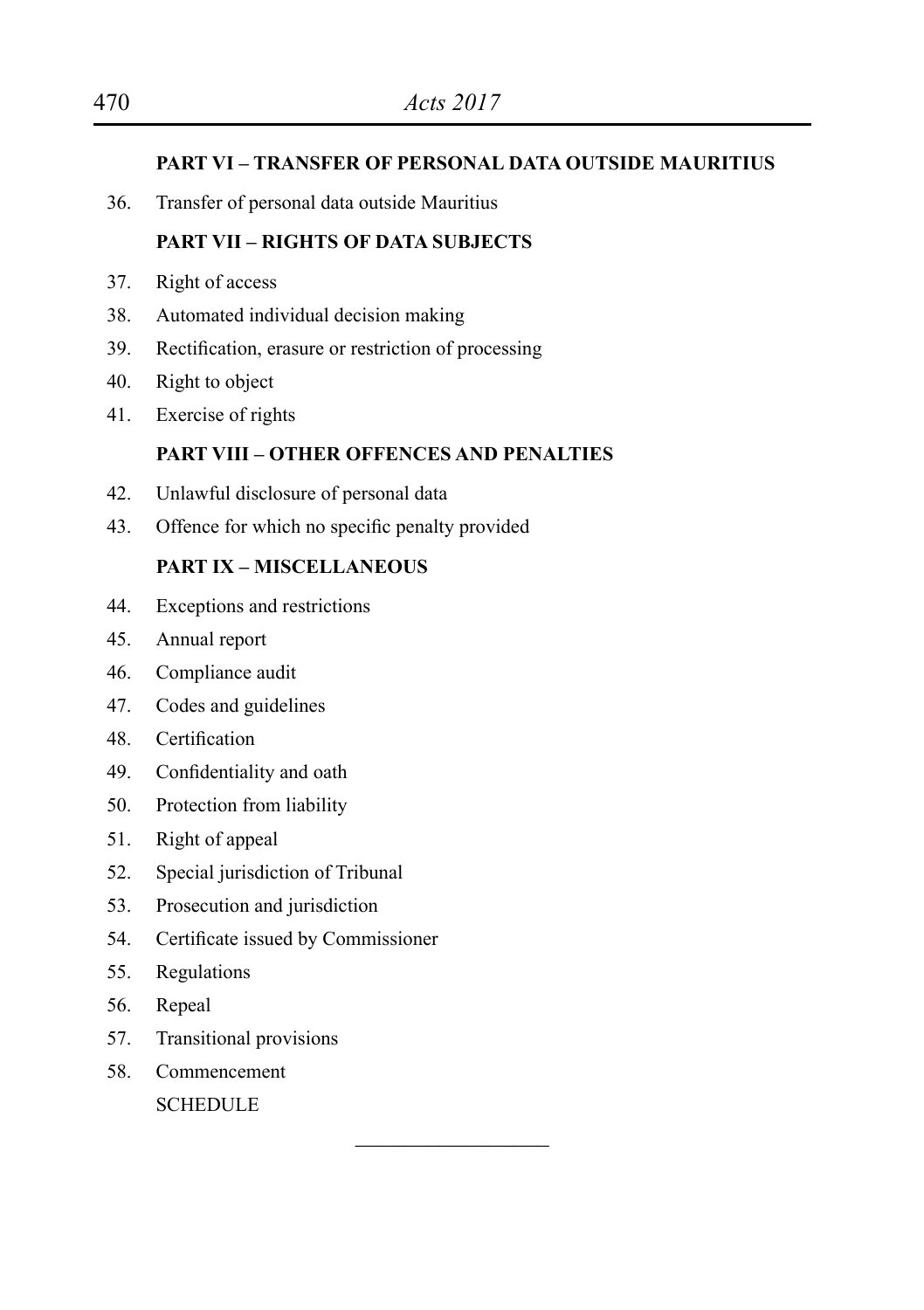# **An Act**

### **To provide for new legislation to strengthen the control and personal autonomy of data subjects over their personal data, in line with current relevant international standards, and for matters related thereto**

 ENACTED by the Parliament of Mauritius, as follows –

#### **PART I – PRELIMINARY**

#### **1. Short title**

This Act may be cited as the Data Protection Act 2017.

### **2. Interpretation**

In this  $\Delta ct =$ 

"authorised officer" means an officer to whom the Commissioner has delegated his powers under section 13;

"biometric data" means any personal data relating to the physical, physiological or behavioural characteristics of an individual which allow his unique identification, including facial images or dactyloscopic data;

"collect" does not include receive unsolicited information;

"Commissioner" means the Data Protection Commissioner referred to in section 4;

"consent" means any freely given specific, informed and unambiguous indication of the wishes of a data subject, either by a statement or a clear affirmative action, by which he signifies his agreement to personal data relating to him being processed;

"controller" means a person who or public body which, alone or jointly with others, determines the purposes and means of the processing of personal data and has decision making power with respect to the processing;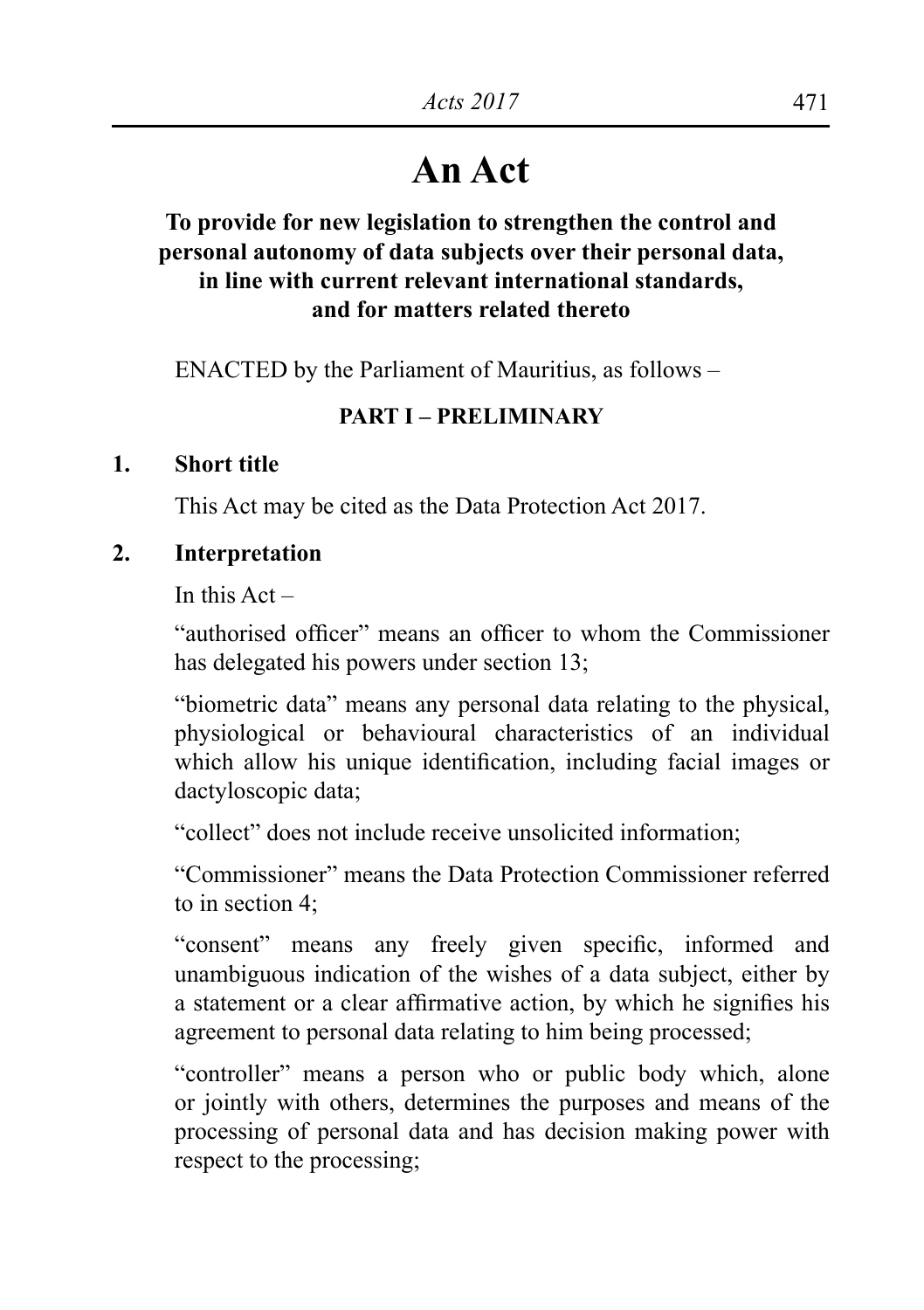"data subject" means an identified or identifiable individual, in particular by reference to an identifier such as a name, an identification number, location data, an online identifier or to one or more factors specific to the physical, physiological, genetic, mental, economic, cultural or social identity of that individual;

"document" includes –

- (a) a disc, tape or other device in which information other than visual images are embodied so as to be capable, with or without the aid of some other equipment, of being reproduced from the disc, tape or other device; and
- (b) a film, tape or other device in which visual images are embodied so as to be capable, with or without the aid of some other equipment, of being reproduced from the film, tape or other device;

"encryption" means the process of transforming data into coded form;

"filing system" means a structured set of personal data which is accessible according to specific criteria, whether centralised, decentralised or dispersed on a functional or geographical basis;

"genetic data" means personal data relating to the general characteristics of an individual which are inherited or acquired and which provide unique information about the physiology or health of the individual and which result, in particular, from an analysis of a biological sample from the individual in question;

"physical or mental health", in relation to personal data, includes information on the provision of health care services to the individual, which reveals his health status;

"individual" means a living individual;

"information and communication network" –

- (a) means a network for the transmission of messages; and
- (b) includes a telecommunication network;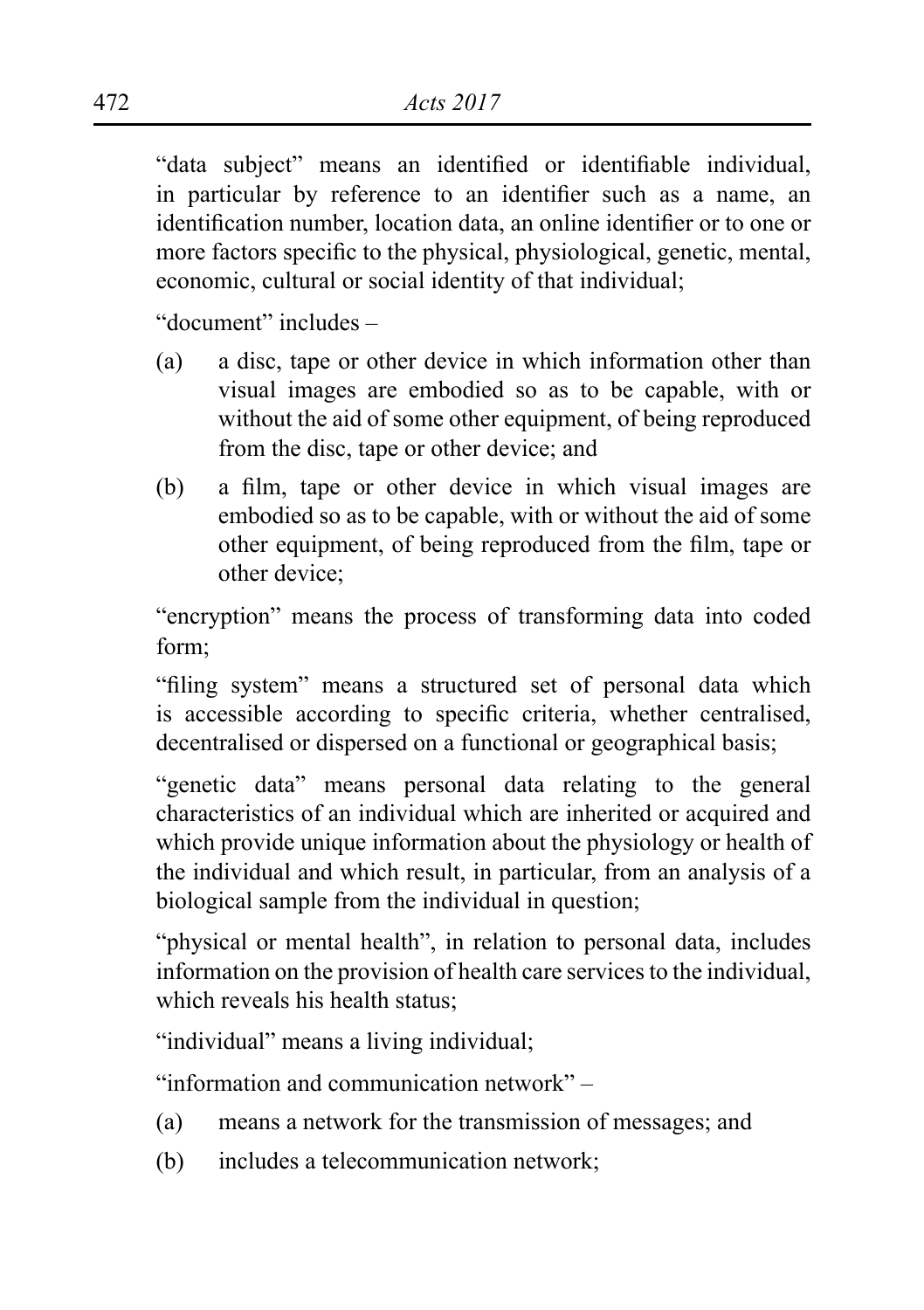"Minister" means the Minister to whom responsibility for the subject of data protection is assigned;

"network" means a communication transmission system that provides interconnection among a number of local and remote devices;

"Office" means the Data Protection Office referred to in section 4;

"personal data" means any information relating to a data subject;

"personal data breach" means a breach of security leading to the accidental or unlawful destruction, loss, alteration, unauthorised disclosure of, or access to, personal data transmitted, stored or otherwise processed;

"proceedings" –

- (a) means any proceedings conducted by or under the supervision of a Judge or Magistrate; and
- (b) may include  $-$ 
	- (i) an inquiry or investigation into an offence; and
	- (ii) disciplinary proceedings;

"processor" means a person who, or public body which, processes personal data on behalf of a controller;

"processing" means an operation or set of operations performed on personal data or sets of personal data, whether or not by automated means, such as collection, recording, organisation, structuring, storage, adaptation or alteration, retrieval, consultation, use, disclosure by transmission, dissemination or otherwise making available, alignment or combination, restriction, erasure or destruction;

"profiling" means any form of automated processing of personal data consisting of the use of personal data to evaluate certain personal aspects relating to an individual, in particular to analyse or predict aspects concerning that individual's performance at work, economic situation, health, personal preferences, interests, reliability, behaviour, location or movements;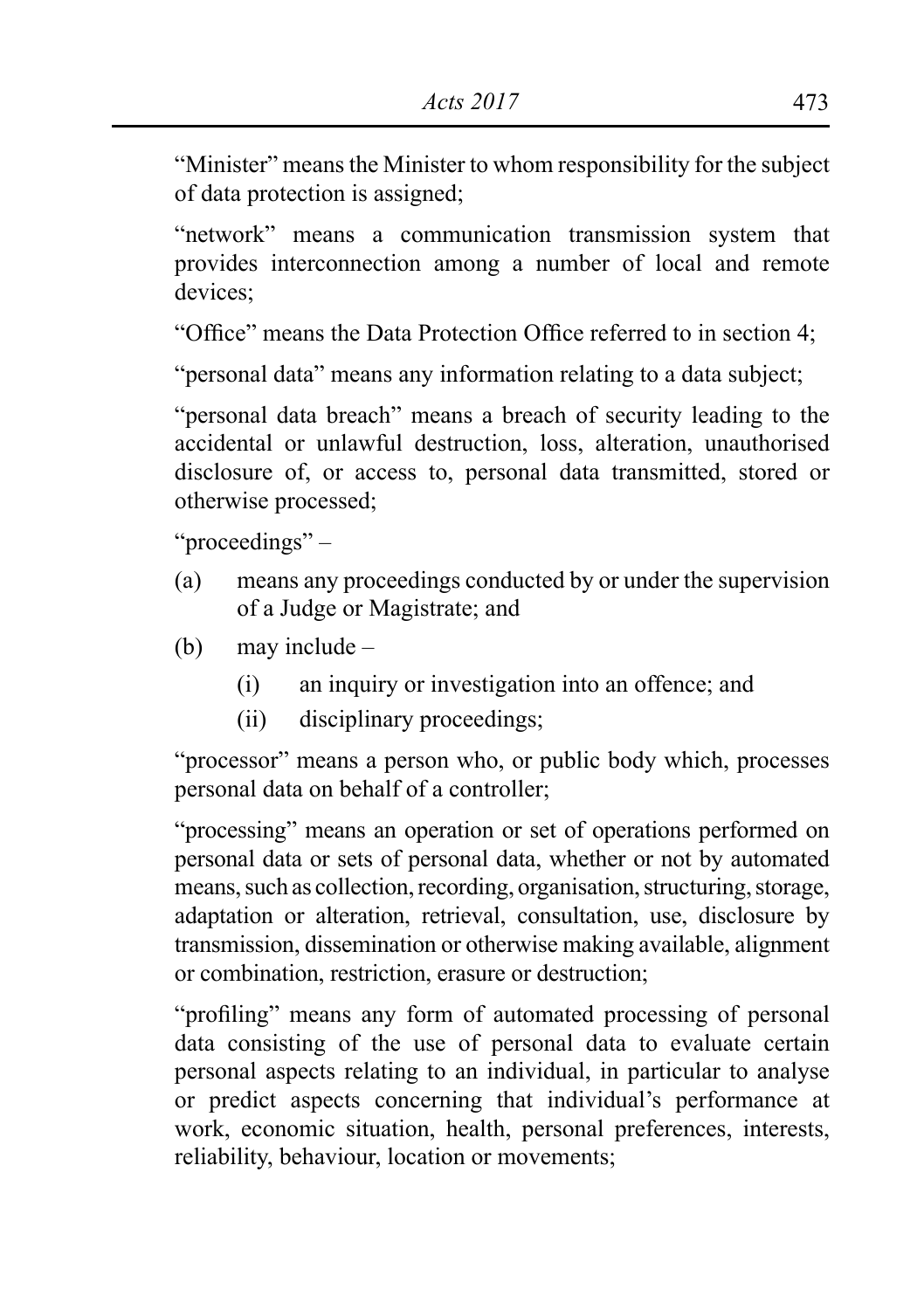"pseudonymisation" means the processing of personal data in such a manner that the personal data can no longer be attributed to a specific data subject without the use of additional information and the additional information is kept separately and is subject to technical and organisational measures to ensure that the personal data are not attributed to an identified or identifiable individual;

"recipient" means a person to whom, or a public body to which, personal data are disclosed, whether a third party or not;

"register" means the register referred to in section 20;

"registration certificate" means the registration certificate referred to in section  $16(2)$ ;

"restriction of processing" means the marking of stored personal data with the aim of limiting their processing in the future;

"special categories of personal data", in relation to a data subject, means personal data pertaining to –

- (a) his racial or ethnic origin;
- (b) his political opinion or adherence;
- (c) his religious or philosophical beliefs;
- (d) his membership of a trade union;
- (e) his physical or mental health or condition;
- (f) his sexual orientation, practices or preferences;
- (g) his genetic data or biometric data uniquely identifying him;
- (h) the commission or alleged commission of an offence by him;
- (i) any proceedings for an offence committed or alleged to have been committed by him, the disposal of such proceedings or the sentence of any Court in the proceedings; or
- (j) such other personal data as the Commissioner may determine to be sensitive personal data;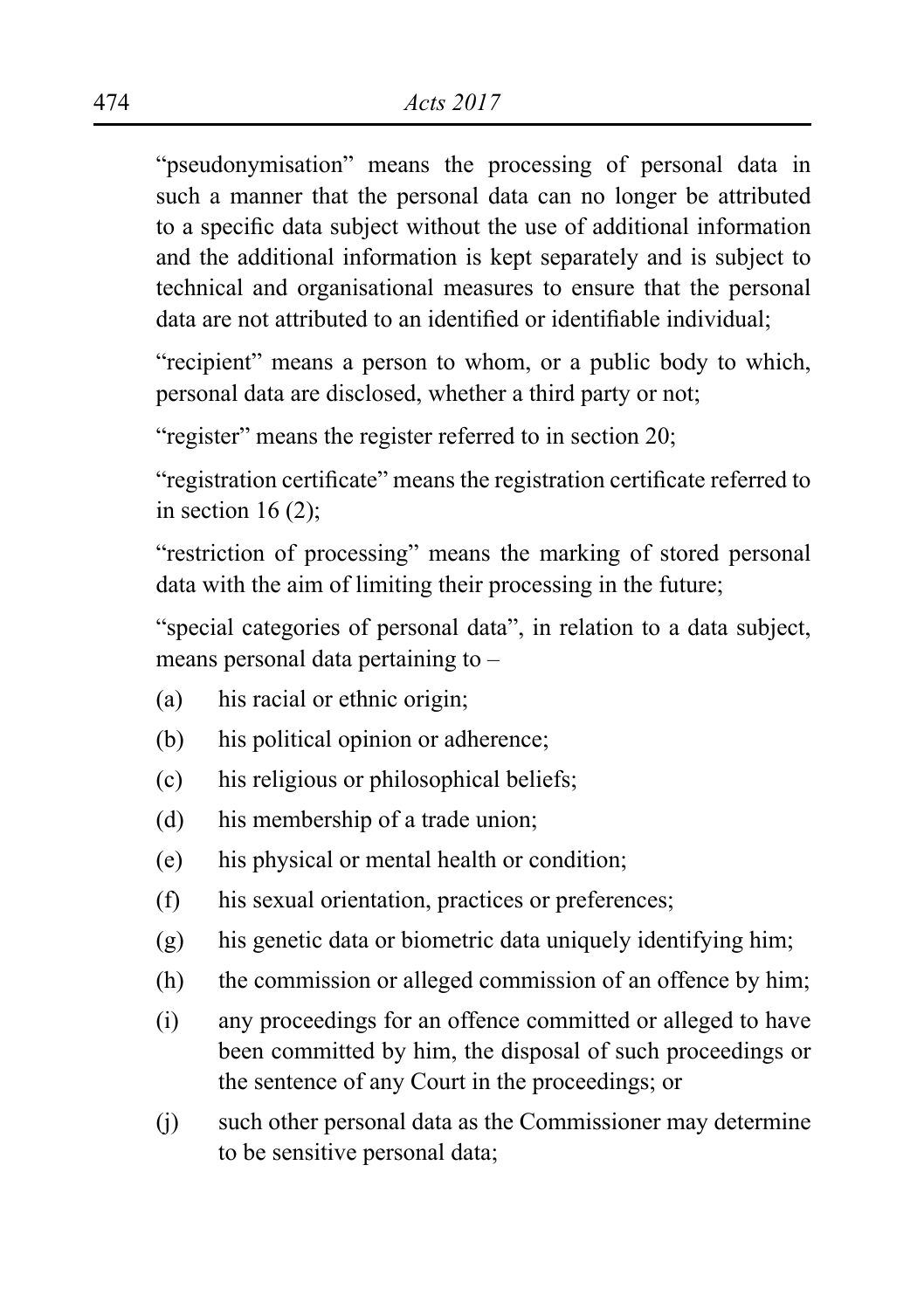"telecommunication network" means a system, or a series of systems, operating within such boundaries as may be prescribed, for the transmission or reception of messages by means of guided or unguided electro magnetic energy or both;

"third party" means a person or public body other than a data subject, a controller, a processor or a person who, under the direct authority of a controller or processor, who or which is authorised to process personal data;

"traffic data" means any data relating to a communication by means of a computer system and generated by the system that form part in the chain of communication, indicating the communication's origin, destination, route, time, date, size, duration, or type of underlying service;

"Tribunal" means the ICT Appeal Tribunal set up under section 35 of the Information and Communication Technologies Act.

# **3. Application of Act**

(1) This Act shall bind the State.

 (2) For the purposes of this Act, each Ministry or Government department shall be treated as separate from any other Ministry or Government department.

 (3) This Act shall apply to the processing of personal data, wholly or partly, by automated means and to any processing otherwise than by automated means where the personal data form part of a filing system or are intended to form part of a filing system.

- (4) This Act shall not apply to  $-$ 
	- (a) the exchange of information between Ministries, Government departments and public sector agencies where such exchange is required on a need-to-know basis;
	- (b) the processing of personal data by an individual in the course of a purely personal or household activity.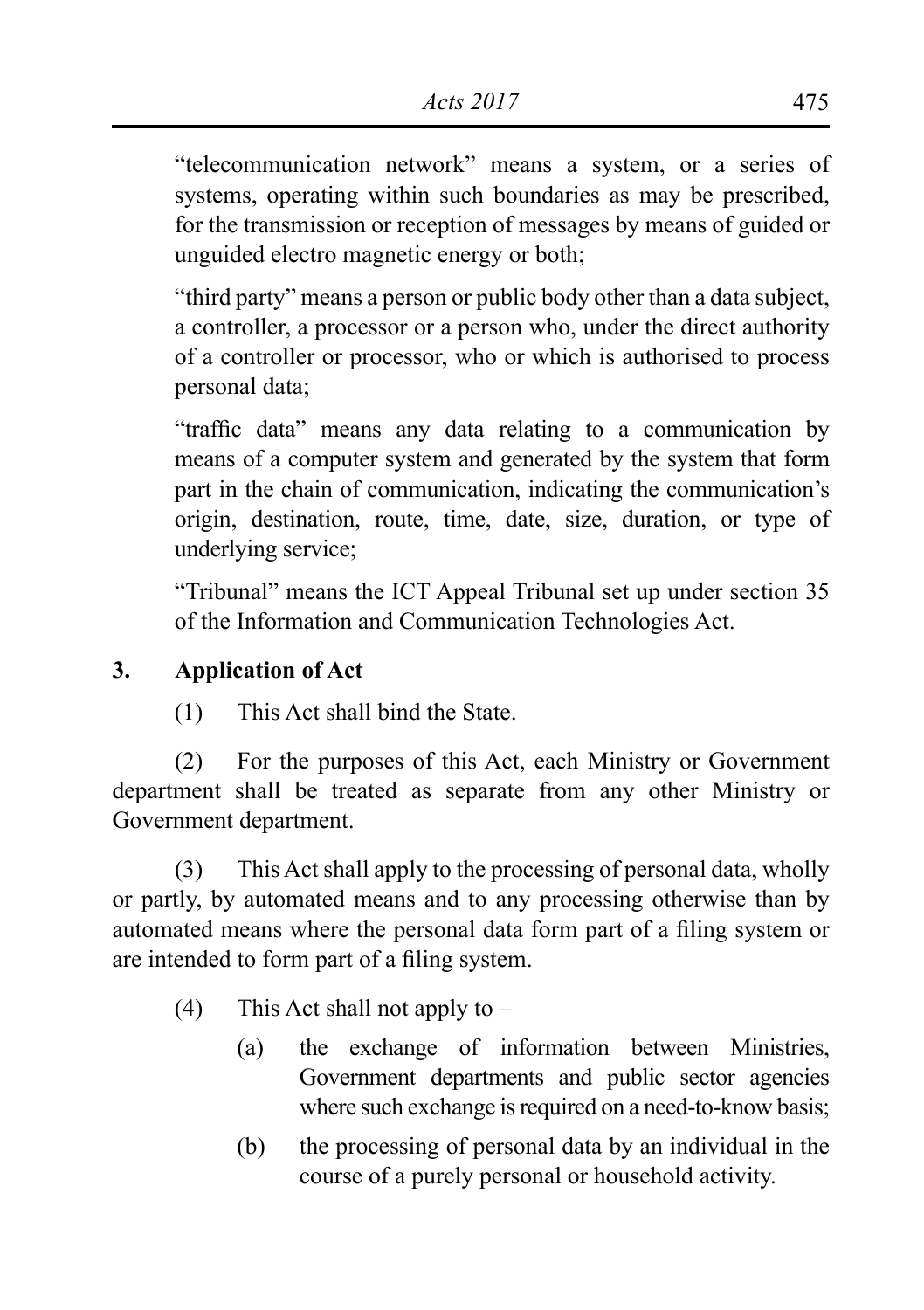(5) Subject to section 44, this Act shall apply to a controller or processor who –

- (a) is established in Mauritius and processes personal data in the context of that establishment; and
- (b) is not established in Mauritius but uses equipment in Mauritius for processing personal data, other than for the purpose of transit through Mauritius.

(6) Every controller or processor referred to in subsection  $(5)(b)$ shall nominate a representative established in Mauritius.

- (7) For the purpose of subsection (5)(a), any person who
	- (a) is ordinarily resident in Mauritius; or
	- (b) carries out data processing operations through an office, branch or agency in Mauritius,

shall be treated as being established in Mauritius.

# **PART II – DATA PROTECTION OFFICE**

# **Sub-Part A – Establishment of Data Protection Office**

# **4. Establishment of Office**

(1) There shall, for the purposes of this Act, be a public office to be known as the Data Protection Office.

 (2) In the discharge of its functions under this Act, the Office shall act with complete independence and impartiality and shall not be subject to the control or direction of any other person or authority.

 (3) The head of the Office, who shall be known as the Data Protection Commissioner, shall be a barrister of not less than 5 years' standing.

 (4) The Commissioner shall be assisted by such public officers as may be necessary.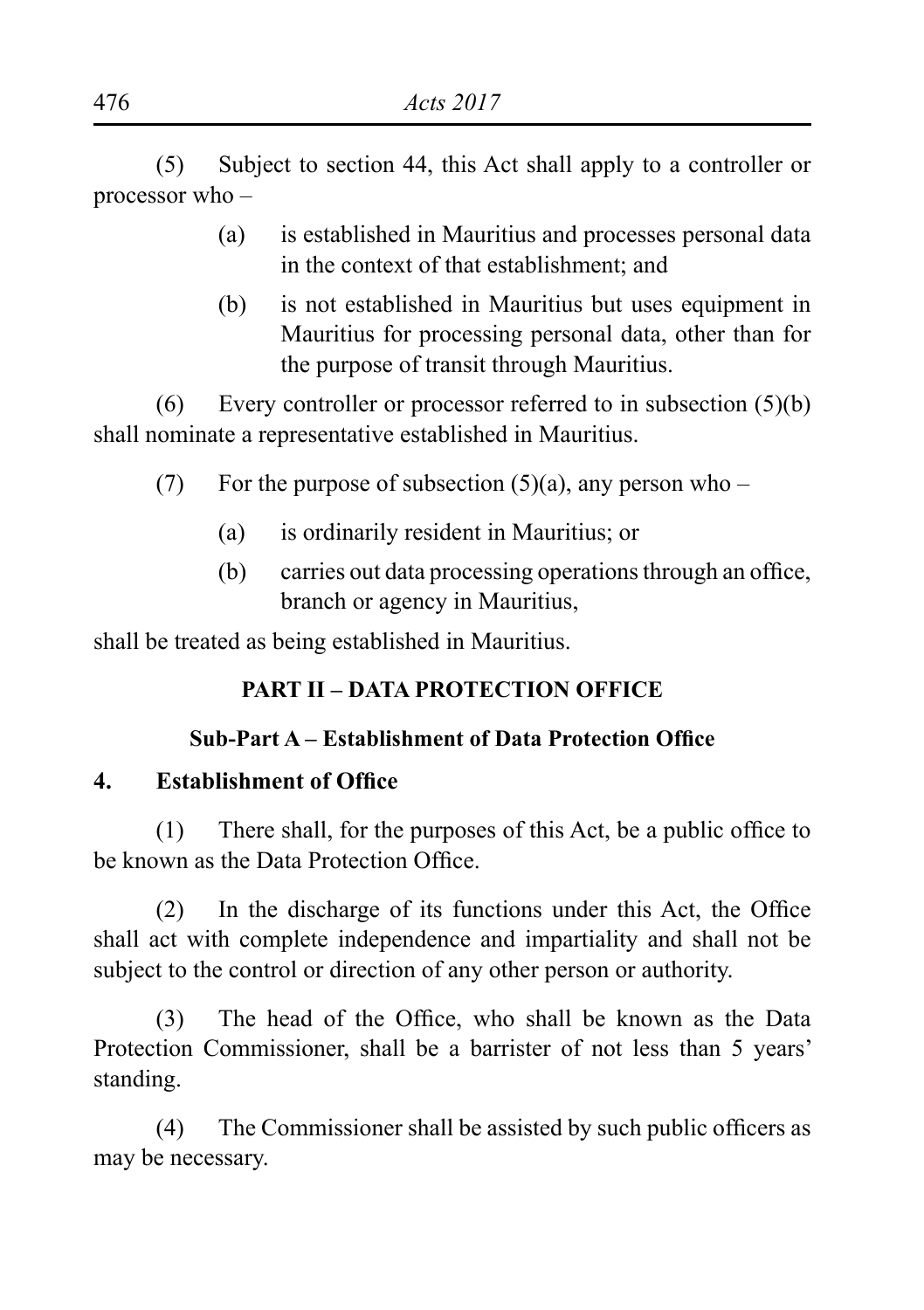(5) Every public officer referred to in subsection (4) shall be under the administrative control of the Commissioner.

### **Sub-Part B – Functions and Powers of Commissioner**

#### **5. Functions of Commissioner**

The Commissioner shall –

- (a) ensure compliance with this Act and any regulations made under it;
- (b) issue or approve such Codes of Practice or Guidelines for the purposes of this Act as he thinks fit;
- (c) maintain a register of controllers and processors;
- (d) exercise control on all data processing operations, either of his own motion or at the request of a data subject, and verify whether the processing of data is done in accordance with this Act;
- (e) promote self-regulation among controllers and processors;
- (f) investigate any complaint or information which gives rise to a suspicion that an offence may have been, is being or is about to be, committed under this Act;
- (g) take such measures as may be necessary to bring the provisions of this Act to the knowledge of the general public;
- (h) undertake research into, and monitor developments in, data processing, and ensure that there is no significant risk or adverse effect of any developments on the privacy of individuals;
- (i) examine any proposal for automated decision making or data linkage that may involve an interference with, or may otherwise have an adverse effect, on the privacy of individuals and ensure that any adverse effect of the proposal on the privacy of individuals is minimised;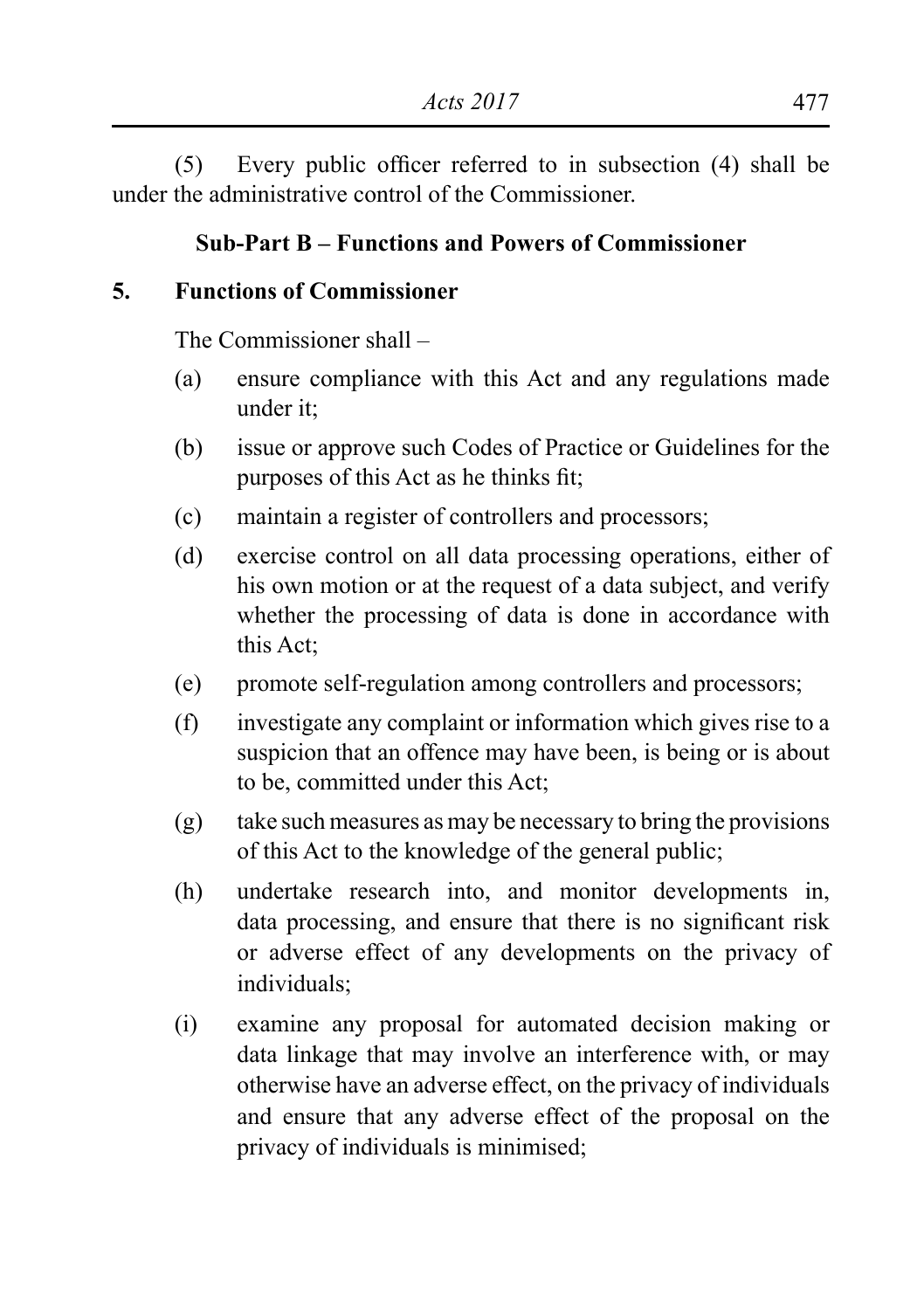- (i) cooperate with supervisory authorities of other countries, to the extent necessary for the performance of his duties under this Act, in particular by exchanging relevant information in accordance with any other enactment; and
- (k) do anything incidental or conducive to the attainment of the objects of and to the better performance of his duties and functions under, this Act.

# **6. Investigation of complaints**

(1) Where a complaint is made to the Commissioner that this Act or any regulations made under it, has or have been, is or are being, or is or are about to be, contravened, the Commissioner shall –

- (a) investigate into the complaint or cause it to be investigated by an authorised officer, unless he is of the opinion that the complaint is frivolous or vexatious; and
- (b) where he is unable to arrange, within a reasonable time, for the amicable resolution by the parties concerned of the complaint, notify, in writing, the individual who made the complaint of his decision in relation to it so that the individual may, where he considers that he is aggrieved by the decision, appeal against it under section 51.

(2) (a) The Commissioner may, for the purpose of the investigation of a complaint, order any person to –

- (i) attend at a specified time and place for the purpose of being examined orally in relation to the complaint;
- (ii) produce such book, document, record or article as may be required with respect to any matter relevant to the investigation, which he is not prevented by any other enactment from disclosing; or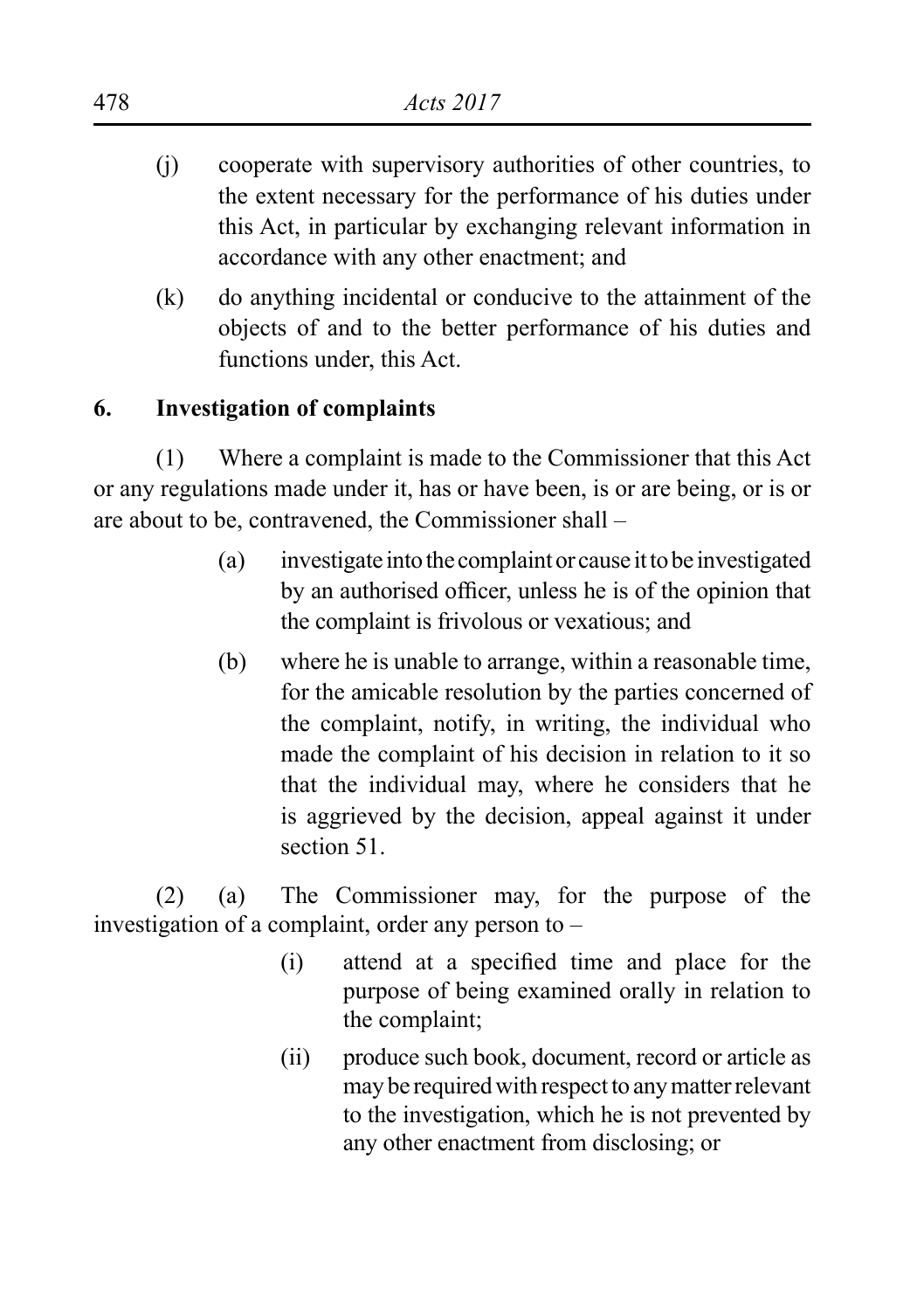(iii) furnish a statement in writing made under oath or on affirmation setting out all information which may be required under the notice.

 (b) Every order made under paragraph (a) shall be in writing and signed by the Commissioner or an authorised officer.

(3) A person on whom an order under subsection (2) has been served shall –

- (a) comply with the order;
- (b) attend before the Commissioner in accordance with the terms of the order or on such other days as he may be directed to attend: and
- (c) answer questions and furnish all information, documents, records or statements, including certified copies thereof, as ordered.

(4) (a) The Commissioner may take copies or extracts from any document produced under subsection (2) and may require the person producing it to give any necessary explanation relating to such document.

 (b) Where material to which an investigation relates consists of information stored in a computer, disc or cassette, or on microfilm, or preserved by any mechanical or electronic device, the request from the Commissioner may require the person named therein to produce or give access to it in a form in which it can be taken away and in which it is visible and legible.

(5) Any person who, without lawful or reasonable excuse, fails to attend a hearing or to produce a document or other material when required to do so under subsection (4) shall commit an offence and shall, on conviction, be liable to a fine not exceeding 50, 000 rupees and to imprisonment for a term not exceeding 2 years.

 (6) Subject to this section, the Commissioner shall regulate the handling of complaints, investigations and conduct of hearings in such manner as he may determine.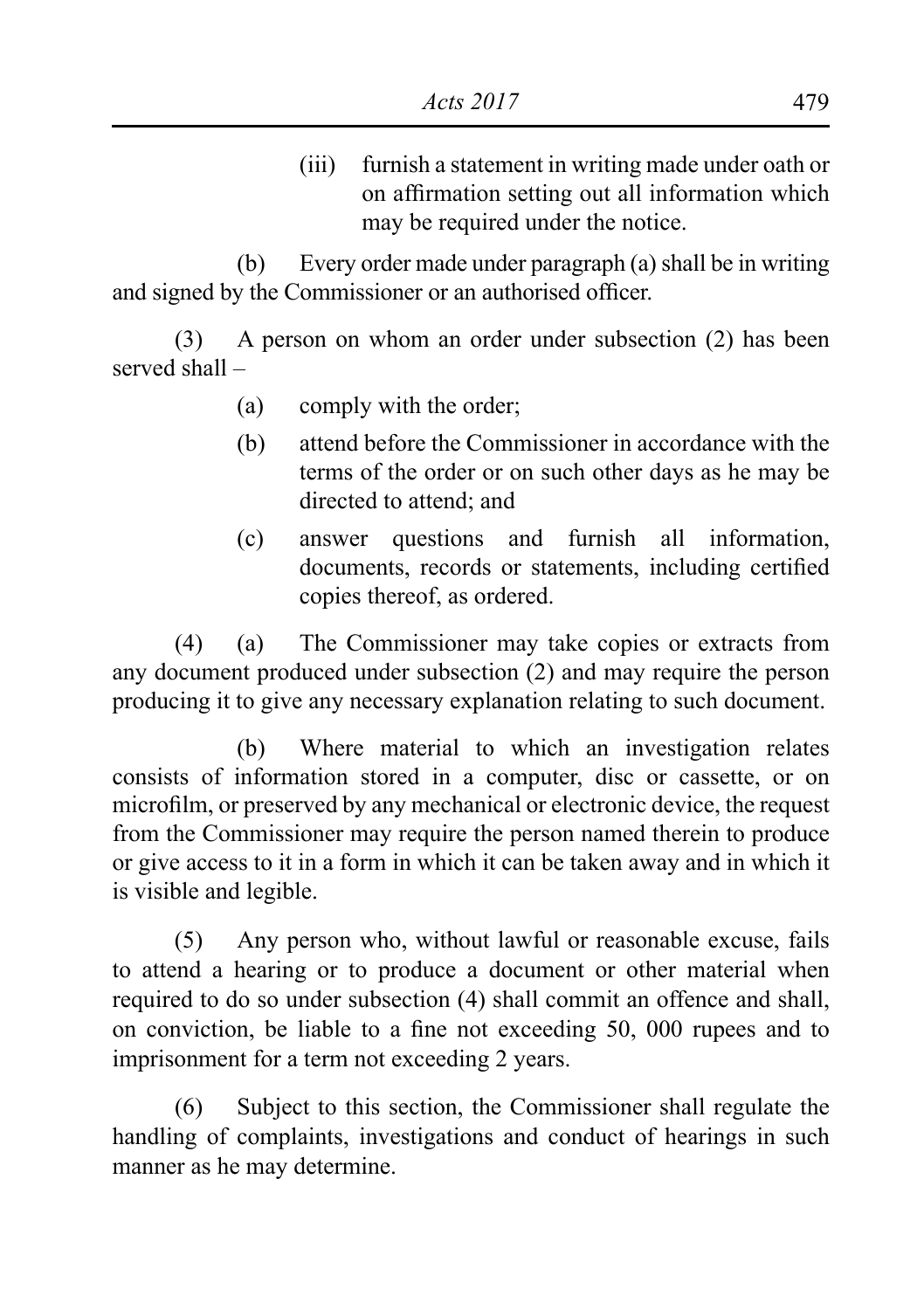(7) No person shall be required under this section to answer any question or to give any evidence tending to incriminate him.

### **7. Power to require information**

 $(1)$  Subject to section 26 of the Bank of Mauritius Act, section 64 of the Banking Act, section 83 of the Financial Services Act, section 30 of the Financial Intelligence and Anti-Money Laundering Act and section 81 of the Prevention of Corruption Act –

- (a) the Commissioner may, by written notice served on a person, request from that person such information as is necessary or expedient for the discharge of his functions and the exercise of his powers under this Act; and
- (b) where the information requested by the Commissioner is stored in a computer, disc or cassette, or on microfilm, or preserved by any mechanical or electronic device, the person named in the notice shall produce or give access to the information in a form in which it can be taken away and in which it is visible and legible.

 (2) Any person who, without reasonable excuse, fails or refuses to comply with a requirement specified in a notice, or who furnishes to the Commissioner any information which he knows to be false or misleading in a material particular, shall commit an offence and shall, on conviction, be liable to a fine not exceeding 50, 000 rupees and to imprisonment for a term not exceeding 2 years.

# **8. Preservation Order**

(1) The Commissioner may apply to a Judge in Chambers for a Preservation Order for the expeditious preservation of data, including traffic data, where he has reasonable ground to believe that the data are vulnerable to loss or modification.

 (2) Where the Judge is satisfied that a Preservation Order may be made under subsection (1), he shall issue the Preservation Order specifying a period which shall not be more than 90 days during which the order shall remain in force.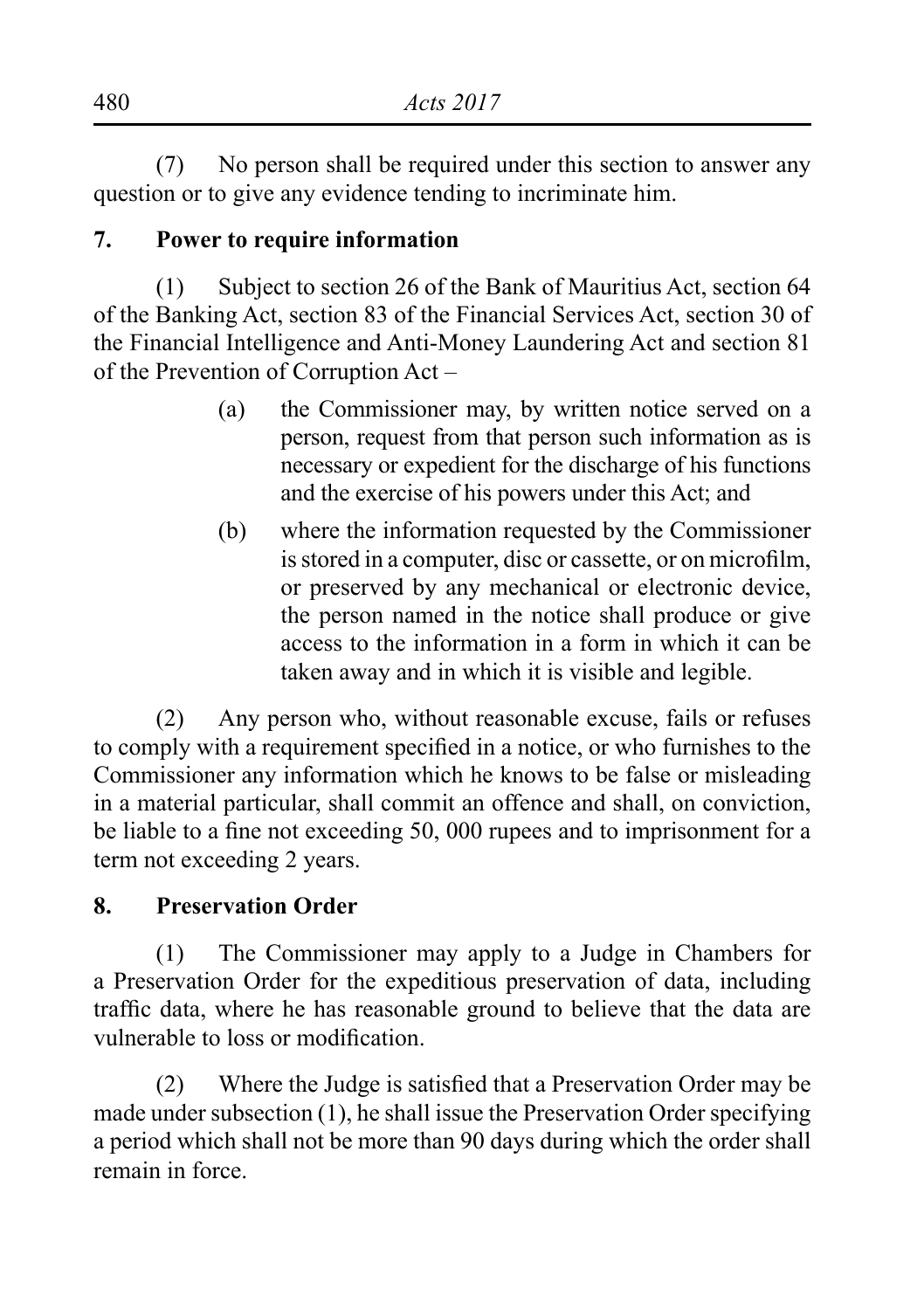(3) The Judge may, on application made by the Commissioner, extend the period specified in subsection (2) for such period as he thinks fit.

### **9. Enforcement notice**

(1) Where the Commissioner is of the opinion that a controller or a processor has contravened, is contravening or is about to contravene this Act, the Commissioner may serve an enforcement notice on him requiring him to take such steps within such period as may be specified in the notice.

 (2) Notwithstanding subsection (1), where the Commissioner is of the opinion that a person has committed an offence under this Act, he may investigate the matter or cause it to be investigated by an authorised officer.

- $(3)$  An enforcement notice served under subsection  $(1)$  shall
	- (a) specify the provision of this Act which has been, is being or is likely to be, contravened;
	- (b) specify the measures that shall be taken to remedy or eliminate the situation which makes it likely that a contravention will arise;
	- (c) specify a period which shall not be less than 21 days within which those measures shall be implemented; and
	- (d) state that a right of appeal is available under section 51.

 (4) On complying with an enforcement notice, the controller or processor, as the case may be, shall, not later than 21 days after compliance, notify –

- (a) the data subject concerned; and
- (b) where such compliance materially modifies the data concerned, any person to whom the data was disclosed during the period beginning 12 months before the date of the service of the notice and ending immediately before compliance,

of any amendment.

(5) Where the Commissioner considers that any provision of the enforcement notice may not be complied with to ensure compliance with this Act, he may vary the notice and, where he does so, he shall give written notice to the person on whom the notice was served.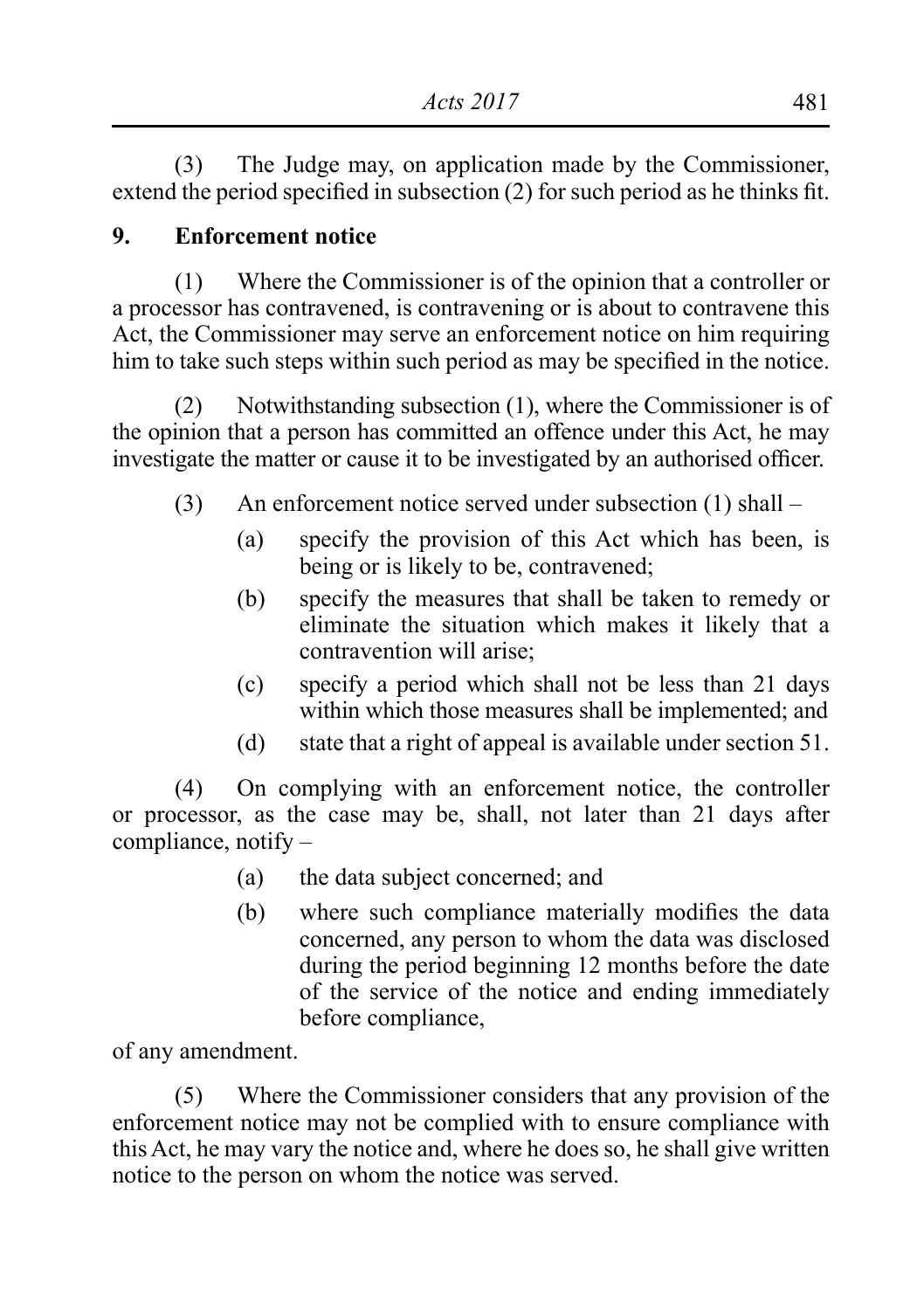(6) Any person who, without reasonable excuse, fails or refuses to comply with an enforcement notice shall commit an offence and shall, on conviction, be liable to a fine not exceeding 50, 000 rupees and to imprisonment for a term not exceeding 2 years.

### **10. Power to seek assistance**

(1) For the purpose of gathering information or for the proper conduct of any investigation under this Act, the Commissioner may seek the assistance of such person or authority as he thinks fit and that person or authority may do such things as are reasonably necessary to assist the Commissioner in the discharge of his functions.

(2) Any person assisting the Commissioner pursuant to subsection (1) shall, for the purpose of section 49, be considered to be an authorised officer.

### **Sub-Part C – Powers of Authorised Officers**

#### **11. Power of entry and search**

 (1) Subject to this section, an authorised officer may enter and search any premises for the purpose of discharging any function or exercising any power under this Act.

(2) No authorised officer shall enter or search any premises unless he shows to the owner or occupier a warrant issued by a Magistrate for the purpose referred to in subsection (1).

 (3) A Magistrate may, on being satisfied on an information upon oath that entry and search into any premises are necessary to enable the authorised officer to discharge any of his functions or exercise any of his powers under this Act, issue a warrant authorising the authorised officer to enter and search the premises.

(4) A warrant issued under subsection (3) shall be valid for the period stated in the warrant and may be subject to such condition as the Magistrate may specify.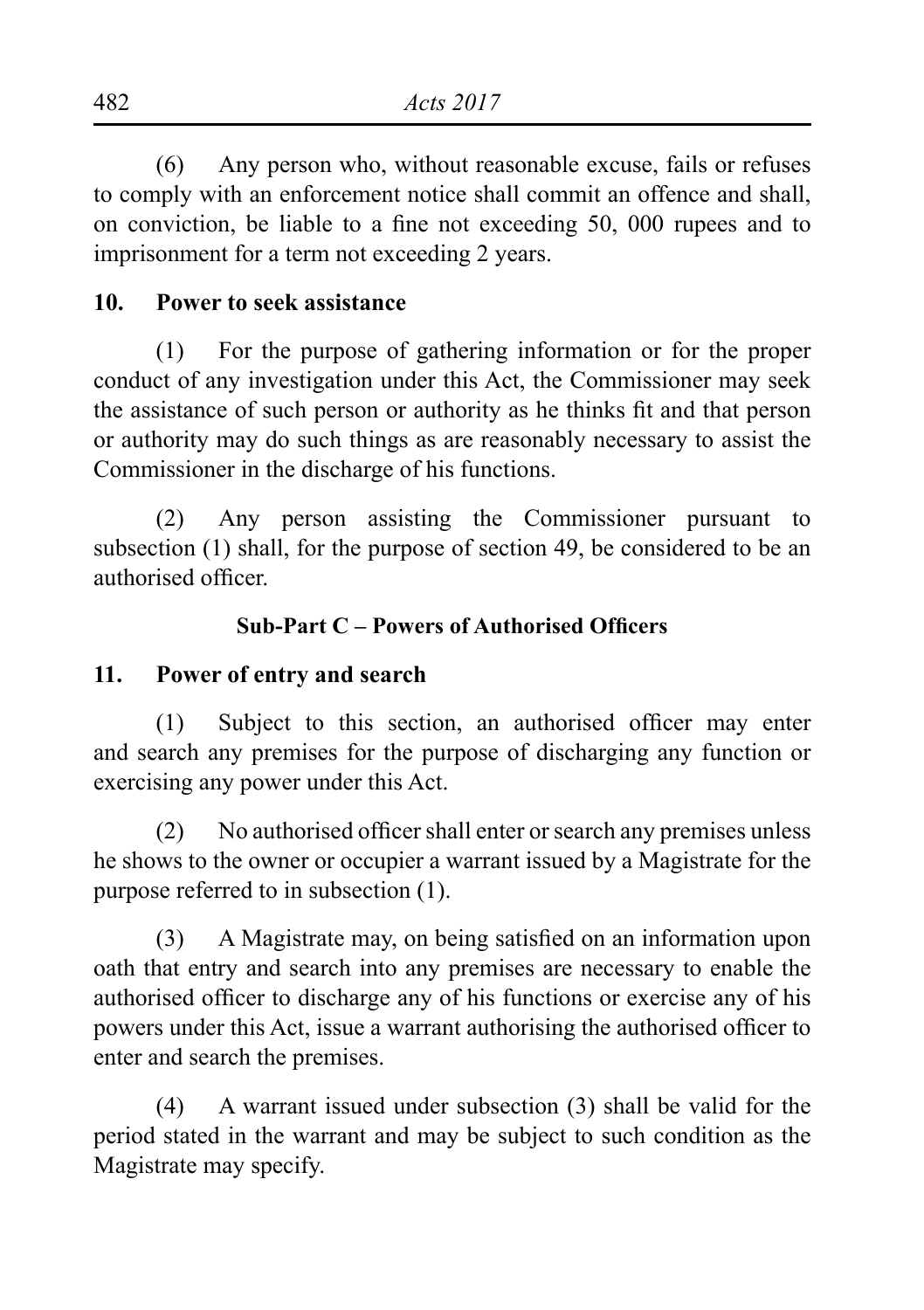(5) Subject to section 26 of the Bank of Mauritius Act, section 64 of the Banking Act, section 83 of the Financial Services Act, section 30 of the Financial Intelligence and Anti-Money Laundering Act and section 81 of the Prevention of Corruption Act, an authorised officer may, on entering any premises –

- (a) request the owner or occupier to produce any document, record or data;
- (b) examine any such document, record or data and take copies or extracts from them;
- (c) request the owner of the premises entered into, any person employed by him, or any other person on the premises, to give to the authorised officer all reasonable assistance and to answer all reasonable questions, orally or in writing.

 (6) Where any information requested by the authorised officer is stored in a computer, disc or cassette, or on microfilm, or preserved by any mechanical or electronic device, the person to whom the request is made shall be deemed to be required to produce or give access to it in a form in which it can be taken away and in which it is visible and legible.

(7) For the purpose of discharging his functions under this section, the authorised officer may be accompanied by such person as the Commissioner may determine.

# **12. Obstruction of Commissioner or authorised officer**

 Any person who, in relation to the exercise of a power conferred by section 11 –

- (a) obstructs or impedes the Commissioner or an authorised officer in the exercise of such power;
- (b) fails to provide assistance or information requested by the Commissioner or authorised officer;
- (c) refuses to allow the Commissioner or an authorised officer to enter any premises or to take any person with him in the exercise of his functions;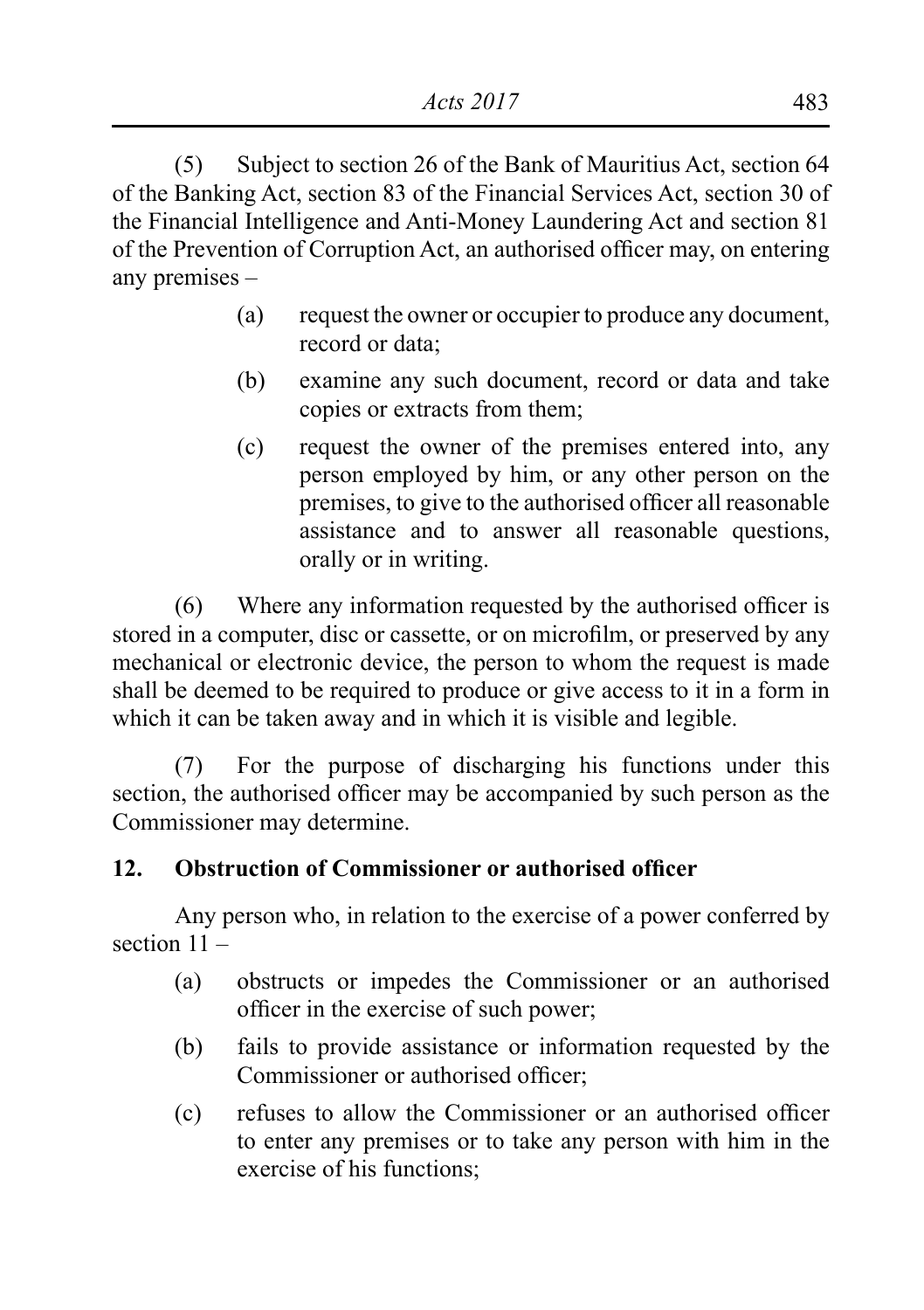(d) gives to the Commissioner or an authorised officer any information which is false or misleading in a material particular,

shall commit an offence and shall, on conviction, be liable to a fine not exceeding 50, 000 rupees and to imprisonment for a term not exceeding 2 years.

#### **Sub-Part D – Delegation of Power**

### **13. Delegation of power by Commissioner**

The Commissioner may delegate any investigating or enforcement power conferred on him by this Act to an officer of the Office or to a police officer designated for that purpose by the Commissioner of Police.

### **PART III – REGISTRATION OF CONTROLLERS AND PROCESSORS**

### **14. Controller and Processor**

 Subject to section 44, no person shall act as controller or processor unless he or it is registered with the Commissioner.

### **15. Application for registration**

(1) Every person who intends to act as a controller or processor shall apply to the Commissioner, in such form as the Commissioner may approve, to be registered as controller or processor.

(2) Every application under subsection (1) shall be accompanied by the following particulars regarding the applicant –

- (a) name and address;
- (b) if he or it has nominated a representative for the purposes of this Act, the name and address of the representative;
- (c) a description of the personal data to be processed by the controller or processor, and of the category of data subjects, to which the personal data relate;
- (d) a statement as to whether or not he or it holds, or is likely to hold, special categories of personal data;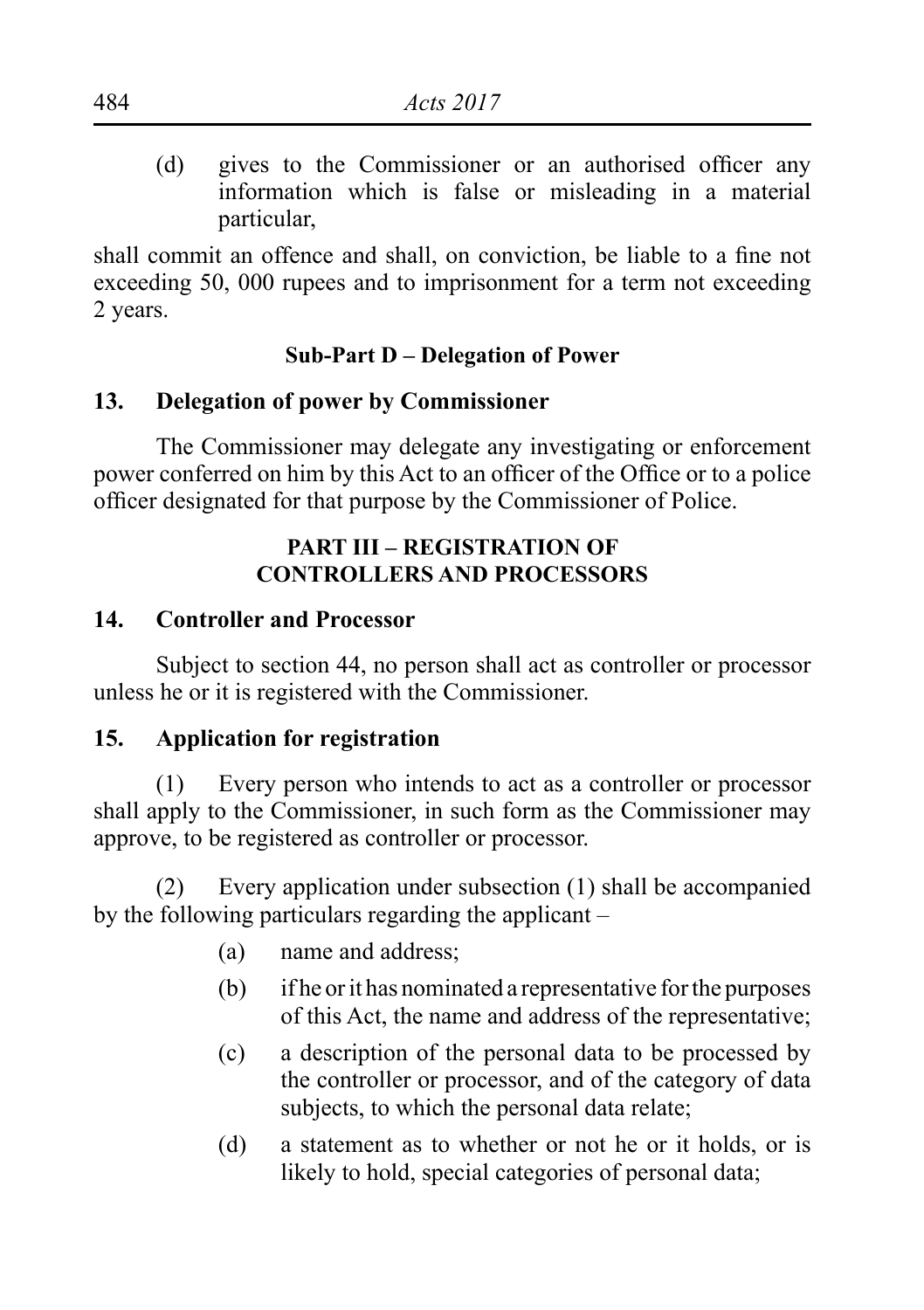- (e) a description of the purpose for which the personal data are to be processed;
- (f) a description of any recipient to whom the controller intends or may wish to disclose the personal data;
- $(g)$  the name, or a description of, any country to which the proposed controller intends or may wish, directly or indirectly, to transfer the data; and
- (h) a general description of the risks, safeguards, security measures and mechanisms to ensure the protection of the personal data.

(3) Any controller or processor who knowingly supplies any information under subsection (1) which is false or misleading in a material particular shall commit an offence and shall, on conviction, be liable to a fine not exceeding 100, 000 rupees and to imprisonment for a term not exceeding 5 years.

# **16. Issue of registration certificate**

(1) Where the Commissioner considers that an applicant meets the criteria to be registered as a controller or processor, as the case may be, he shall grant the application.

(2) Where the Commissioner grants an application for registration as a controller or processor, he shall, on such terms and conditions as he may determine, register the applicant as a controller or processor, as the case may be, and issue the applicant, on payment of such fee as may be prescribed, with a registration certificate in such form and manner as the Commissioner may determine.

 (3) A registration certificate issued under subsection (2) shall be valid for a period of 3 years.

# **17. Change in particulars**

 (1) Where, following the grant of an application, there is a change in any of the particulars referred to in section 15(2), the controller or processor, shall, within 14 days of the date of the change, notify the Commissioner in writing of the nature and date of the change.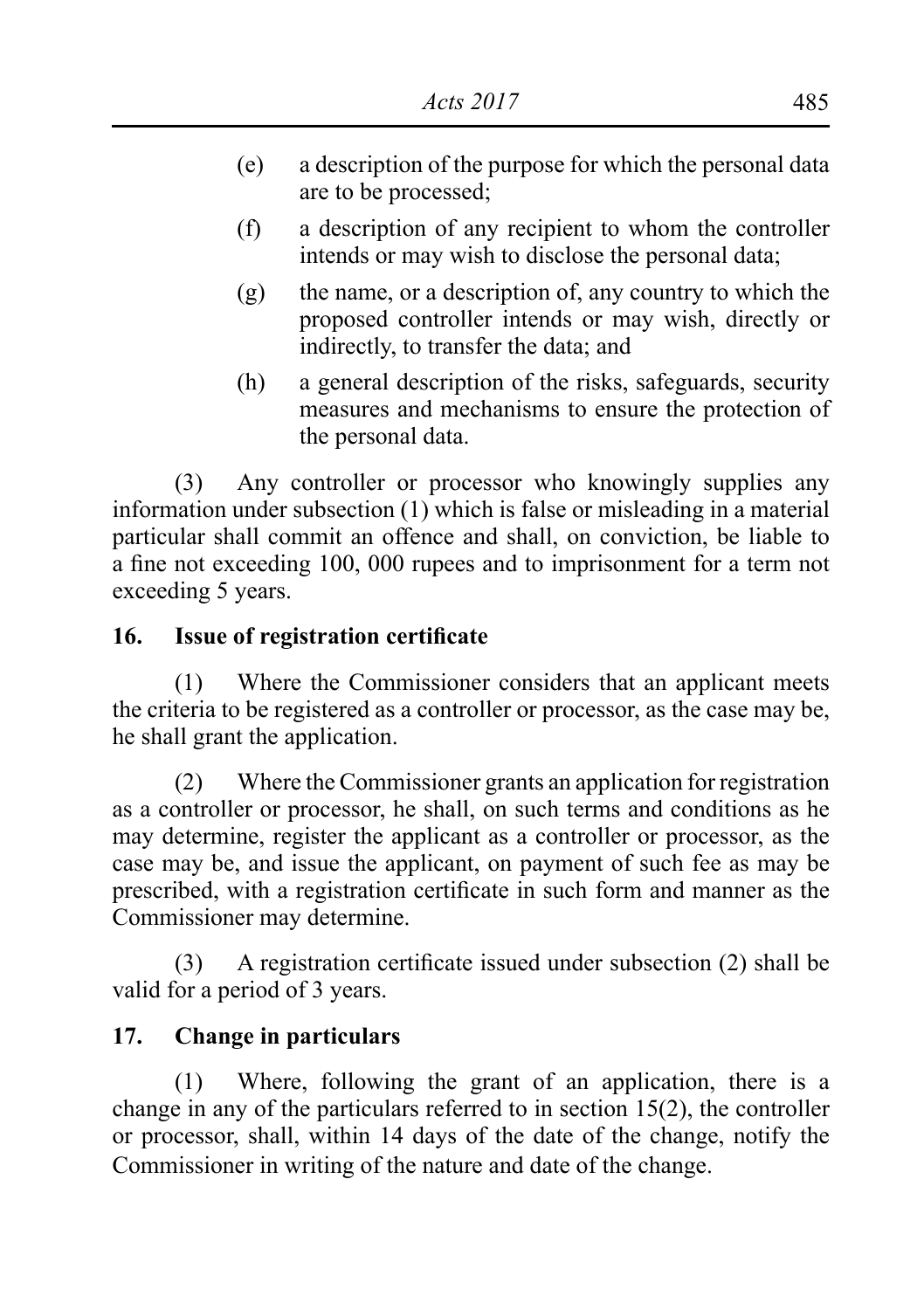(2) On receipt of a notification under subsection (1), the Commissioner, on being satisfied that there is a change in particulars, shall amend the appropriate entry in the register.

(3) Any controller or processor who fails to comply with subsection (1) shall commit an offence and shall, on conviction, be liable to a fine not exceeding 50, 000 rupees.

#### **18. Renewal of registration certificate**

 $(1)$  The holder of a registration certificate may apply for the renewal of the certificate not later than 3 months before the date of its expiry.

(2) Where the Commissioner grants an application under subsection (1), he shall, on such terms and conditions as he may determine and on payment of such fee as may be prescribed, issue a new registration certificate.

# **19. Cancellation or variation of terms and conditions of registration certificate**

 (1) Subject to this section, the Commissioner may cancel a registration certificate or vary its terms and conditions where –

- (a) any information given to him by the applicant is false or misleading in any material particular;
- (b) the holder of the registration certificate fails, without lawful excuse, to comply with –
	- (i) any requirement of this Act; or
	- (ii) any term or condition specified in the certificate.

 (2) The Commissioner shall, before cancelling or varying the terms and conditions of a registration certificate, require, by notice in writing, the holder of the certificate to show cause, within 14 days of the notice, why the registration certificate should not be cancelled or its terms and conditions should not be varied.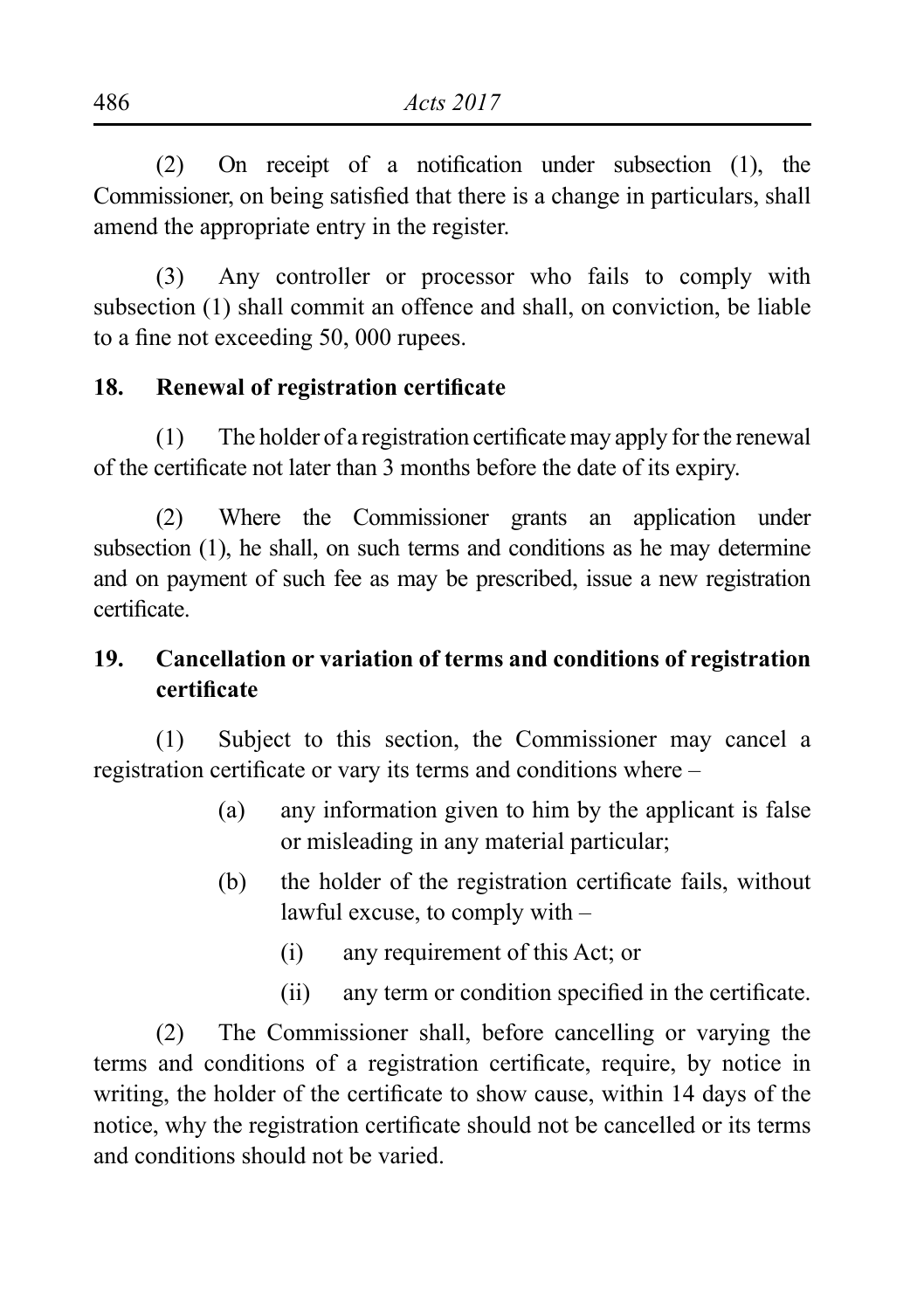### **20. Register of controllers and processors**

(1) There shall be a register of controllers and processors to be known as the Data Protection Register, which shall be kept and maintained by the Commissioner in such form and manner as he may determine.

 (2) The Commissioner may, at any time, at the request of a controller or processor, in respect of which there is an entry in the register and which has ceased to exist, remove its details from the register.

 $(3)$  (a) The register shall, at all reasonable times, be available for inspection by any person free of charge.

 (b) Any person may, on payment of such fee as may be prescribed, obtain from the Commissioner a certified copy of, or of an extract from, any entry in the register.

### **PART IV – OBLIGATIONS ON CONTROLLERS AND PROCESSORS**

### **21. Principles relating to processing of personal data**

Every controller or processor shall ensure that personal data are –

- (a) processed lawfully, fairly and in a transparent manner in relation to any data subject;
- (b) collected for explicit, specified and legitimate purposes and not further processed in a manner incompatible with those purposes;
- (c) adequate, relevant and limited to what is necessary in relation to the purposes for which they are processed;
- (d) accurate and, where necessary, kept up to date, with every reasonable step being taken to ensure that any inaccurate personal data are erased or rectified without delay;
- (e) kept in a form which permits identification of data subjects for no longer than is necessary for the purposes for which the personal data are processed; and
- (f) processed in accordance with the rights of data subjects.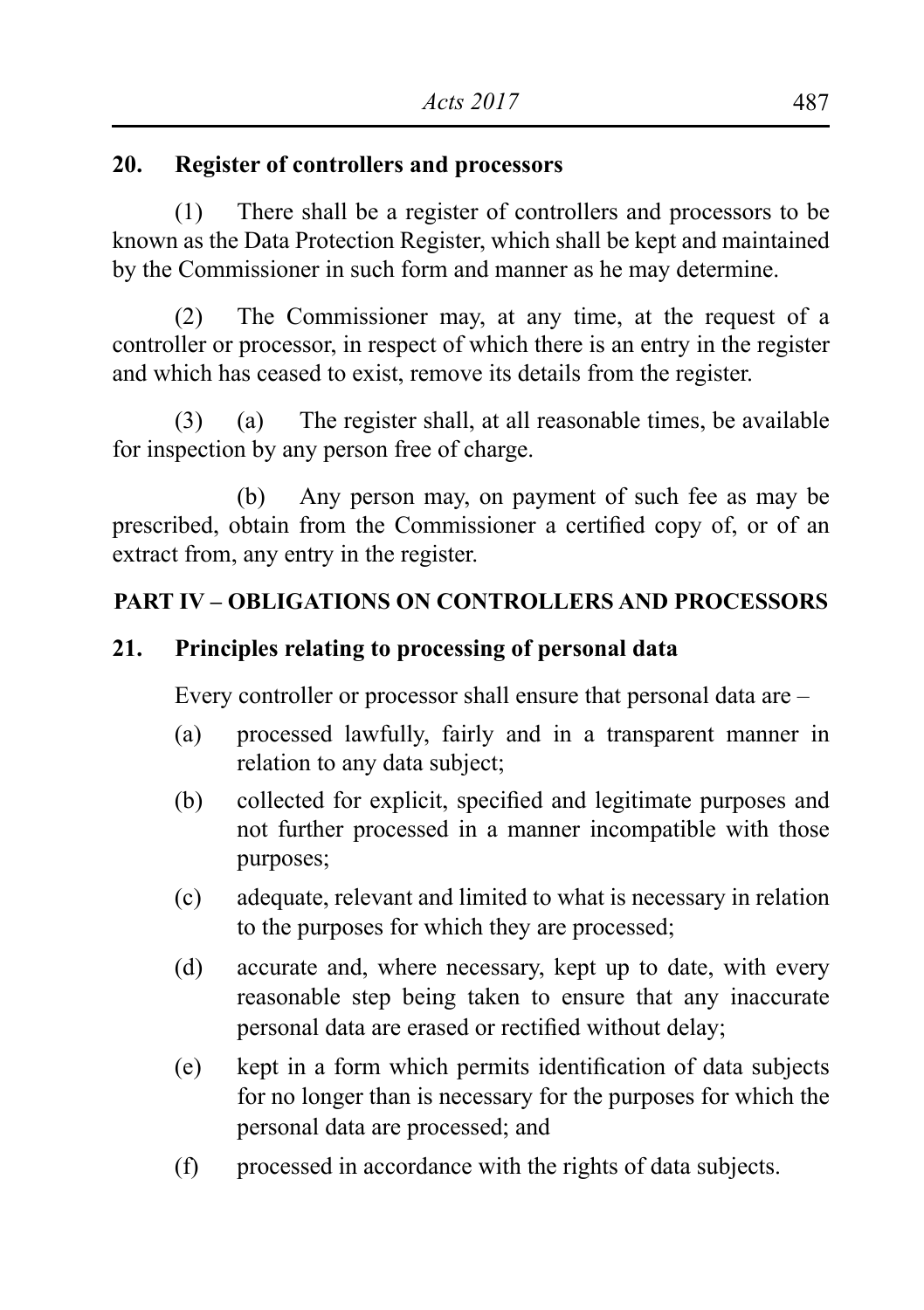### **22. Duties of controller**

(1) Every controller shall adopt policies and implement appropriate technical and organisational measures so as to ensure and be able to demonstrate that the processing of personal data is performed in accordance with this Act.

- (2) The measures referred to in subsection (1) shall include
	- (a) implementing appropriate data security and organisational measures in accordance with section 31;
	- (b) keeping a record of all processing operations in accordance with section 33;
	- (c) performing a data protection impact assessment in accordance with section 34;
	- (d) complying with the requirements for prior authorisation from, or consultation with the Commissioner pursuant to section 35; and
	- (e) designating an officer responsible for data protection compliance issues.

(3) Every controller shall implement such policies and mechanisms as may be required to ensure verification of the effectiveness of the measures referred to in this section.

# **23. Collection of personal data**

 (1) Subject to section 44, a controller shall not collect personal data unless –

- (a) it is done for a lawful purpose connected with a function or activity of the controller; and
- (b) the collection of the data is necessary for that purpose.

(2) Subject to subsection  $(3)$ , where a controller collects personal data directly from a data subject, the controllershall, at the time of collecting the personal data, ensure that the data subject concerned is informed of –

> (a) the identity and contact details of the controller and, where applicable, its representative and any data protection officer;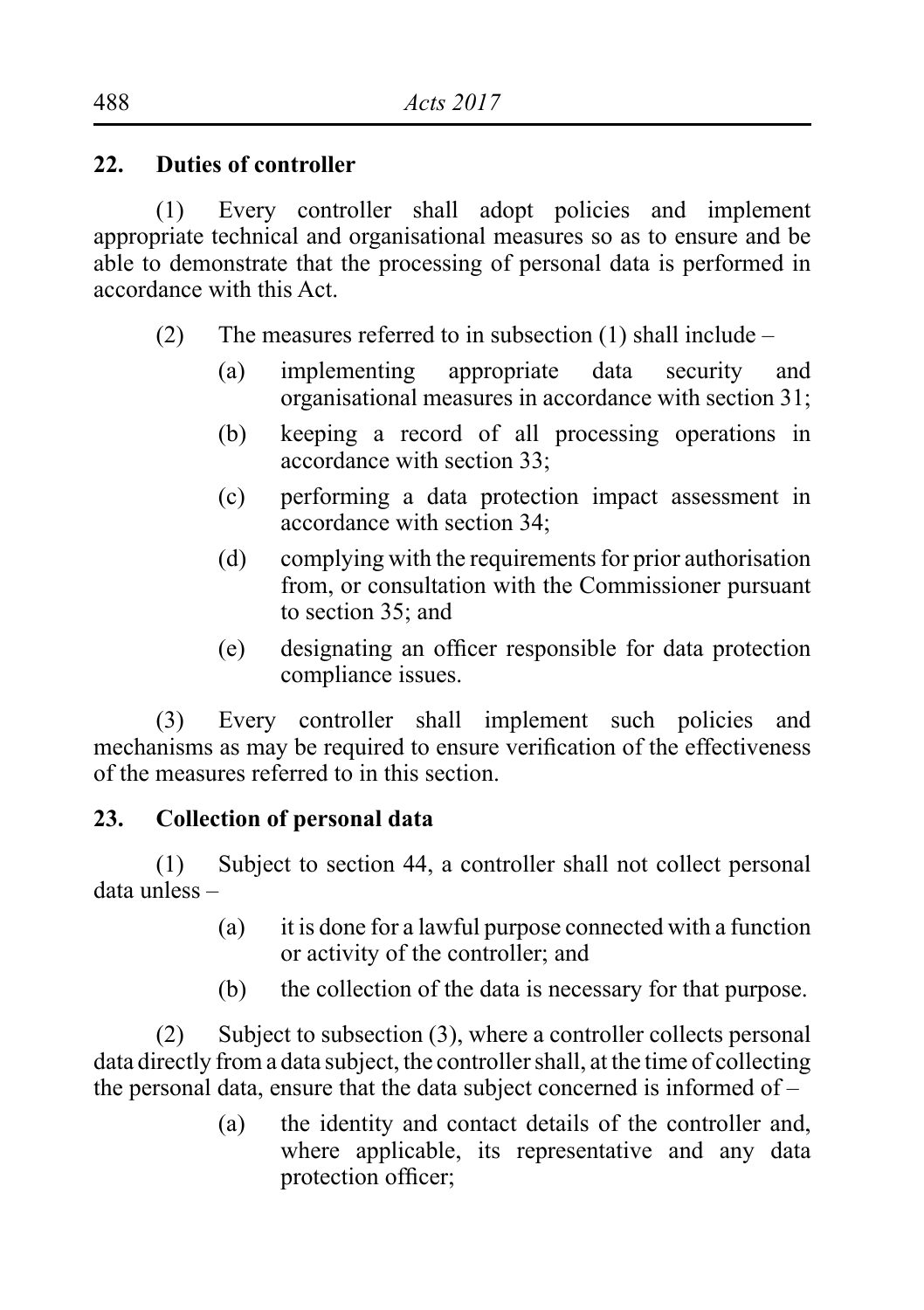- (b) the purpose for which the data are being collected;
- (c) the intended recipients of the data;
- (d) whether or not the supply of the data by that data subject is voluntary or mandatory;
- (e) the existence of the right to withdraw consent at any time, without affecting the lawfulness of processing based on consent before its withdrawal;
- (f) the existence of the right to request from the controller access to and rectification, restriction or erasure of personal data concerning the data subject or to object to the processing;
- $(g)$  the existence of automated decision making, including profiling, and information about the logic involved, as well asthe significance and the envisaged consequences of such processing for the data subject;
- (h) the period for which the personal data shall be stored;
- (i) the right to lodge a complaint with the Commissioner;
- (i) where applicable, that the controller intends to transfer personal data to another country and on the level of suitable protection afforded by that country; and
- (k) any further information necessary to guarantee fair processing in respect of the data subject's personal data, having regard to the specific circumstances in which the data are collected.
- (3) A controller shall not be required to comply with subsection (2) where –
	- (a) the data subject already has the information referred to in subsections (1) and (2); or
	- (b) the data are not collected from the data subject and  $-$ 
		- (i) the provision of such information proves impossible or would involve a disproportionate effort; or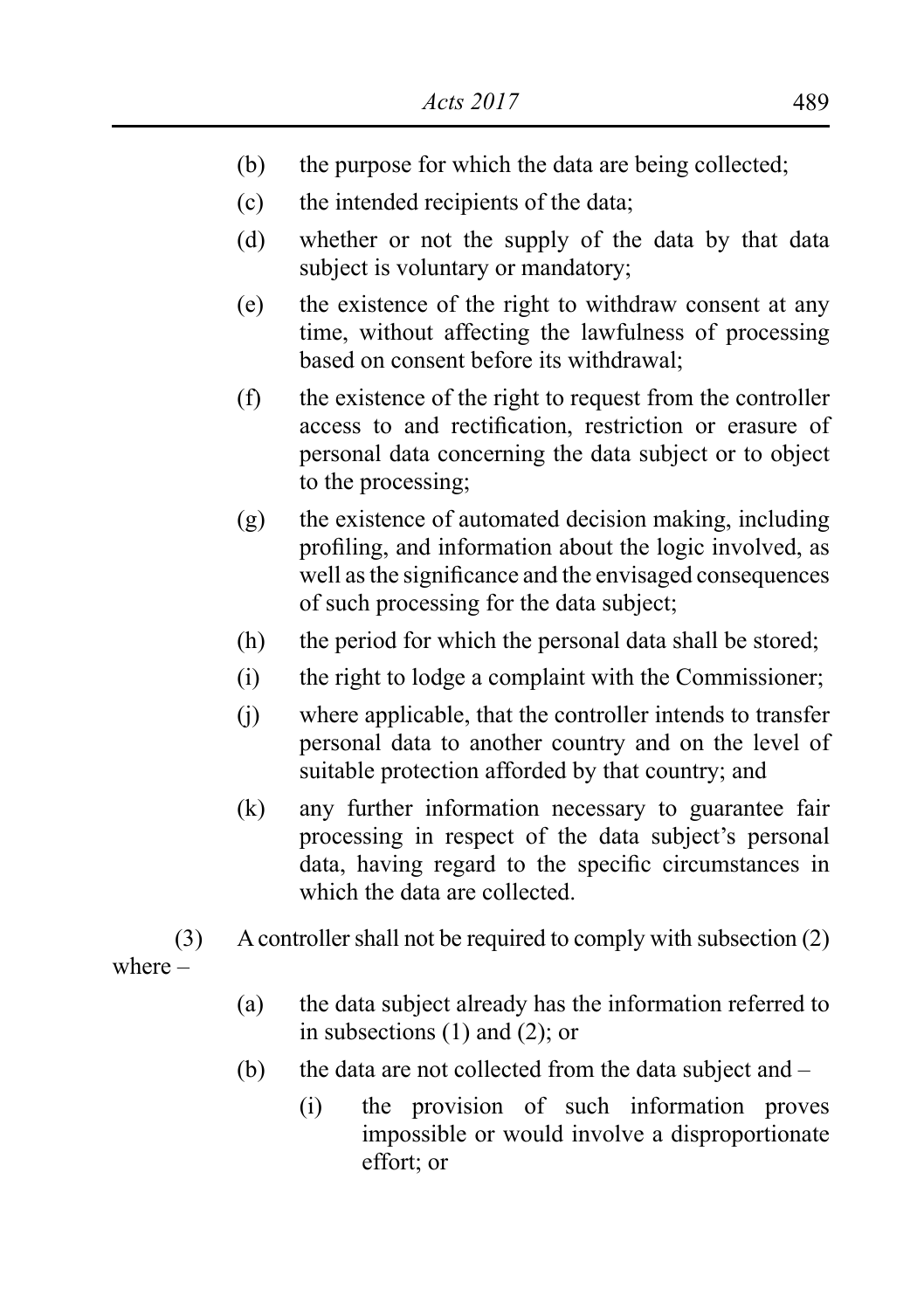(ii) the recording or disclosure of the data is laid down by law.

(4) Where data are not collected directly from the data subject concerned, the controller or any person acting on his or its behalf shall ensure that the data subject is informed of the matters specified in subsection (2).

#### **24. Conditions for consent**

(1) The controller shall bear the burden of proof for establishing a data subject's consent to the processing of his personal data for a specified purpose.

(2) The data subject shall have the right to withdraw his consent at any time.

 (3) In determining whether consent was freely given, account shall be taken of whether, inter alia, the performance of a contract, including the provision of a service, is conditional on consent to the processing of personal data that is not necessary for the performance of that contract.

#### **25. Notification of personal data breach**

 $(1)$  (a) In the case of a personal data breach, the controller shall without undue delay and, where feasible, not later than 72 hours after having become aware of it, notify the personal data breach to the Commissioner.

 (b) Where the controller fails to notify the personal data breach within the time limit specified in paragraph (a), he shall provide the Commissioner with the reasons for the delay.

(2) Where a processor becomes aware of a personal data breach, he shall notify the controller without any undue delay.

- (3) The notification referred to in subsection  $(1)$  shall
	- $(a)$  describe the nature of the personal data breach, including where possible, the categories and approximate number of data subjects and the categories and approximate number of personal data records concerned;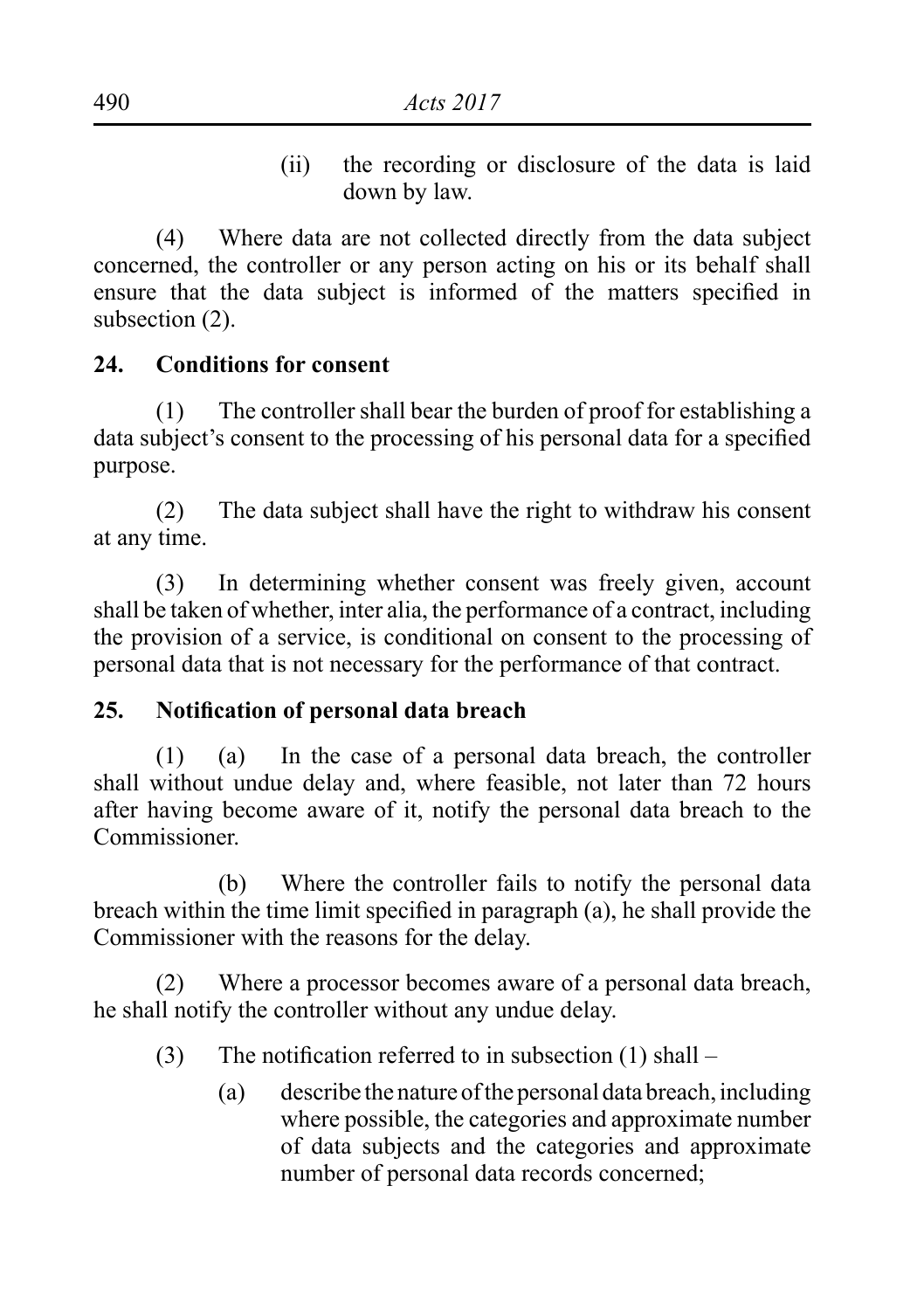- (b) communicate the name and contact details of any appropriate data protection officer or other contact point where more information may be obtained; and
- (c) recommend measures to address the personal data breach, including, where appropriate, measures to mitigate the possible adverse effects of the breach.

(4) The controller shall specify the facts relating to the personal data breach, its effects and the remedial action taken so as to enable the Commissioner to verify compliance with this section.

### **26. Communication of personal data breach to data subject**

 $(1)$  Subject to subsection  $(3)$ , where a personal data breach is likely to result in a high risk to the rights and freedoms of a data subject, the controller shall, after the notification referred to in section 25, communicate the personal data breach to the data subject without undue delay.

(2) The communication to the data subject shall describe in clear language the nature of the personal data breach and set out the information and the recommendations provided for in section 25.

(3) The communication of a personal data breach to the data subject shall not be required where –

- (a) the controller has implemented appropriate technical and organisational protection measures, and those measures were applied to the personal data affected by the breach, in particular, those that render the data unintelligible to any person who is not authorised to access it, such as encryption;
- (b) the controller has taken subsequent measures to ensure that the high risk to the rights and freedoms of the data subject referred to in subsection (1) is no longer likely to materialise; or
- (c) it would involve disproportionate effort and the controller has made a public communication or similar measure whereby data subject is informed in an equally effective manner.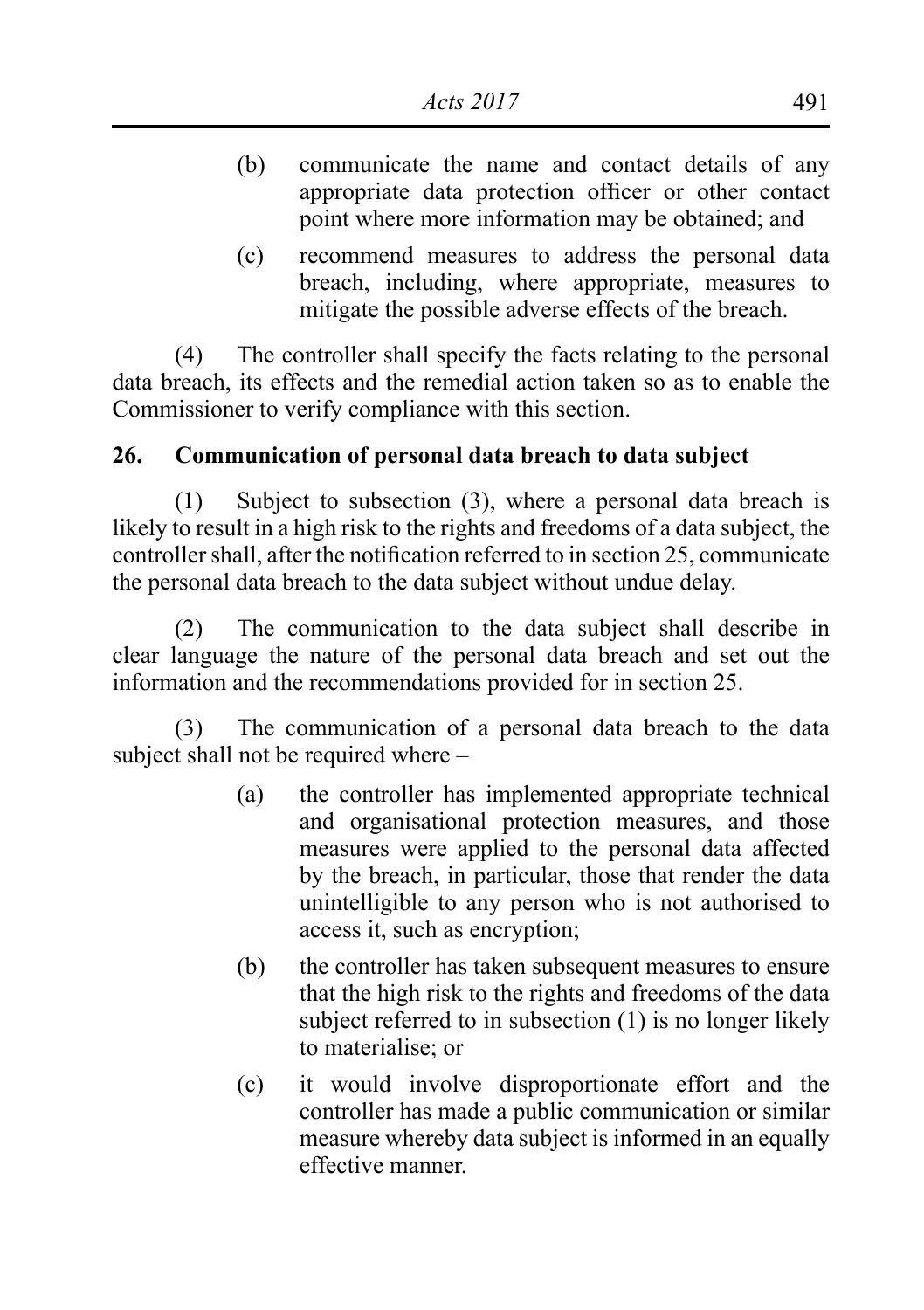(4) Where the controller has not already communicated the personal data breach to the data subject, the Commissioner may, after having considered the likelihood of the personal data breach resulting in a high risk, require it to do so.

#### **27. Duty to destroy personal data**

 (1) Where the purpose for keeping personal data has lapsed, every controller shall –

- (a) destroy the data as soon as is reasonably practicable; and
- (b) notify any processor holding the data.

(2) Any processor who receives a notification under subsection  $(1)(b)$ shall, as soon as is reasonably practicable, destroy the data specified by the controller.

#### **28. Lawful processing**

- (1) No person shall process personal data unless  $-$ 
	- (a) the data subject consents to the processing for one or more specified purposes;
	- (b) the processing is necessary  $-$ 
		- (i) for the performance of a contract to which the data subject is a party or in order to take steps at the request of the data subject before entering into a contract;
		- (ii) for compliance with any legal obligation to which the controller is subject;
		- (iii) in order to protect the vital interests of the data subject or another person;
		- (iv) for the performance of a task carried out in the public interest or in the exercise of official authority vested in the controller;
		- (v) the performance of any task carried out by a public authority;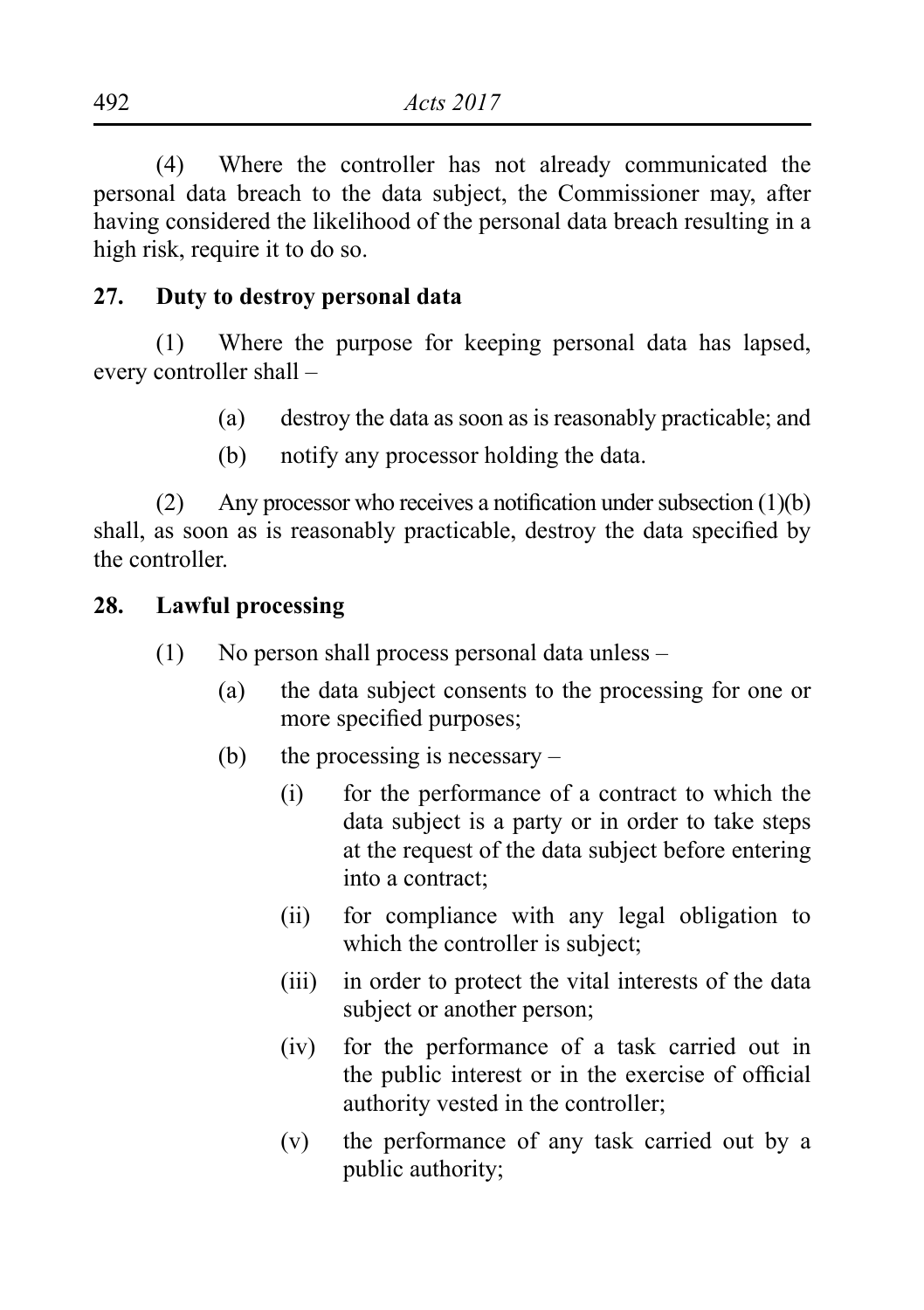- (vi) the exercise, by any person in the public interest, of any other functions of a public nature;
- (vii) for the legitimate interests pursued by the controller or by a third party to whom the data are disclosed, except if the processing is unwarranted in any particular case having regard to the harm and prejudice to the rights and freedoms or legitimate interests of the data subject; or
- (viii) for the purpose of historical, statistical or scientific research.

(2) Any person who contravenes subsection (1) shall commit an offence and shall, on conviction, be liable to a fine not exceeding 100, 000 rupees and to imprisonment for a term not exceeding 5 years.

### **29. Special categories of personal data**

(1) Special categories of personal data shall not be processed unless –

- (a) section 28 applies to the processing; and
- (b) the processing is carried out in the course of its legitimate activities with appropriate safeguards by a foundation, association or any other not-for-profit body with a political, philosophical, religious or trade union aim and on condition that the processing relates solely to the members or to former members of the body or to persons who have regular contact with it in connection with its purposes and that the personal data are not disclosed outside that body without the consent of the data subjects;
- (c) the processing relates to personal data which are manifestly made public by the data subject; or
- (d) the processing is necessary for  $-$ 
	- (i) the establishment, exercise or defence of a legal claim;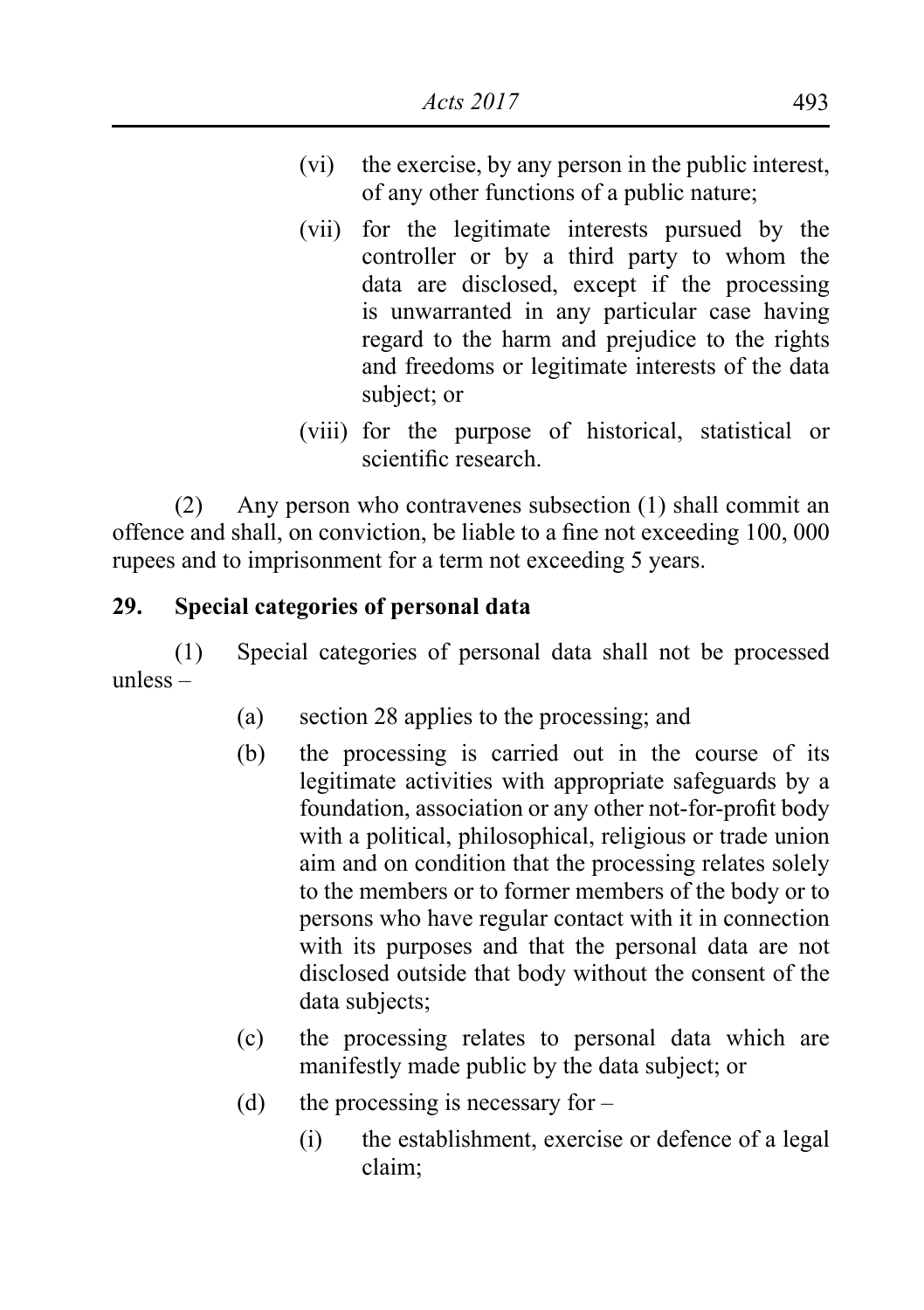| (ii) | the purpose of preventive or occupational          |
|------|----------------------------------------------------|
|      | medicine, for the assessment of the working        |
|      | capacity of an employee, medical diagnosis, the    |
|      | provision of health or social care or treatment or |
|      | the management of health or social care systems    |
|      | and services or pursuant to a contract with a      |
|      | health professional and subject to the conditions  |
|      | and safeguards referred to in subsection $(2)$ ;   |
|      |                                                    |

- (iii) the purpose of carrying out the obligations and exercising specific rights of the controller or of the data subject; or
- (iv) protecting the vital interests of the data subject or of another person where the data subject is physically or legally incapable of giving consent.

(2) The personal data referred to in subsection (1) may be processed for the purposes referred to in subsection (1)(d)(ii) where the data are processed by or under the responsibility of a professional or other person subject to the obligation of professional secrecy under any enactment.

(3) Any person who contravenes subsection (1) shall commit an offence and shall, on conviction, be liable to a fine not exceeding 100, 000 rupees and to imprisonment for a term not exceeding 5 years.

# **30. Personal data of child**

(1) No person shall process the personal data of a child below the age of 16 years unless consent is given by the child's parent or guardian.

(2) Where the personal data of a child below the age of 16 years is involved, a controller shall make every reasonable effort to verify that consent has been given or authorised, taking into account available technology.

# **31. Security of processing**

 (1) Acontroller or processorshall, at the time of the determination of the means for processing and at the time of the processing –

- (a) implement appropriate security and organisational measures for –
	- (i) the prevention of unauthorised access to;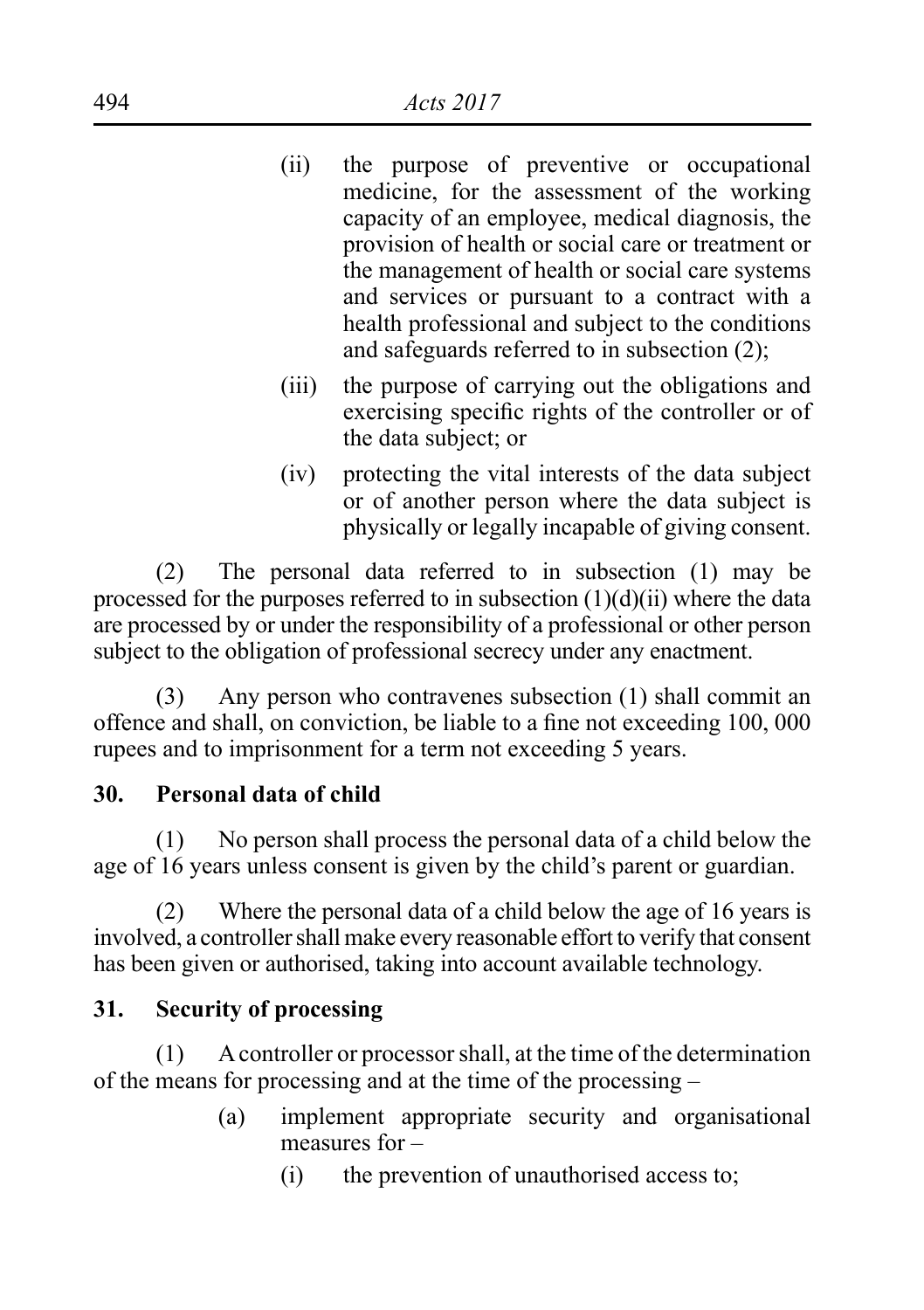- (ii) the alteration of;
- (iii) the disclosure of;
- (iv) the accidental loss of; and
- $(v)$  the destruction of  $\epsilon$

the data in his control; and

- (b) ensure that the measures provide a level of security appropriate for –
	- $(i)$  the harm that might result from  $-$ 
		- (A) the unauthorised access to;
		- (B) the alteration of;
		- (C) the disclosure of;
		- (D) the destruction of,

the data and its accidental loss; and

- (ii) the nature of the data concerned.
- (2) (a) The measures referred to in subsection (1) shall include
	- (i) the pseudonymisation and encryption of personal data;
	- (ii) the ability to ensure the ongoing confidentiality, integrity, availability and resilience of processing systems and services;
	- (iii) the ability to restore the availability and access to personal data in a timely manner in the event of a physical or technical incident; and
	- (iv) a process for regularly testing, assessing and evaluating the effectiveness of technical and organisational measures for ensuring the security of the processing.

 (b) The Office may lay down technical standards for the requirements specified in paragraph (a).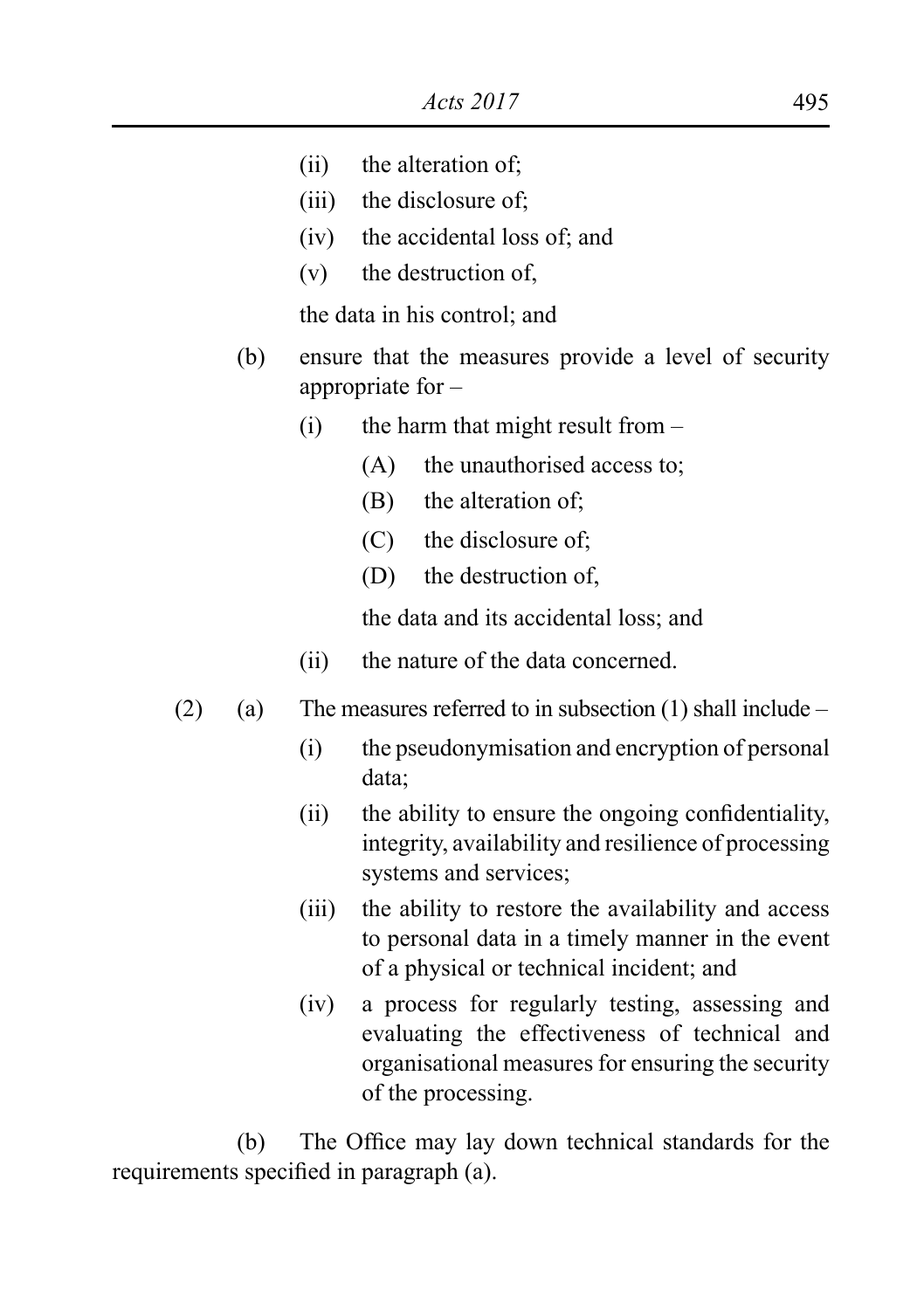(3) In determining the appropriate security measures referred to in subsection (1), in particular, where the processing involves the transmission of data over an information and communication network, a controller shall have regard to –

- (a) the state of technological development available;
- (b) the cost of implementing any of the security measures;
- (c) the special risks that exist in the processing of the data; and
- (d) the nature of the data being processed.
- (4) Where a controller is using the services of a processor
	- (a) he or it shall choose a processor providing sufficient guarantees in respect of security and organisational measures for the purpose of complying with subsection (1); and
	- (b) the controller and the processor shall enter into a written contract which shall provide that –
		- (i) the processor shall act only on instructions received from the controller; and
		- (ii) the processor shall be bound by obligations devolving on the controller under subsection (1).

(5) Where a processor processes personal data other than as instructed by the controller, the processor shall be considered to be a controller in respect of that processing.

(6) Every controller or processor shall take all reasonable steps to ensure that any person employed by him or it is aware of, and complies with, the relevant security measures.

### **32. Prior security check**

(1) Where the Commissioner is of the opinion that the processing or transfer of data by a controller or processor may entail a specific risk to the privacy rights of data subjects, he may inspect and assess the security measures taken under section 31 prior to the beginning of the processing or transfer.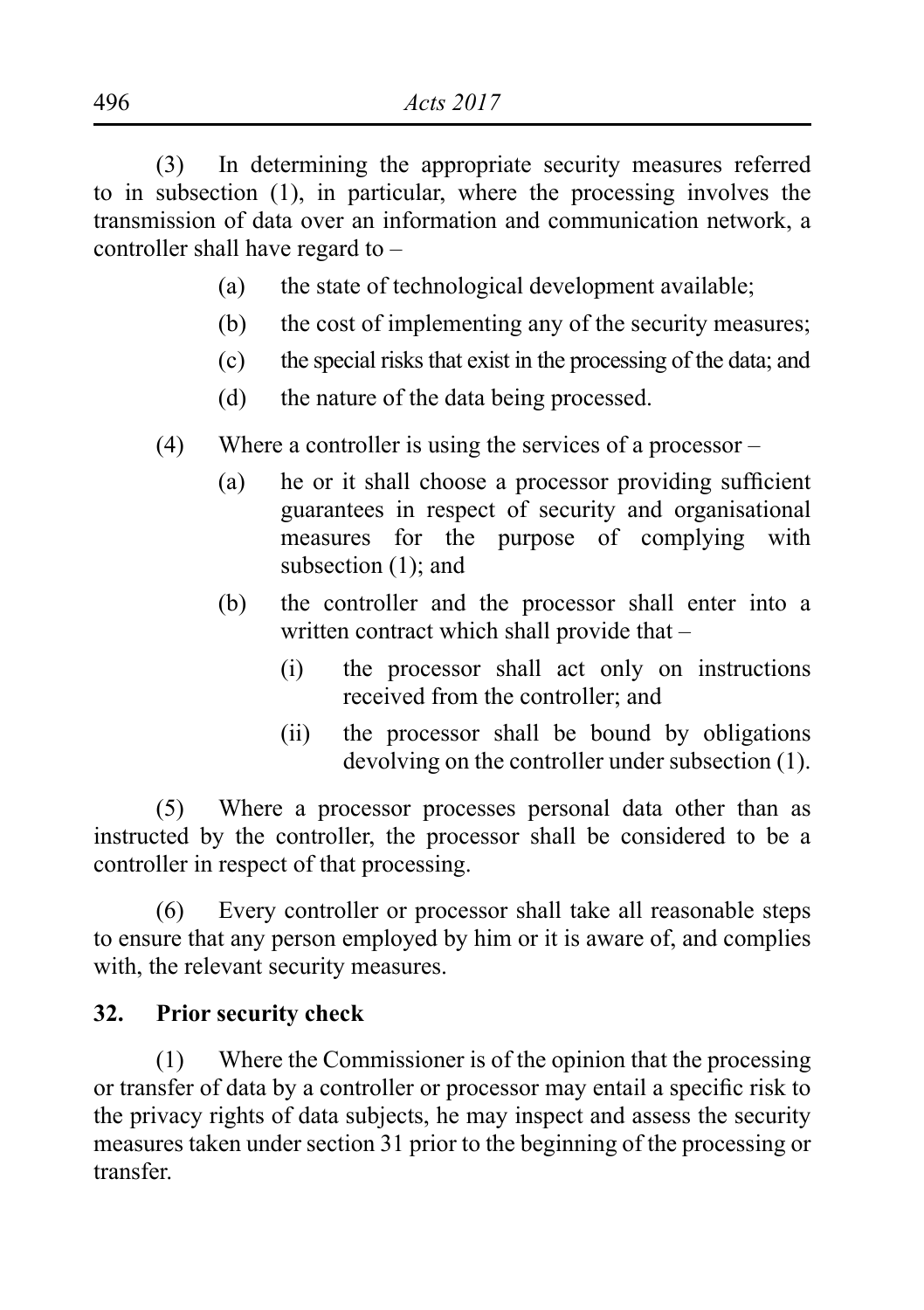(2) The Commissioner may, at any reasonable time during working hours, carry out further inspection and assessment of the security measures imposed on a controller or processor under section 31.

### **33. Record of processing operations**

(1) Every controller or processor shall maintain a record of all processing operations under his or its responsibility.

- (2) The record shall set out  $-$ 
	- (a) the name and contact details of the controller or processor, and,where applicable,hisoritsrepresentative and any data protection officer;
	- (b) the purpose of the processing;
	- (c) a description of the categories of data subjects and of personal data;
	- (d) a description of the categories of recipients to whom personal data have been or will be disclosed, including recipients in other countries;
	- (e) any transfers of data to another country, and, in the case of a transfer referred to in section 36, the suitable safeguards;
	- $(f)$  where possible, the envisaged time limits for the erasure of the different categories of data; and
	- (g) the description of the mechanisms referred to in section  $22(3)$ .

 (3) The controller or processor shall, on request, make the record available to the Office.

#### **PART V – PROCESSING OPERATIONS LIKELY TO PRESENT RISK**

#### **34. Data protection impact assessment**

(1) Where processing operations are likely to result in a high risk to the rights and freedoms of data subjects by virtue of their nature,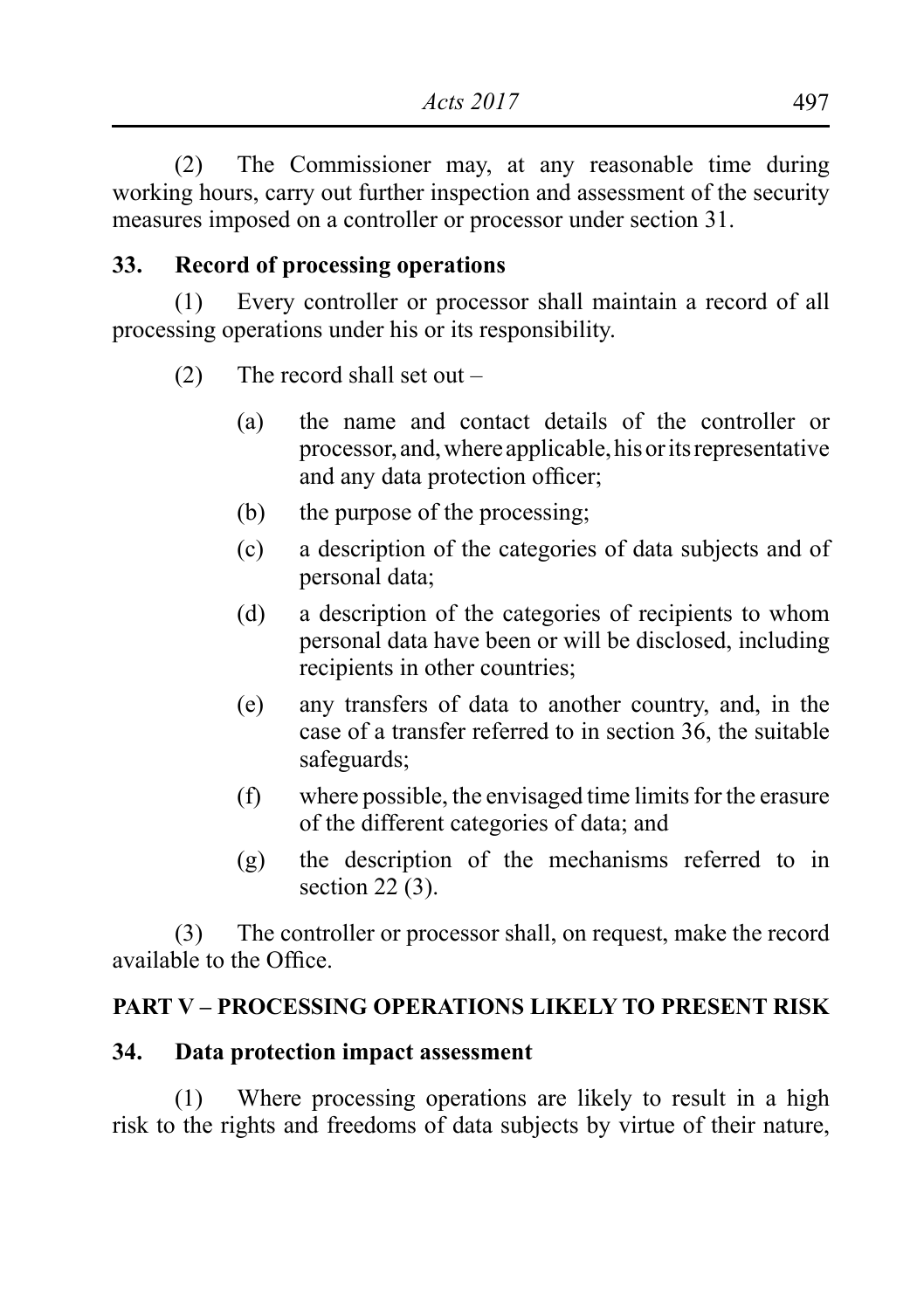scope, context and purposes, every controller or processor shall, prior to the processing, carry out an assessment of the impact of the envisaged processing operations on the protection of personal data.

- (2) The processing operations referred to in subsection (1) are  $-$ 
	- (a) a systematic and extensive evaluation of personal aspects relating to individuals which is based on automated processing, including profiling, and on which decisions are based that produce legal effects concerning the individual or significantly affect the individual;
	- (b) processing on a large scale of special categories of data referred to in section 29;
	- (c) a systematic monitoring of a publicly accessible area on a large scale;
	- (d) any other processing operations for which consultation with the Office is required.
- $(3)$  An assessment shall include
	- (a) a systematic description of the envisaged processing operations and the purposes of the processing, including, where applicable, the legitimate interest pursued by the controller or processor;
	- (b) an assessment of the necessity and proportionality of the processing operations in relation to the purposes;
	- (c) an assessment of the risks to the rights and freedoms of data subjects;
	- (d) the measures envisaged to address the risks and the safeguards, security measures and mechanisms to ensure the protection of personal data and to demonstrate compliance with this Act, taking into account the rights and legitimate interests of data subjects and other persons concerned.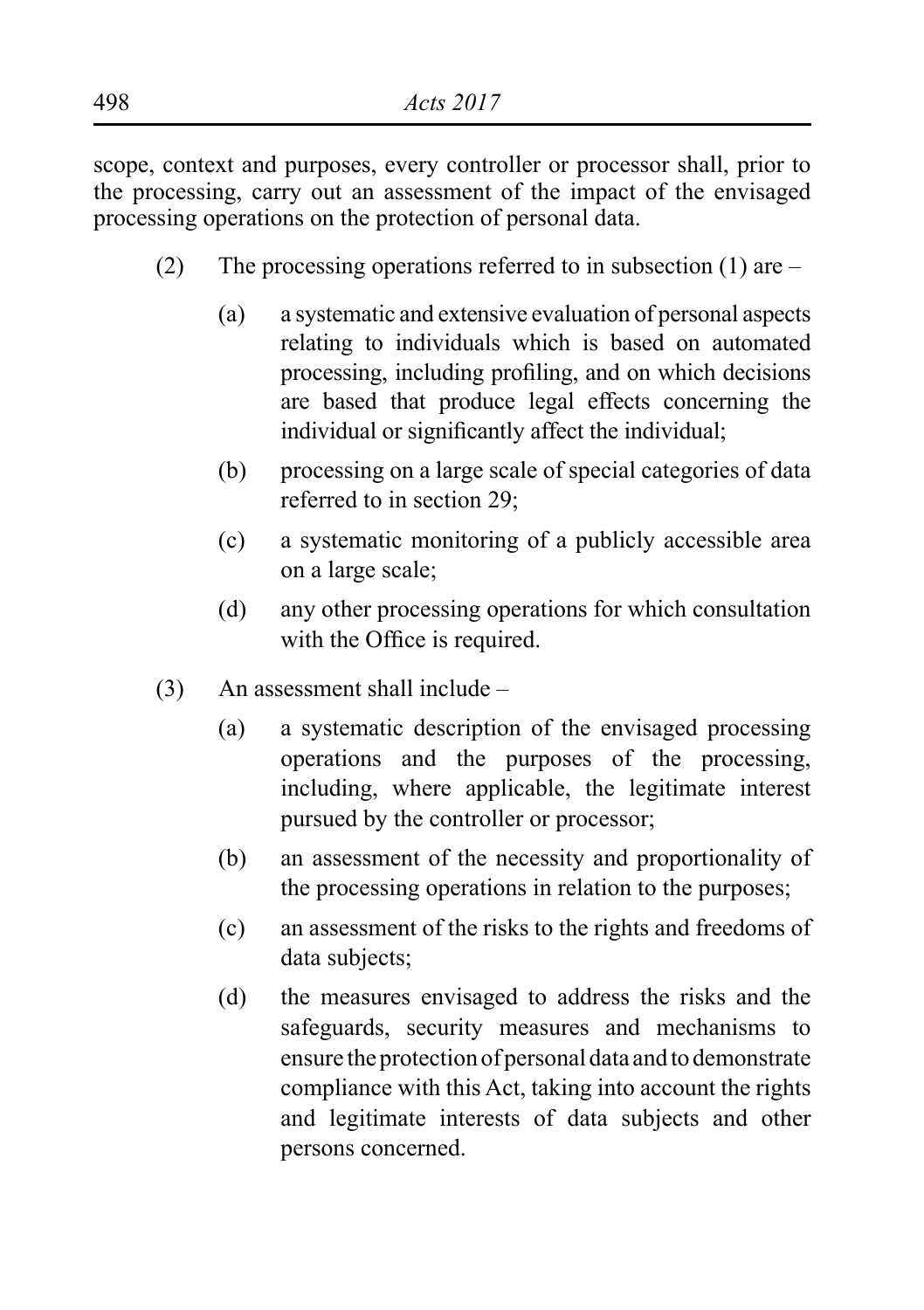(4) Where appropriate, the controller or processor shall seek the views of data subjects on the intended processing, without prejudice to the protection of commercial or public interests or the security of the processing operations.

# **35. Prior authorisation and consultation**

(1) Every controller or processor shall obtain authorisation from the Office prior to processing personal data in order to ensure compliance of the intended processing with this Act and in particular to mitigate the risks involved for the data subjects where a controller or processor cannot provide for the appropriate safeguards referred to in section 36 in relation to the transfer of personal data to another country.

 (2) The controller or processor shall consult the Office prior to processing personal data in order to ensure compliance of the intended processing with this Act and in particular to mitigate the risks involved for the data subjects where –

- (a) a data protection impact assessment as provided for in section 34 indicates that processing operations are by virtue of their nature, scope or purposes, likely to present a high risk; or
- (b) the Office considers it necessary to carry out a prior consultation on processing operations that are likely to present a high risk to the rights and freedoms of data subjects by virtue of their nature, scope or purposes.

(3) Where the Office is of the opinion that the intended processing does not comply with this Act, in particular where risks are insufficiently identified or mitigated, it shall prohibit the intended processing and make appropriate proposals to remedy such non-compliance.

 (4) The Office shall make public a list of the processing operations which are subject to prior consultation in accordance with subsection  $(2)(b)$ .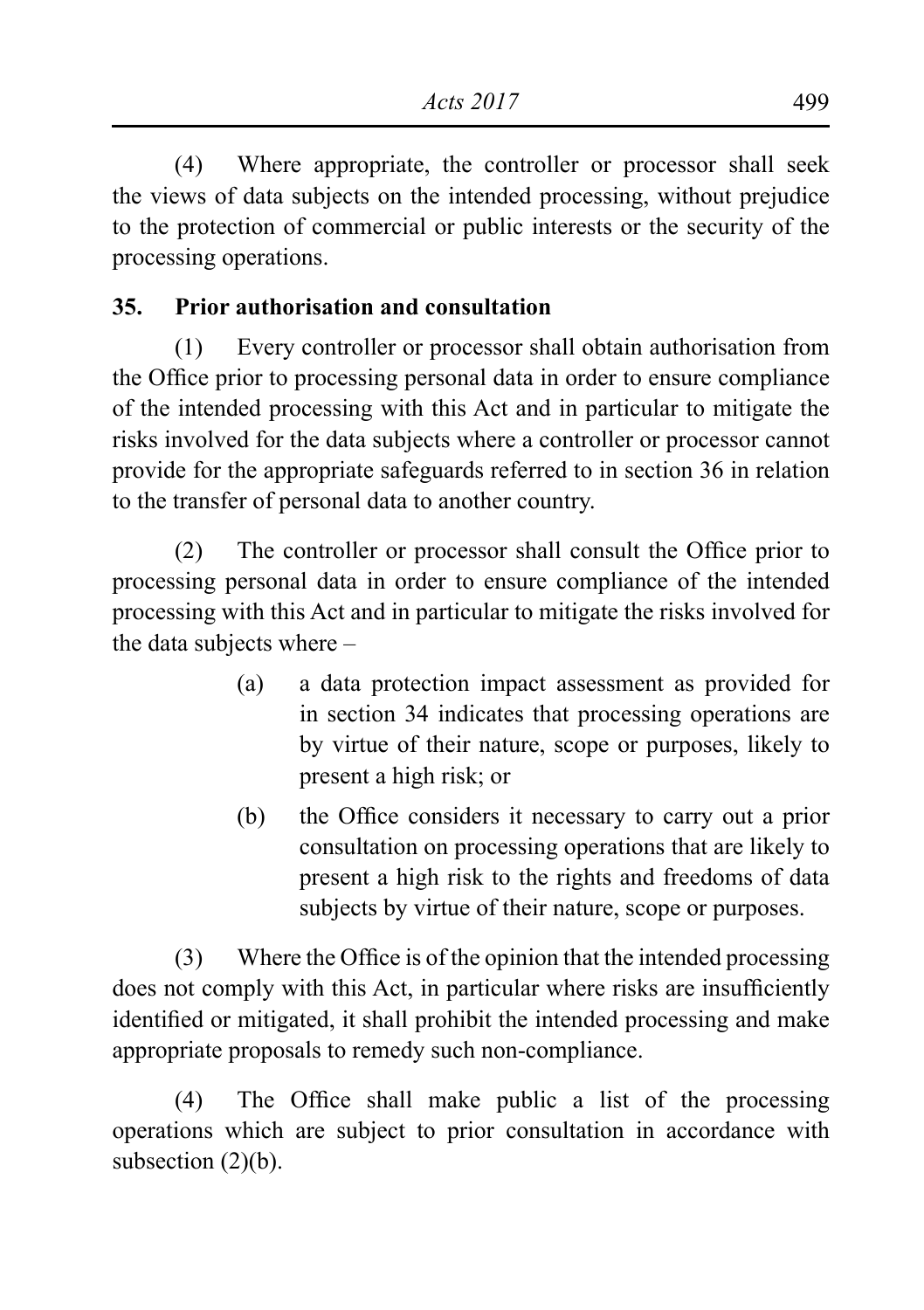(5) The controller or processor shall provide the Office with the data protection impact assessment provided for in section 34 and, on request, with any other information, so as to allow the Office to make an assessment of the compliance of the processing and in particular of the risks for the protection of personal data of the data subject and of the related safeguards.

### **PART VI – TRANSFER OF PERSONAL DATA OUTSIDE MAURITIUS**

#### **36. Transfer of personal data outside Mauritius**

(1) A controller or processor may transfer personal data to another country where –

- (a) he or it has provided to the Commissioner proof of appropriate safeguards with respect to the protection of the personal data;
- (b) the data subject has given explicit consent to the proposed transfer, after having been informed of the possible risks of the transfer owing to the absence of appropriate safeguards;
- $(c)$  the transfer is necessary
	- (i) for the performance of a contract between the data subject and the controller or the implementation of pre-contractual measures taken at the data subject's request:
	- (ii) for the conclusion or performance of a contract concluded in the interest of the data subject between the controller and another person;
	- (iii) for reasons of public interest as provided by law;
	- (iv) for the establishment, exercise or defence of a legal claim; or
	- (v) in order to protect the vital interests of the data subject or of other persons, where the data subject is physically or legally incapable of giving consent; or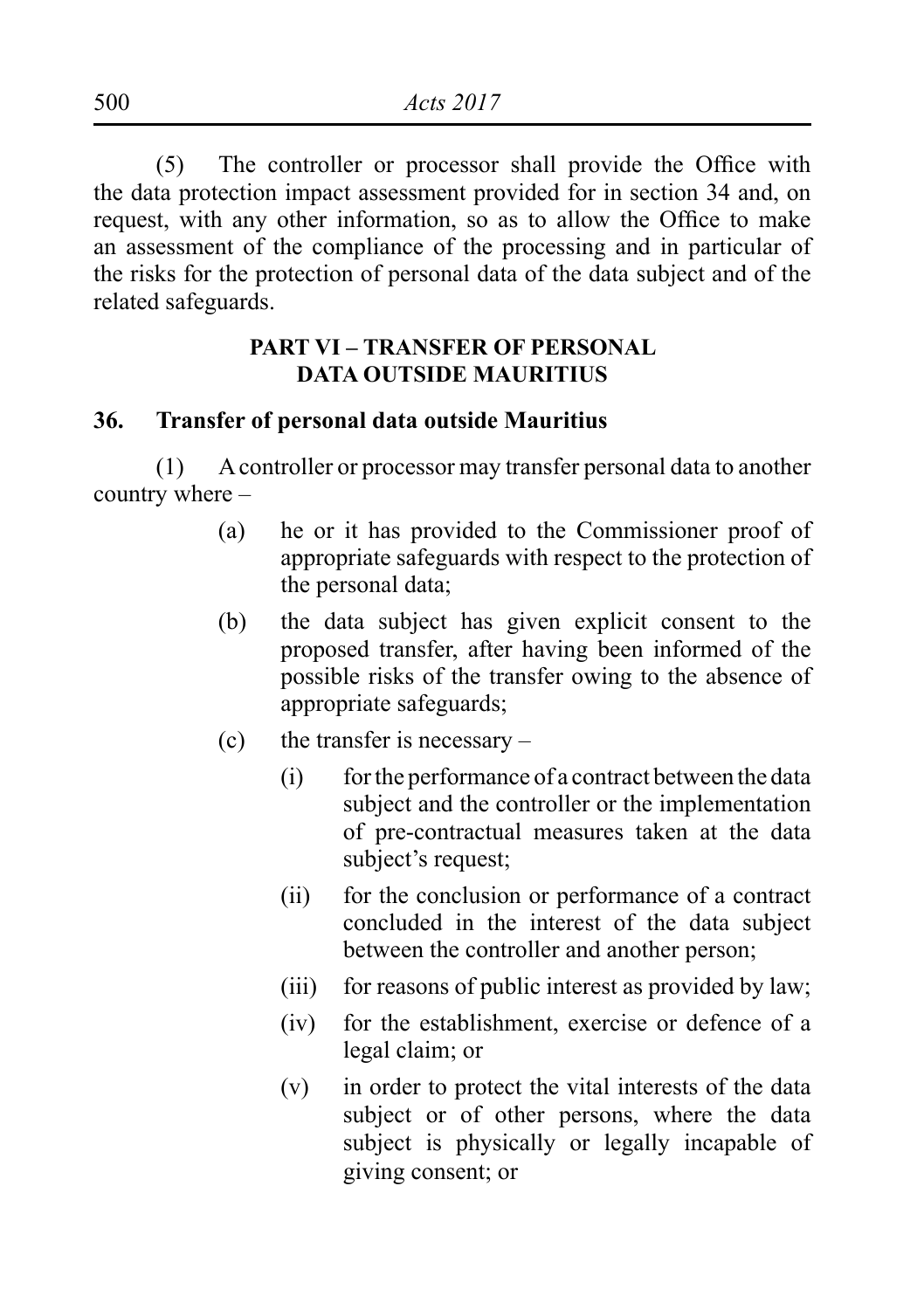- (vi) for the purpose of compelling legitimate interests pursued by the controller or the processor which are not overridden by the interests, rights and freedoms of the data subjects involved and where –
	- (A) the transfer is not repetitive and concerns a limited number of data subjects; and
	- (B) the controller or processor has assessed all the circumstances surrounding the data transfer operation and has, based on such assessment, provided to the Commissioner proof of appropriate safeguards with respect to the protection of the personal data; or
- (d) the transfer is made from a register which, according to law, is intended to provide information to the public and which is open for consultation by the public or by any person who can demonstrate a legitimate interest, to the extent that the conditions laid down by law for consultation are fulfilled in the particular case.

(2) A transfer pursuant to subsection (1)(d) shall not involve the entirety of the personal data or entire categories of the personal data contained in the register and, where the register is intended for consultation by persons having a legitimate interest, the transfer shall be made only at the request of those persons or in case they are to be the recipients.

(3) Subsection (1)(a) and (c)(i), (ii) and (vi) shall not apply to activities carried out by a public authority in the exercise of its functions.

(4) The Commissioner may request a person who transfers data to another country to demonstrate the effectiveness of the safeguards or the existence of compelling legitimate interests and may, in order to protect the rights and fundamental freedoms of data subjects, prohibit, suspend or subject the transfer to such conditions as he may determine.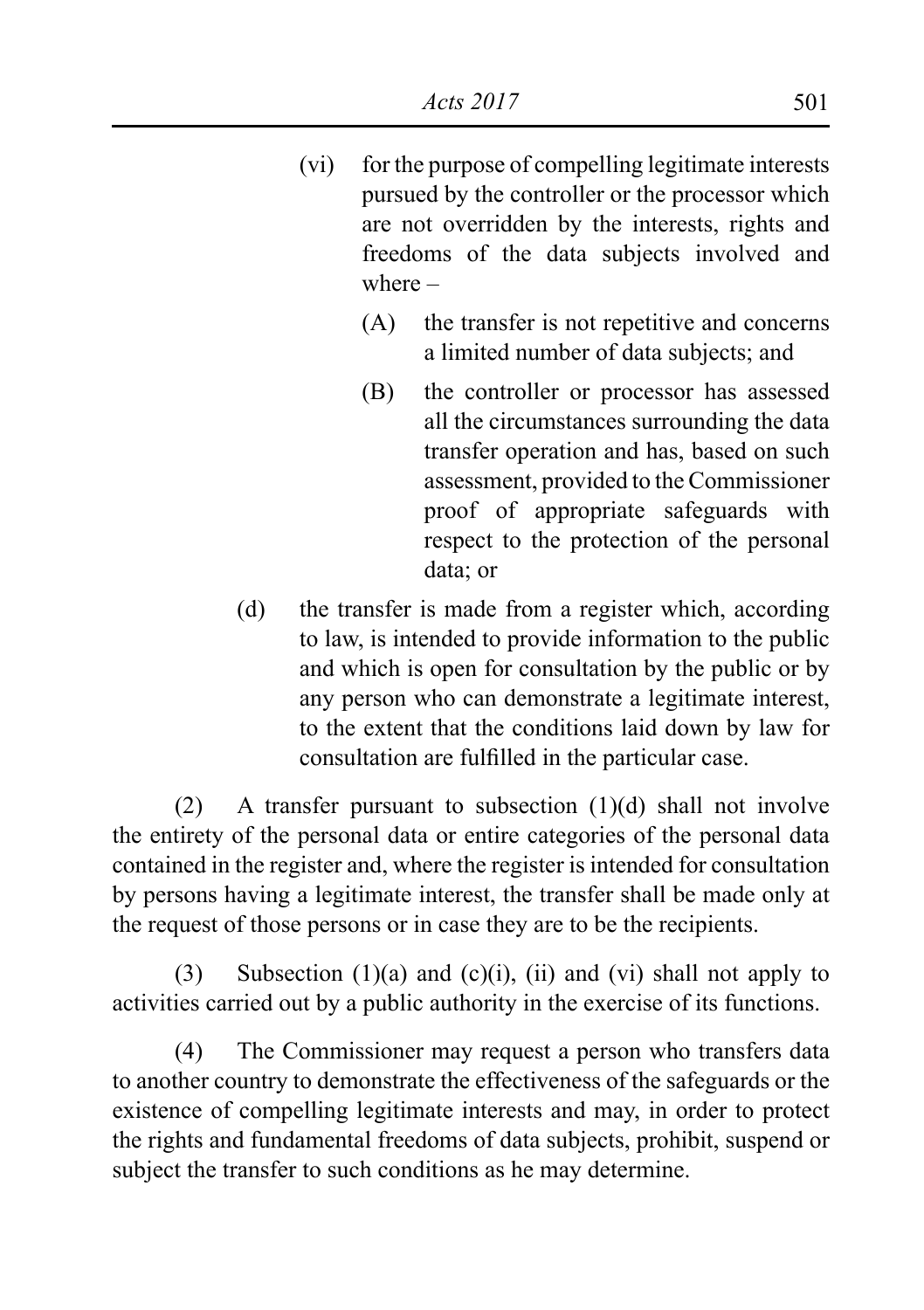#### **PART VII – RIGHTS OF DATA SUBJECTS**

### **37. Right of access**

 $(1)$  (a) Every controller shall, on the written request of a data subject provide, at reasonable intervals, without excessive delay and, subject to subsection (7), free of charge, confirmation as to whether or not personal data relating to the data subject are being processed and forward to him a copy of the data.

 (b) Where a controller has a reasonable doubt concerning the identity of a person making a request under paragraph (a), he or it may request the provision of additional information to confirm the identity of the data subject.

(2) Where personal data are being processed, the controller shall provide to the data subject information relating to –

- (a) the purpose of the processing;
- (b) the categories of personal data concerned;
- (c) the recipients or categories of recipient to whom the data have been or will be disclosed:
- (d) the period for which the data will be stored or, if this is not possible, the criteria used to determine that period;
- (e) the existence of the right to request from the controller rectification or erasure of personal data or restriction of processing of personal data concerning the data subject or to object to the processing of the data;
- (f) the right to lodge a complaint with the Commissioner;
- (g) where the personal data are not collected from the data subject, any available information as to their source;
- (h) the existence of automated decision making, including profiling, and information about the logic involved, as well as the significance and envisaged consequences of such processing for the data subject; and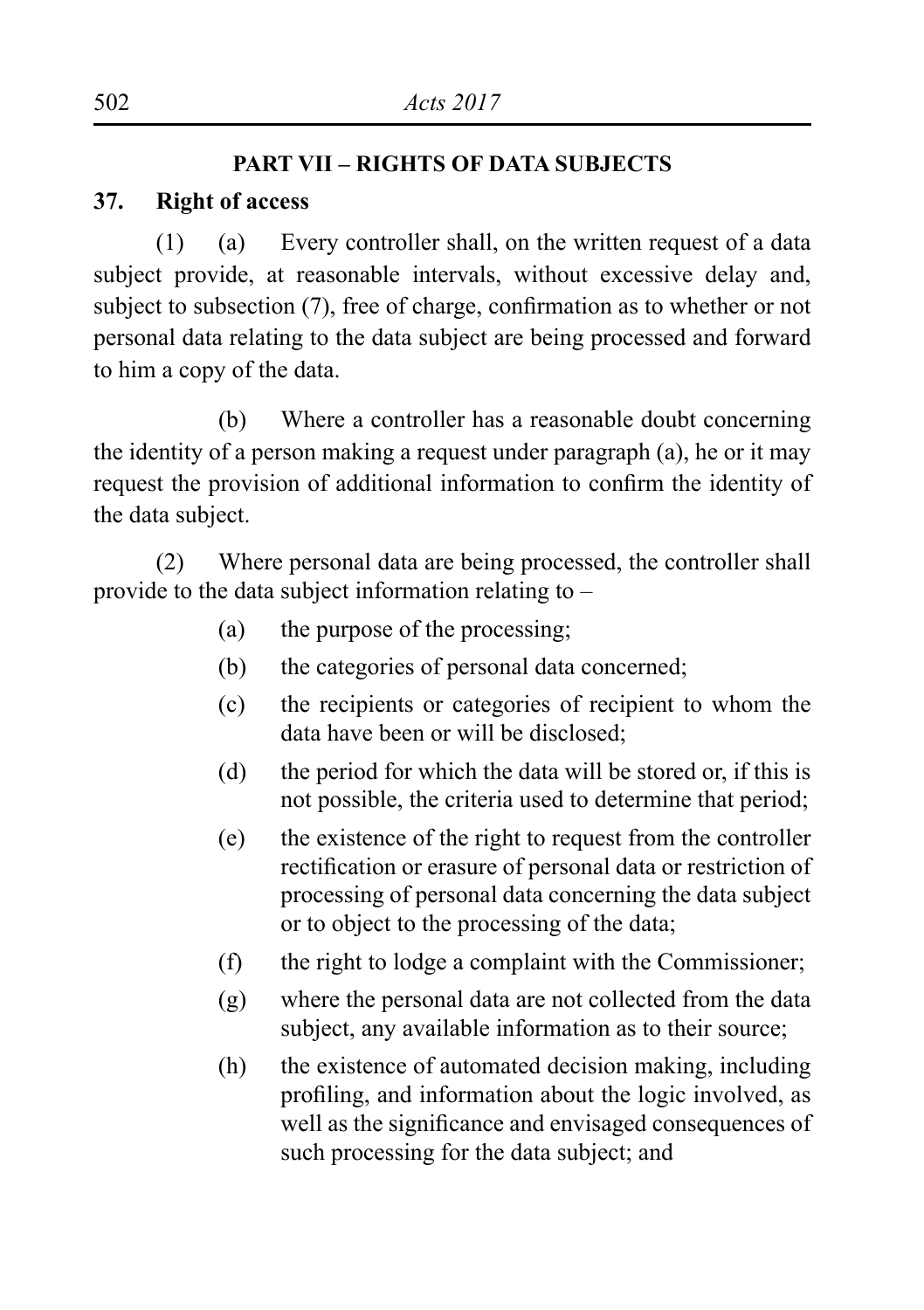(i) appropriate safeguards taken under section 36, in case the personal data are transferred or intended to be transferred to another country.

(3) The controller shall provide the information referred to in subsection (2) in an intelligible form, using clear and plain language.

(4) Where the personal data are not or have not been collected from the data subject, the controller shall not be required to provide information where the processing is expressly prescribed by law or this proves to be impossible or involves a disproportionate effort.

(5) (a) The controller shall, within one month of the receipt of a request, inform the data subject in writing, whether or not any action has been taken pursuant to subsection (1).

 (b) The period specified in paragraph (a) may be extended by a further month where necessary, taking into account the complexity and the number of requests made.

(6) Where a controller refuses to take action on the request of a data subject, he or it shall, within one month of the receipt of the request, inform the data subject in writing of the reason for the refusal and on the possibility of lodging a complaint with the Commissioner.

 (7) (a) Where the request is manifestly excessive, the controller may charge a fee for providing the information or taking the action requested, or he or it may not take the action requested.

(b) Where the controller takes a decision under paragraph (a), he or it shall bear the burden of proving the manifestly excessive character of the request.

# **38. Automated individual decision making**

(1) Every data subject shall have the right not to be subject to a decision based solely on automated processing, including profiling, which produces legal effects concerning him or significantly affects him.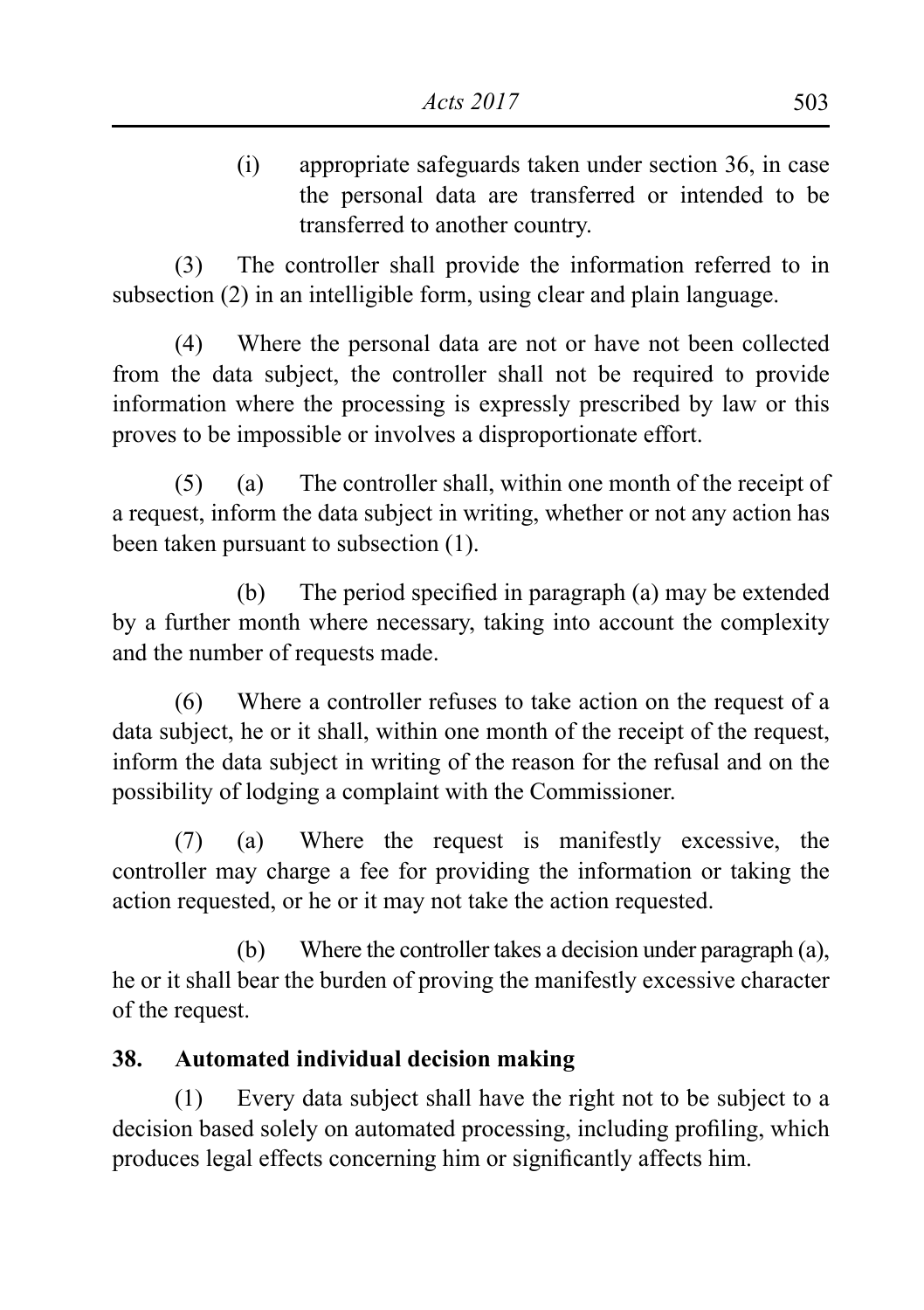- (2) Subsection (1) shall not apply where the decision is  $-$ 
	- (a) necessary for entering into, or performing, a contract between the data subject and a controller;
	- (b) authorised by a law to which the controller is subject and which lays down suitable measures to safeguard the data subject's rights, freedoms and legitimate interests; or
	- (c) based on the data subject's explicit consent.

(3) Any automated processing of personal data intended to evaluate certain personal aspects relating to an individual shall not be based on special categories of personal data.

 (4) In the cases referred to in subsection (2), the information to be provided by the controller under section 23 shall include information as to the existence of processing for a decision of the kind referred to in subsection (1) and the envisaged effects of such processing on the data subject.

(5) In the cases referred to in subsection  $(2)(a)$  or  $(c)$ , the controller shall implement suitable measures to safeguard the data subject's rights, freedoms and legitimate interests.

# **39. Rectification, erasure or restriction of processing**

 $(1)$  (a) A controller shall, on being informed of the inaccuracy of personal data by a data subject to whom such data pertains, cause the data to be rectified without undue delay.

 (b) Aright to rectification under paragraph (a) shall include the right of a data subject to have incomplete personal data completed, having regard to the purpose of the processing.

(2) A controller shall erase personal data without undue delay where –

> (a) the data are no longer necessary in relation to the purpose for which they were collected or otherwise processed;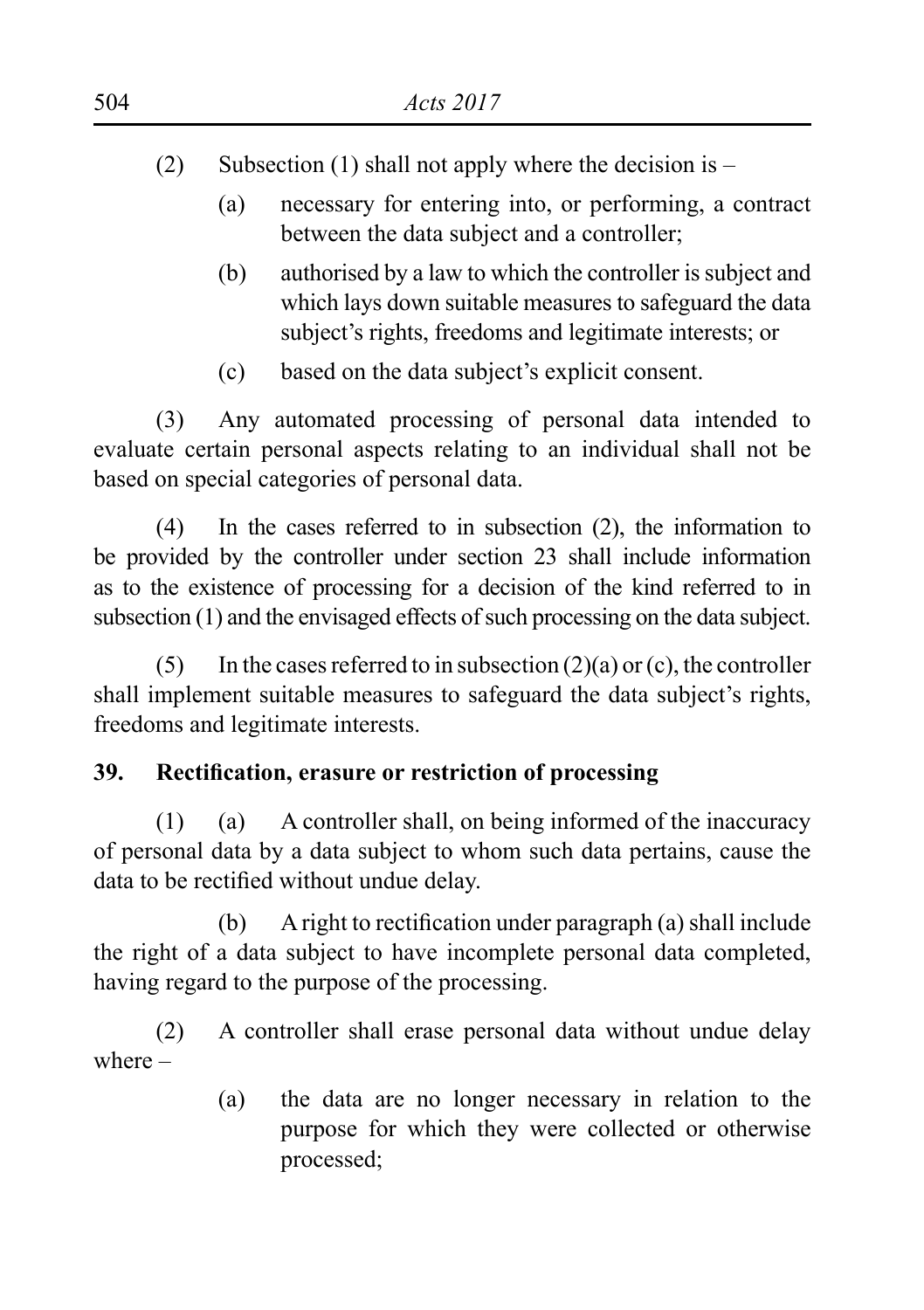- (b) the data subject withdraws consent on which the processing is based and where there is no other legal ground for the processing;
- (c) the data subject objects to the processing of personal data and there are no overriding legitimate grounds for the processing; or
- (d) the personal data have been unlawfully processed.

(3) Where the controller has made the personal data public, he shall take all reasonable steps to inform third parties processing such data, that the data subject has requested the erasure of any links to, or copy or replication of, that personal data.

(4) Subsections (2) and (3) shall not apply where the processing of the personal data is necessary –

- (a) for reasons of public interest in the field of public health;
- (b) for the purpose of historical, statistical or scientific research;
- (c) for compliance with a legal obligation to process the personal data to which the controller is subject or for the performance of a task carried out in the public interest or in the exercise of official authority vested in the controller; or
- (d) for the establishment, exercise or defence of a legal claim.

 (5) A controller may, at the request of a data subject, restrict the processing of personal data where –

- (a) the accuracy of the personal data is contested by the data subject, for a period enabling the controller to verify the accuracy of the data;
- (b) the controller no longer needs the personal data for the purpose of the processing, but the data subject requires them for the establishment, exercise or defence of a legal claim;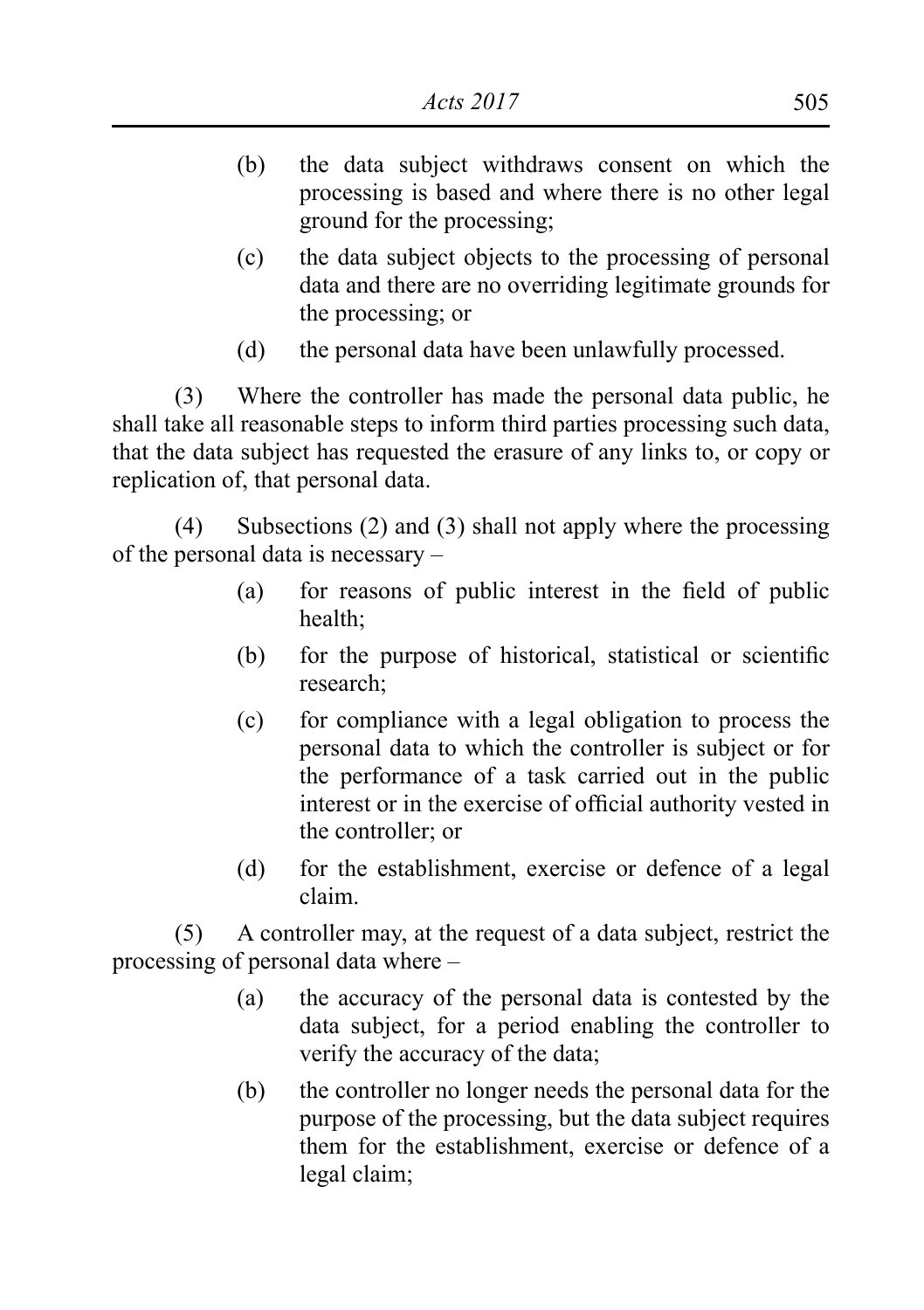- (c) the processing is unlawful and the data subject opposes the erasure of the personal data and requests the restriction of their use instead; or
- (d) the data subject has objected to the processing pursuant to section 41 pending verification as to whether the legitimate grounds of the controller override those of the data subject.

(6) Where processing of personal data is restricted under subsection  $(4)$  –

- (a) the personal data shall, with the exception of storage, only be processed with the data subject's consent or for the establishment, exercise or defence of a legal claim, the protection of the rights of another person or for reasons of public interest; and
- (b) the controller shall inform the data subject before lifting the restriction on processing of the personal data.

(7) The controller shall implement mechanisms to ensure that the time limits established for the rectification, erasure or restriction of processing of personal data, or for a periodic review of the need for the storage of the personal data, are observed.

### **40. Right to object**

(1) The data subject shall have the right to object in writing at any time to the processing of personal data concerning him unless the controller demonstrates compelling legitimate grounds for the processing which override the data subject's interests, rights and freedoms or for the establishment, exercise or defence of a legal claim.

(2) Where personal data are processed for the purpose of direct marketing, the data subject may object to processing of personal data concerning him for such marketing, which includes profiling to the extent that it is related to such direct marketing.

(3) Where a data subject objects to processing of personal data for the purpose of direct marketing, the personal data shall no longer be processed for that purpose.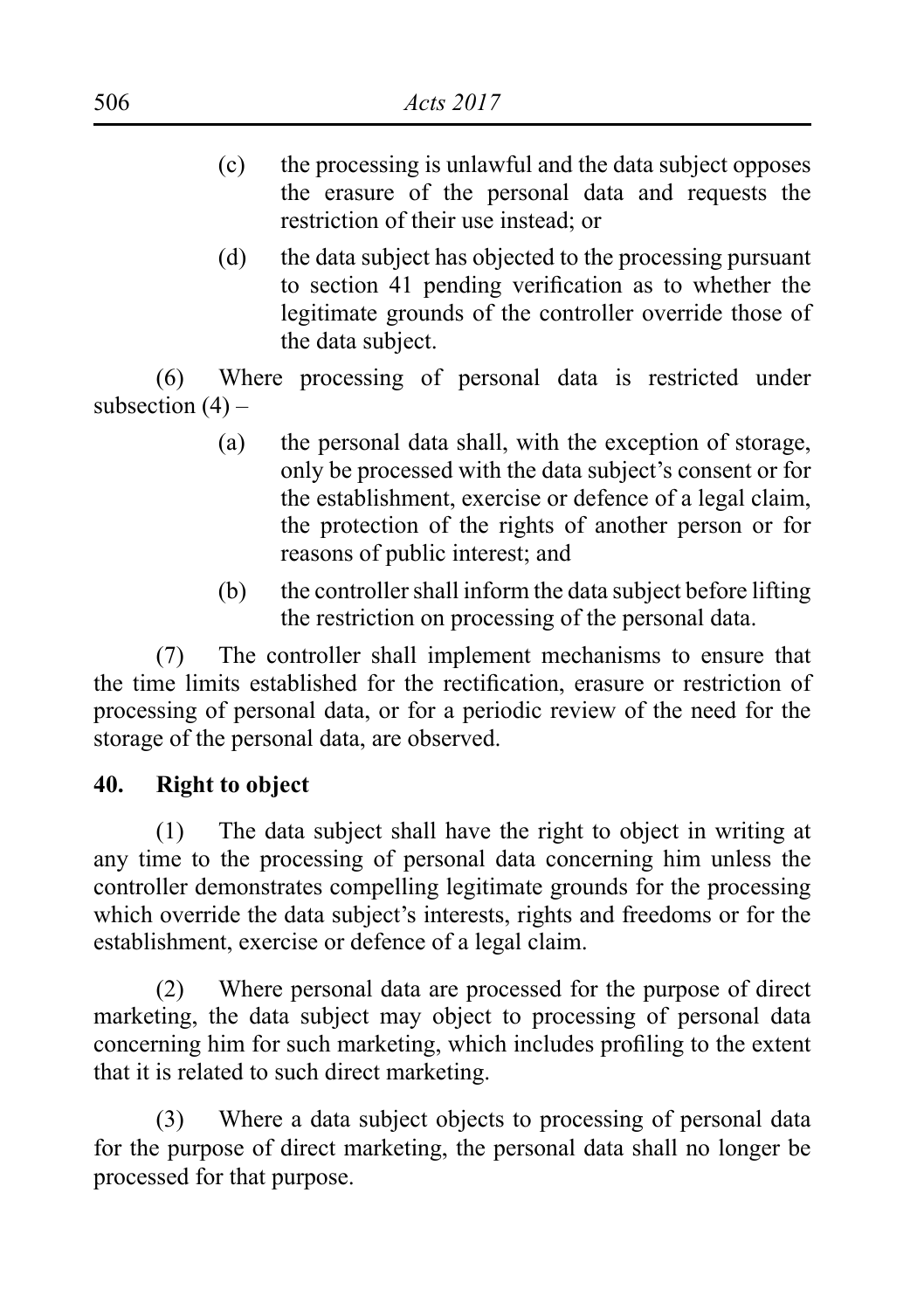(4) The rights referred to in subsections (1) and (2) shall be explicitly brought to the attention of the data subject.

 $(5)$  In this section –

 "direct marketing" means the communication of any advertising or marketing material which is directed to any particular individual.

### **41. Exercise of rights**

Any right conferred on an individual in this Act may be exercised –

- (a) where the data subject is a minor, by a person who has parental authority over the minor or has been appointed as his guardian;
- (b) where the data subject is physically or mentally unfit, by a person who has been appointed as his guardian or legal administrator by a Court; or
- (c) in any other case, by a person duly authorised in writing by the data subject to make a request under this Part.

#### **PART VIII – OTHER OFFENCES AND PENALTIES**

#### **42. Unlawful disclosure of personal data**

 $(1)$  Any controller who, without lawful excuse, discloses personal data in any manner that is incompatible with the purpose for which such data has been collected shall commit an offence.

 (2) Any processor who, without lawful excuse, discloses personal data processed by him without the prior authority of the controller on whose behalf the data are being or have been processed shall commit an offence.

- (3) Subject to subsection (4), any person who
	- (a) obtains access to personal data, or obtains any information constituting such data, without the prior authority of the controller or processor by whom the data are kept; and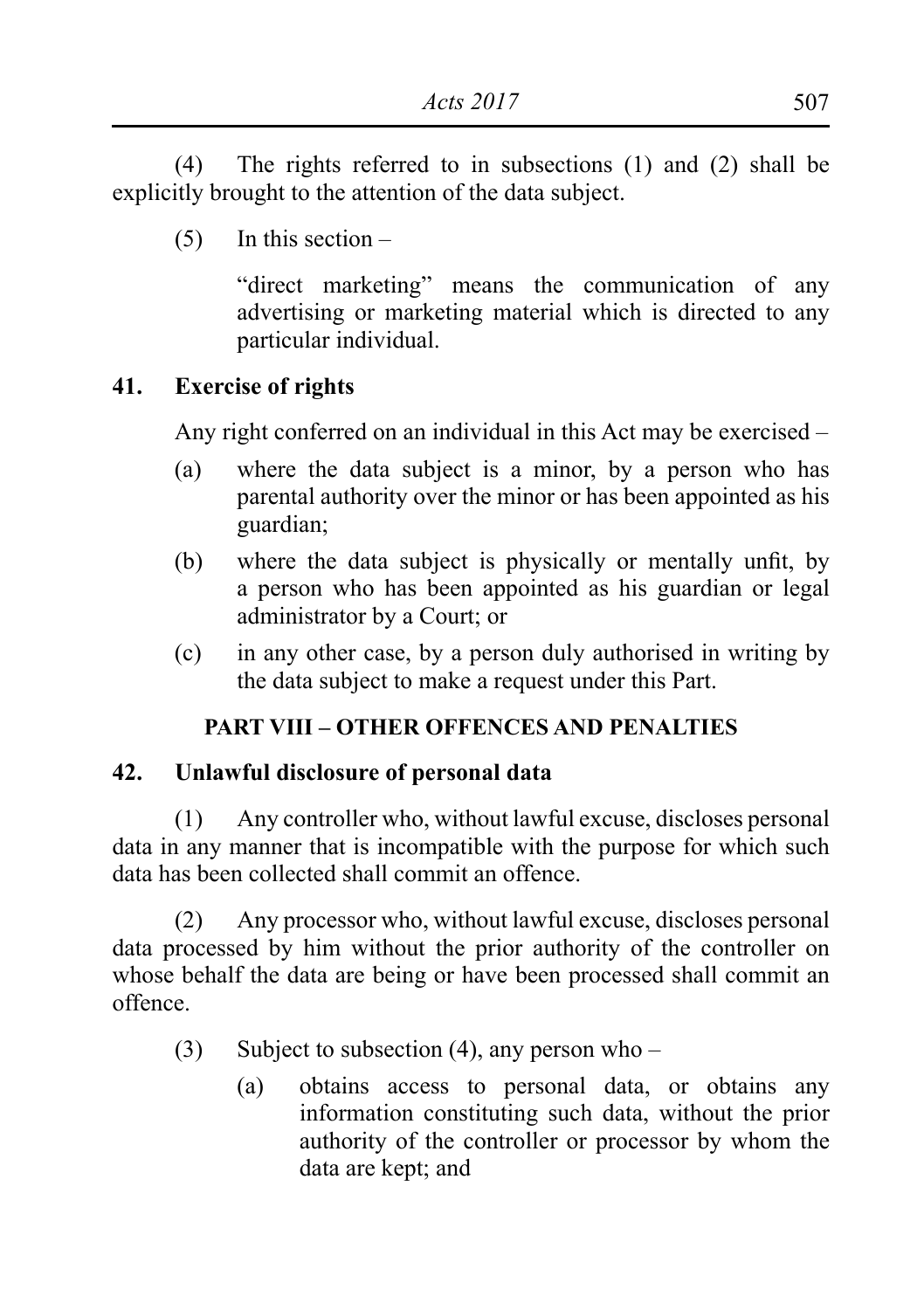(b) discloses the data or information to another person, shall commit an offence.

(4) Subsection (3) shall not apply to a person who is an employee or agent of a controller or processor and is acting within his mandate.

(5) Any person who offers to sell personal data where such personal data has been obtained in breach of subsection (1) shall commit an offence.

(6) For the purpose of subsection (5), an advertisement indicating that personal data is or may be for sale constitutes an offer to sell the personal data.

### **43. Offence for which no specific penalty provided**

(1) Any person who commits an offence under this Act for which no specific penalty is provided or who otherwise contravenes this Act shall, on conviction, be liable to a fine not exceeding 200, 000 rupees and to imprisonment for a term not exceeding 5 years.

 $(2)$  In addition to any penalty referred to in subsection  $(1)$ , the Court may –

- (a) order the forfeiture of any equipment or any article used or connected in any way with the commission of an offence;
- (b) order or prohibit the doing of any act to stop a continuing contravention.

### **PART IX – MISCELLANEOUS**

### **44. Exceptions and restrictions**

(1) No exception to this Act shall be allowed except where it constitutes a necessary and proportionate measure in a democratic society  $for -$ 

> (a) subject to subsection (4), the protection of national security, defence or public security;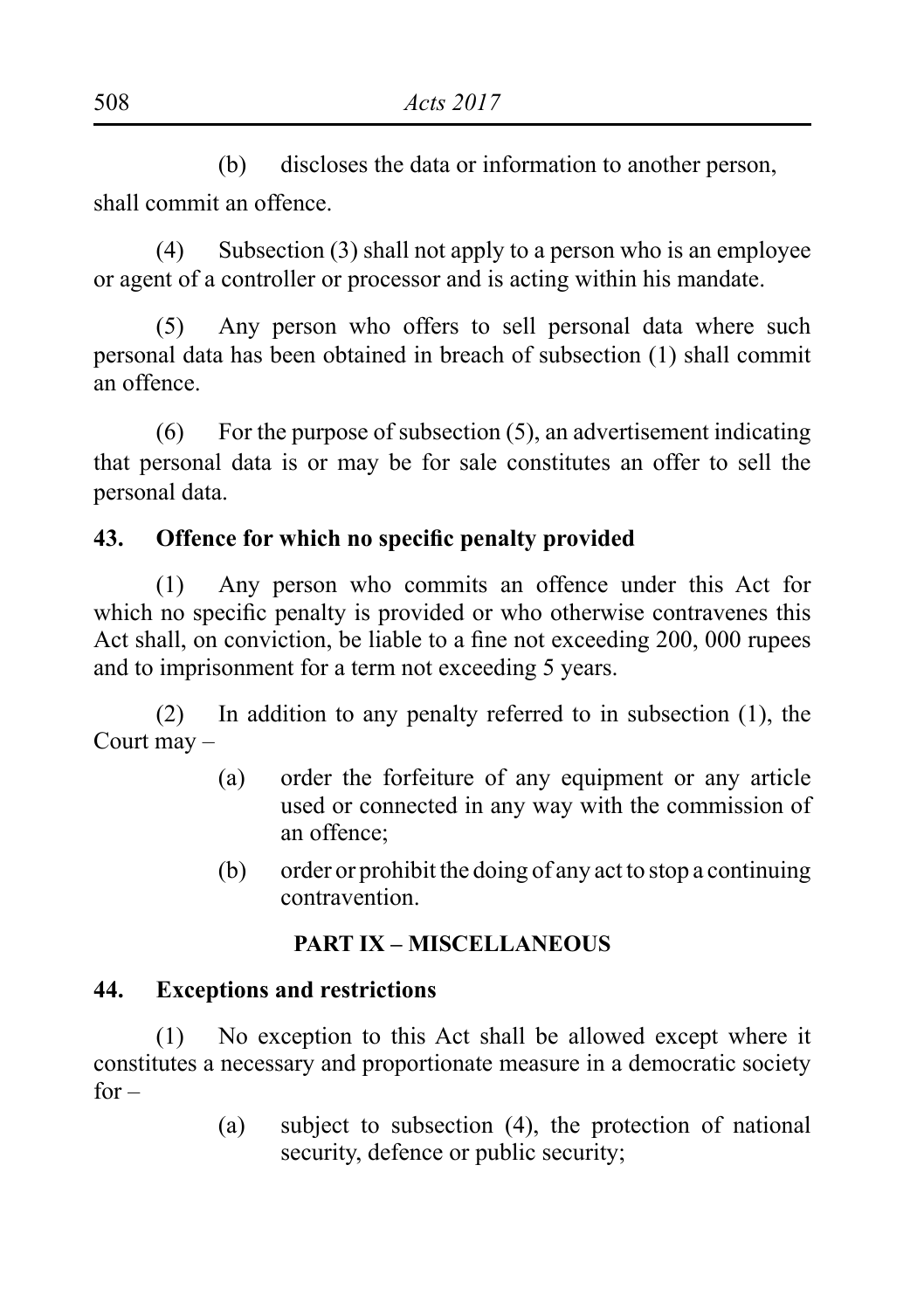- (b) the prevention, investigation, detection or prosecution of an offence, including the execution of a penalty;
- (c) an objective of general public interest, including an economic or financial interest of the State;
- (d) the protection of judicial independence and judicial proceedings; or
- (e) the protection of a data subject or the rights and freedoms of others.

 (2) The processing of personal data for the purpose of historical, statistical or scientific research may be exempt from the provisions of this Act where the security and organisational measures specified in section 31 are implemented to protect the rights and freedoms of data subjects involved.

 (3) Where this section has been breached, a data subject or the Commissioner may apply for a Judge's order to protect the rights of individuals.

(4) (a) Personal data shall be exempt from any provision of this Act where the non-application of such provision would, in the opinion of the Prime Minister, be required for the purpose of safeguarding national security, defence or public security.

 (b) In any proceedings in which the non-application of any provision of this Act on grounds of national security, defence or public security is in question, a certificate under the hand of the Prime Minister certifying that the non-application of the provision is required for the purpose of safeguarding national security, defence or public security shall be conclusive evidence of that fact.

# **45. Annual report**

 (1) The Commissioner shall, not later than 3 months after the end of every year, lay an annual report of the activities of the Office before the National Assembly.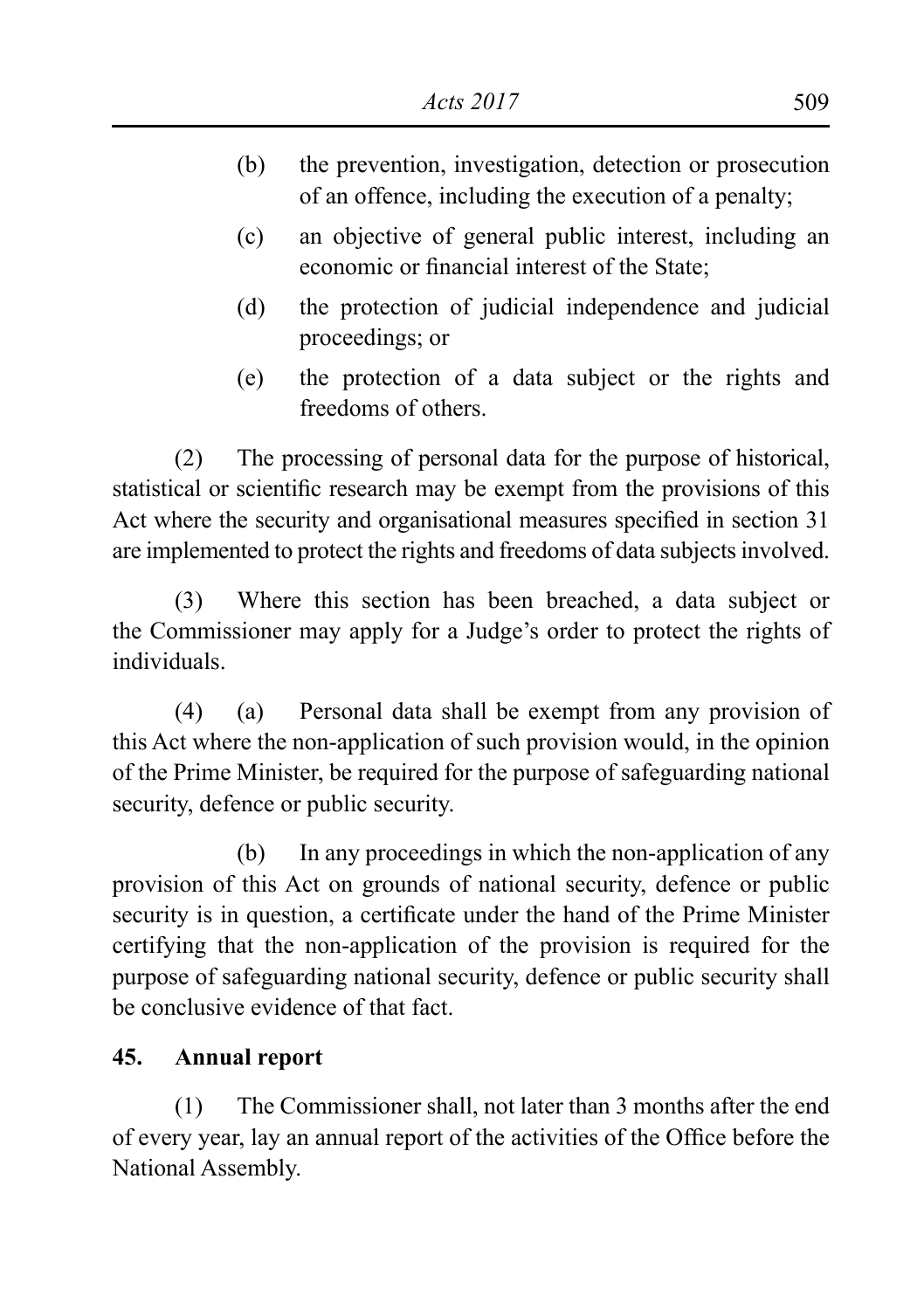- (2) The report shall include  $-$ 
	- (a) a statement about the operation of Codes of Practice issued or approved, or Guidelines issued, by the Commissioner;
	- (b) any recommendations that the Commissioner thinks fit, in relation to compliance with this Act.

### **46. Compliance audit**

The Commissioner may carry out periodical audits of the systems of controllers or processors to ensure compliance with this Act.

### **47. Codes and Guidelines**

 (1) The Commissioner may, for the purposes of this Act, issue or approve Codes of Practice, or issue Guidelines.

 (2) The Commissioner may, before issuing or approving a Code of Practice, or issuing Guidelines, consult such person or authority as he thinks fit.

- $(3)$  Any Code of Practice
	- (a) may be varied or revoked;
	- (b) shall, where it is approved under subsection (1),

come into operation on a day specified by the Commissioner.

### **48. Certification**

 (1) The Office may, in order to encourage compliance of processing operations by controllers and processors with this Act, lay down technical standards for data protection certification mechanisms and data protection seals and marks.

- (2) A certification shall be  $-$ 
	- (a) voluntary;
	- (b) issued to a controller or processor for a maximum period of 3 years and may be renewed under the same conditions where the relevant requirements continue to be met;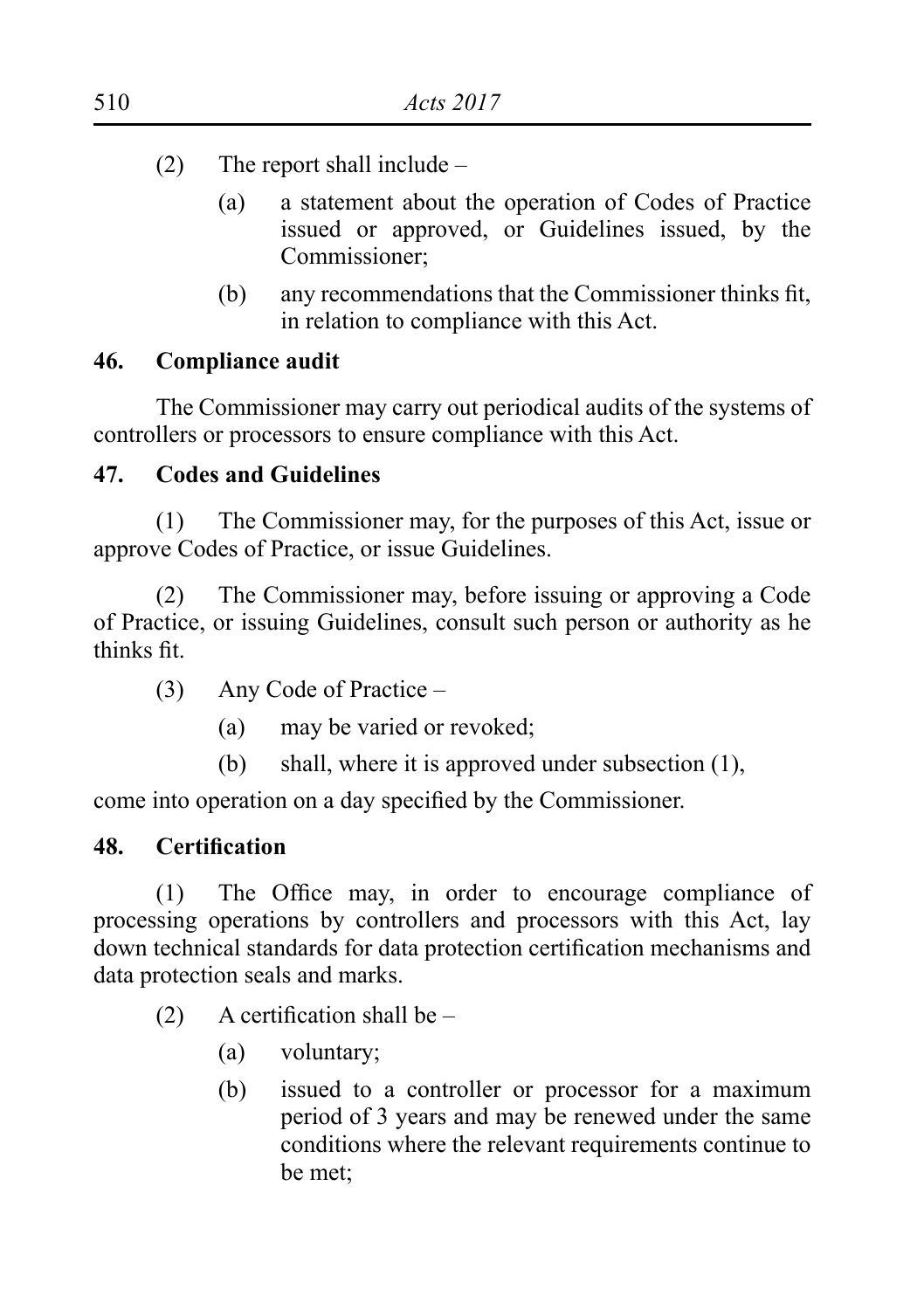(c) withdrawn where the requirements for the certification are no longer met.

(3) Where a controller or processor seeks certification under this section, he or it shall provide to the Office all information and access to his or its processing activities which are necessary to conduct the certification procedure.

 (4) A certification issued under this section shall not alter the responsibility of the controller or processor for compliance with this Act.

### **49. Confidentiality and oath**

 (1) The Commissioner and every authorised officer shall take the oath as set out in the Schedule.

(2) No person who is or has been the Commissioner or an authorised officer shall, except –

- (a) in accordance with this Act or any other enactment;
- (b) on the order of a Court or Judge,

divulge any confidential information obtained in the exercise of a power or in the performance of a duty under this Act.

 (3) Any person who, without lawful excuse, contravenes subsection (2) shall commit an offence and shall, on conviction, be liable to a fine not exceeding 50, 000 rupees and to imprisonment for a term not exceeding 2 years.

### **50. Protection from liability**

 (1) Notwithstanding the Public Officers' Protection Act, where any action has been entered before a Court pursuant to an act done by the Commissioner or an authorised officer in the execution of his duties under this Act and it appears to the Court that there was reasonable cause to do such act, the Court shall so declare and thereafter the Commissioner or authorised officer shall be immune from all proceedings, whether civil or criminal, on account of such act.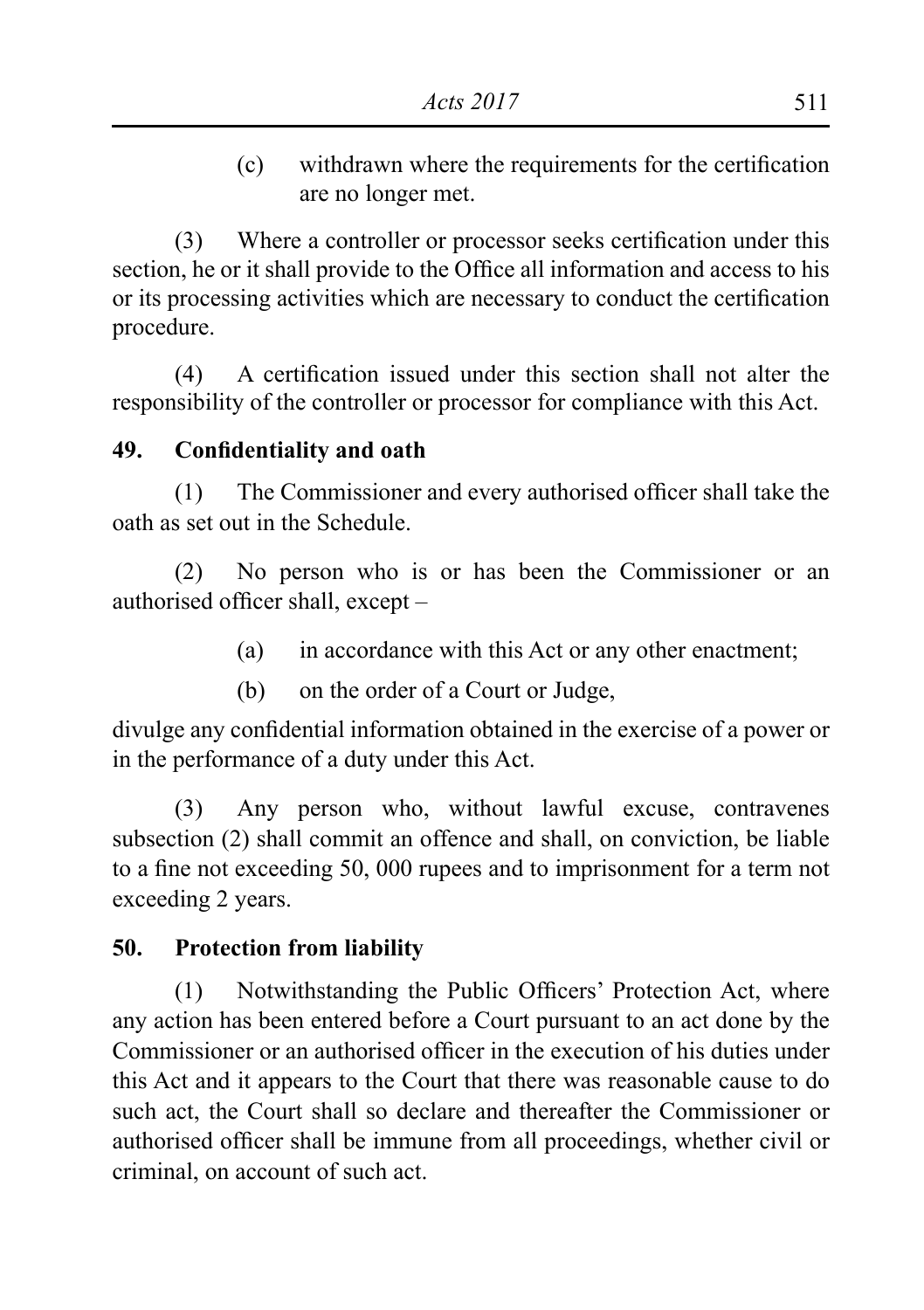(2) No liability, civil or criminal, shall attach to the Commissioner in respect of any act which he may have done or omitted to do in good faith in the execution, or purported execution, of his duties or powers under this Act.

### **51. Right of appeal**

Any person aggrieved by a decision of the Commissioner under this Act may, within 21 days from the date when the decision is made known to that person, appeal to the Tribunal.

#### **52. Special jurisdiction of Tribunal**

(1) Subject to subsections (2) and (3), the Tribunal shall hear and dispose of any appeal under this Act.

(2) Sections 40 to 44 of the Information and Communication Technologies Act shall, as far as appropriate, apply to an appeal made under this Act and to such decision as may be reached by the Tribunal on appeal under this Act.

(3) Sections 39 and 42 (5) of the Information and Communication Technologies Act shall not apply to an appeal under this Act.

(4) Subject to subsection  $(5)$ , every appeal under this Act shall be in such form and be accompanied by such fees as may be prescribed.

(5) The Tribunal may entertain an appeal after the expiry of the period of 21 days where it is satisfied that there was sufficient cause for not lodging the appeal within that period.

 (6) The Tribunal may, after giving the parties to the appeal an opportunity of being heard, pass such orders as it thinks fit, confirming, varying or setting aside the decision appealed against.

(7) The Tribunal shall send a copy of every order made by it to the parties to the appeal.

(8) Any appeal lodged with the Tribunal under this Act shall be dealt with by it as expeditiously as possible and the Tribunal shall endeavour to dispose of the appeal within 6 weeks from the date the appeal was lodged.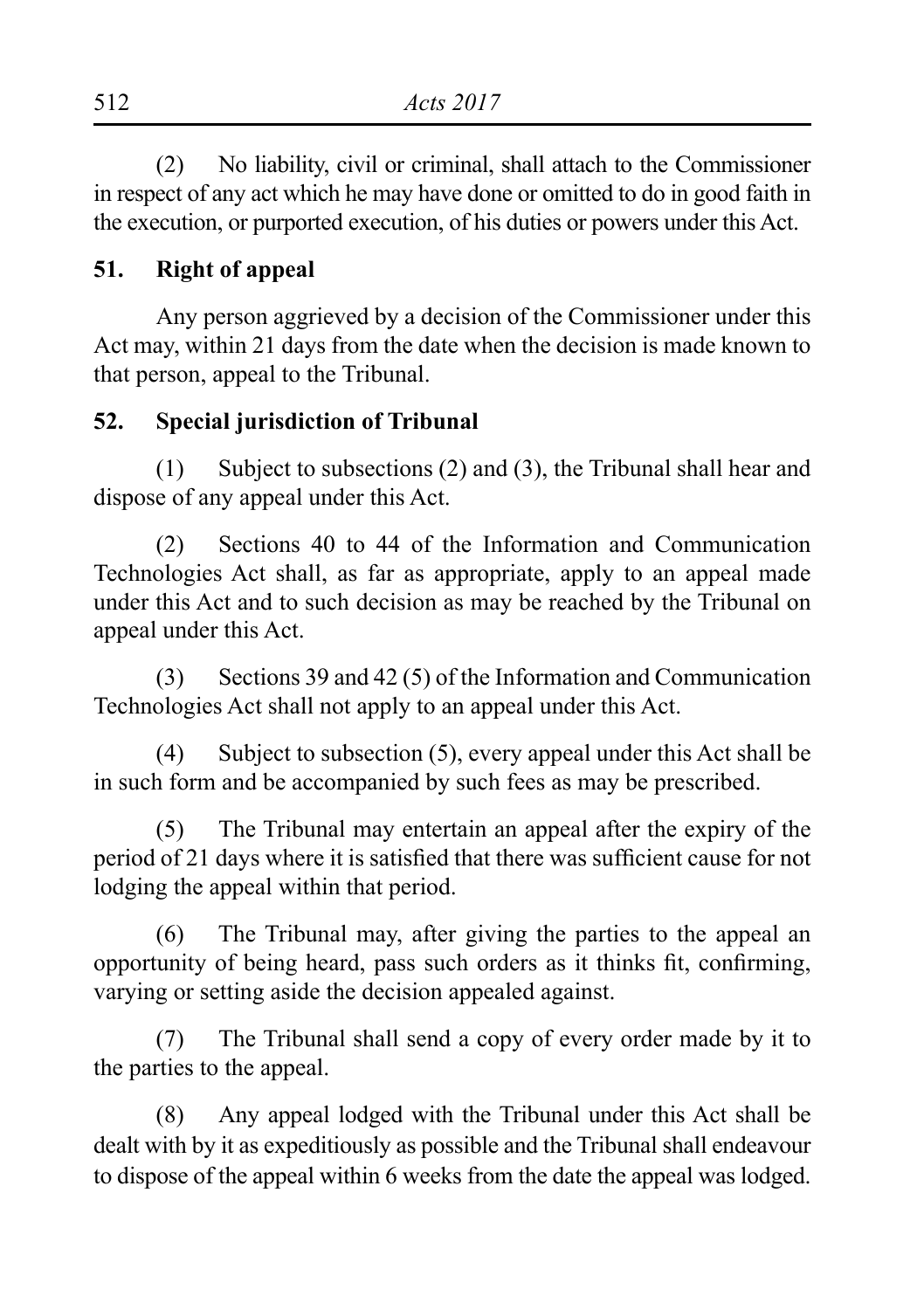(9) Any person who does not comply with an order issued by the Tribunal under subsection (6) shall commit an offence.

(10) No appeal shall lie against any decision made by the Tribunal following a settlement reached with the consent of the parties or their representatives.

# **53. Prosecution and jurisdiction**

(1) An authorised officer may swear an information in respect of an offence under this Act or any regulations made under it before a Magistrate.

 (2) Notwithstanding any other enactment, the Intermediate Court shall have jurisdiction to try an offence under this Act or any regulations made under it.

 (3) No prosecution shall be instituted under this Act except by, or with the consent of, the Director of Public Prosecutions.

# **54. Certificate issued by Commissioner**

In any proceedings –

- (a) a copy of, or of an extract from, an entry in the register duly certified by the Commissioner to be a true copy shall be evidence of the entry or extract; and
- (b) a certificate signed by the Commissioner and stating that there is not an entry in the register in respect of a specified person as a controller or processor shall be evidence of that fact.

# **55. Regulations**

 $(1)$  The Minister may, for the purposes of this Act, after consultation with the Commissioner, make such regulations as he thinks fit.

- (2) Any regulations made under subsection (1) may provide  $-$ 
	- (a) for the amendment of the Schedule;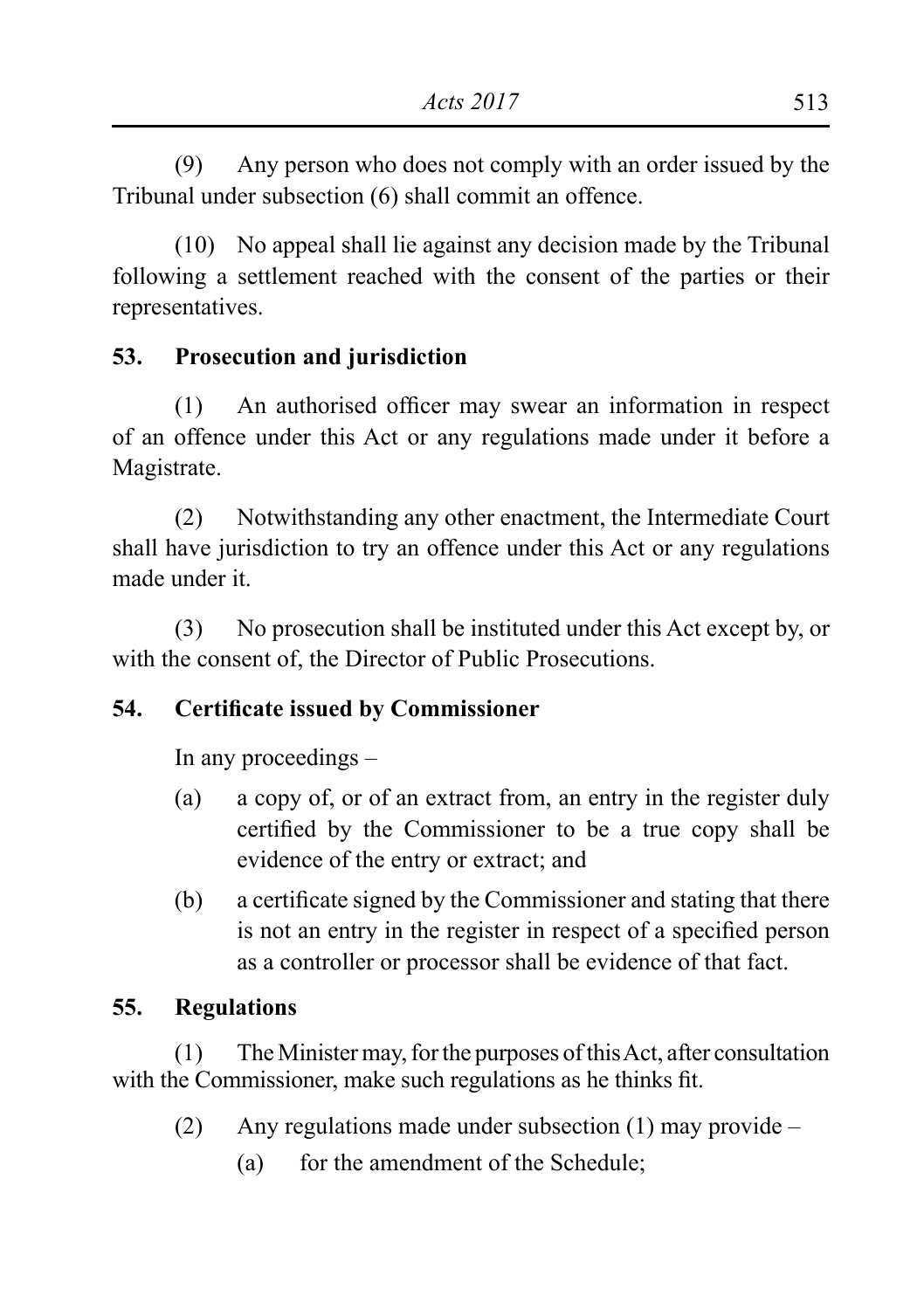- (b) for the requirements which are imposed on a controller or processor when processing personal data;
- (c) for the contents which a notice or registration by a controller or processor should contain;
- (d) for the information to be provided to a data subject and how such information shall be provided;
- (e) for the levying of fees and taking of charges;
- (f) for the issuing and approval of Codes of Practice and Guidelines; or
- (g) that any person who contravenes them shall commit an offence and shall, on conviction, be liable to a fine not exceeding 100, 000 rupees and to imprisonment for a term not exceeding 5 years.

#### **56. Repeal**

The Data Protection Act is repealed.

### **57. Transitional provisions**

 $(1)$  In this section –

"repealed Act" means the Data Protection Act.

 (2) All assets and funds of the Data Protection Office under the repealed Act shall, at the commencement of this Act, remain vested in the Office.

 (3) All rights, obligations and liabilities subsisting in favour of or against the Data Protection Office under the repealed Act shall, at the commencement of this Act, continue to exist under the same terms and conditions in favour of or against the Office.

(4) The contents of the register of controllers and processors kept under the repealed Act shall, at the commencement of this Act, be transferred to the register kept under this Act.

 (5) Any registration granted under the repealed Act, which is valid at the commencement of this Act, shall be deemed to have been granted under this Act.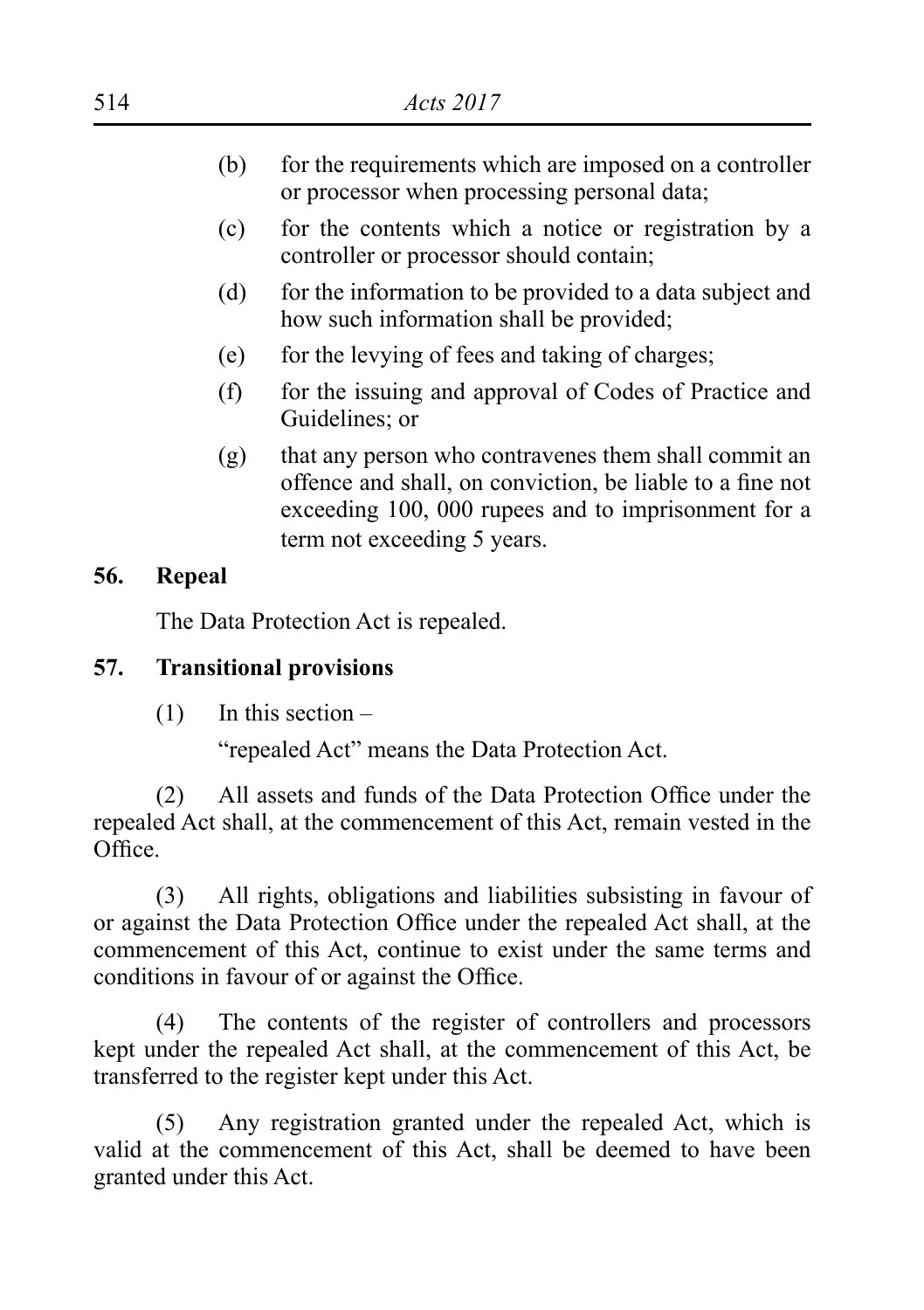(6) Any application made to the Data Protection Office under the repealed Act and which is pending at the commencement of this Act shall be dealt with in accordance with this Act.

 (7) Any Code of Practice or Guideline issued under the repealed Act shall, at the commencement of this Act, continue to remain in force.

 (8) Any act or thing done, or any contract or agreement entered into, by the Data Protection Office shall, at the commencement of this Act, be deemed to have been done or entered into by the Office.

 (9) All proceedings, judicial or otherwise, initiated before and pending at the commencement of thisAct, by or against the Data Protection Office or the Commissioner, may be continued, by or against the Office or the Commissioner, as the case may be.

 $(10)$  For the purpose of section 45, the period starting from the commencement of this Act to the end of the year of such commencement shall be deemed to be the first year for the filing of the annual report.

 (11) Where this Act does not make provision for any transition, the Minister may make such regulations as may be necessary for such transition.

### **58. Commencement**

(1) Subject to subsection  $(2)$ , this Act shall come into operation on a date to be fixed by Proclamation.

 (2) Different dates may be fixed for the coming into operation of different sections of this Act.

Passed by the National Assembly on the eighth day of December two thousand and seventeen.

 $\overline{\phantom{a}}$  , where  $\overline{\phantom{a}}$ 

 **Bibi Safeena Lotun (Mrs**)  *Clerk of the National Assembly*